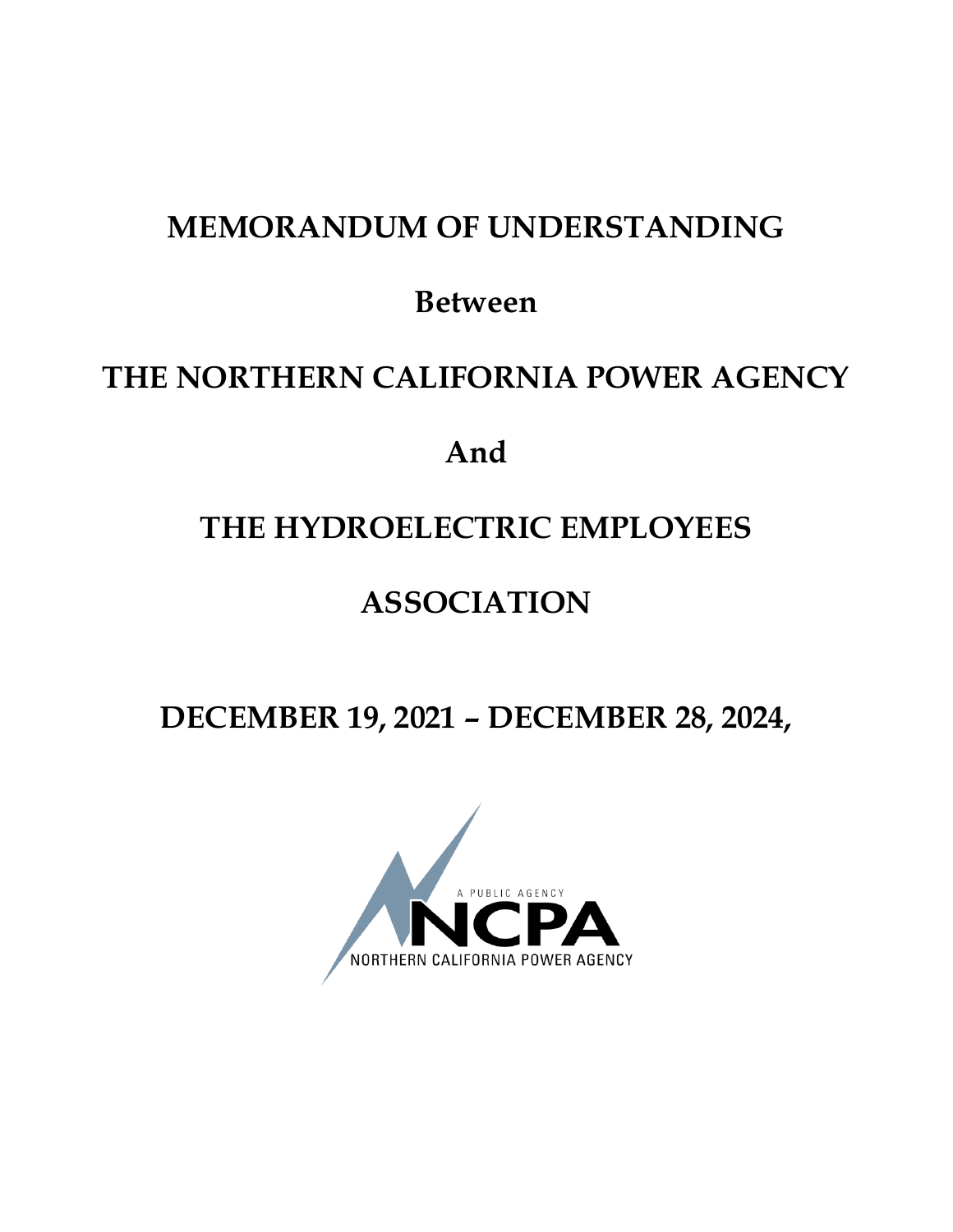## MEMORANDUM of UNDERSTANDING

## HYDROELECTRIC EMPLOYEES ASSOCIATION

## **INDEX**

|            | Page No. |
|------------|----------|
| Section 1  |          |
| Section 2  |          |
| Section 3  |          |
| Section 4  |          |
| Section 5  |          |
| Section 6  |          |
| Section 7  |          |
| Section 8  |          |
| Section 9  |          |
| Section 10 |          |
| Section 11 |          |
| Section 12 |          |
| Section 13 |          |
| Section 14 |          |
| Section 15 |          |
| Section 16 |          |
| Section 17 |          |
| Section 18 |          |
| Section 19 |          |
| Section 20 |          |
| Section 21 |          |
| Section 22 |          |
| Section 23 |          |
| Section 24 |          |
|            |          |

## **EXHIBITS**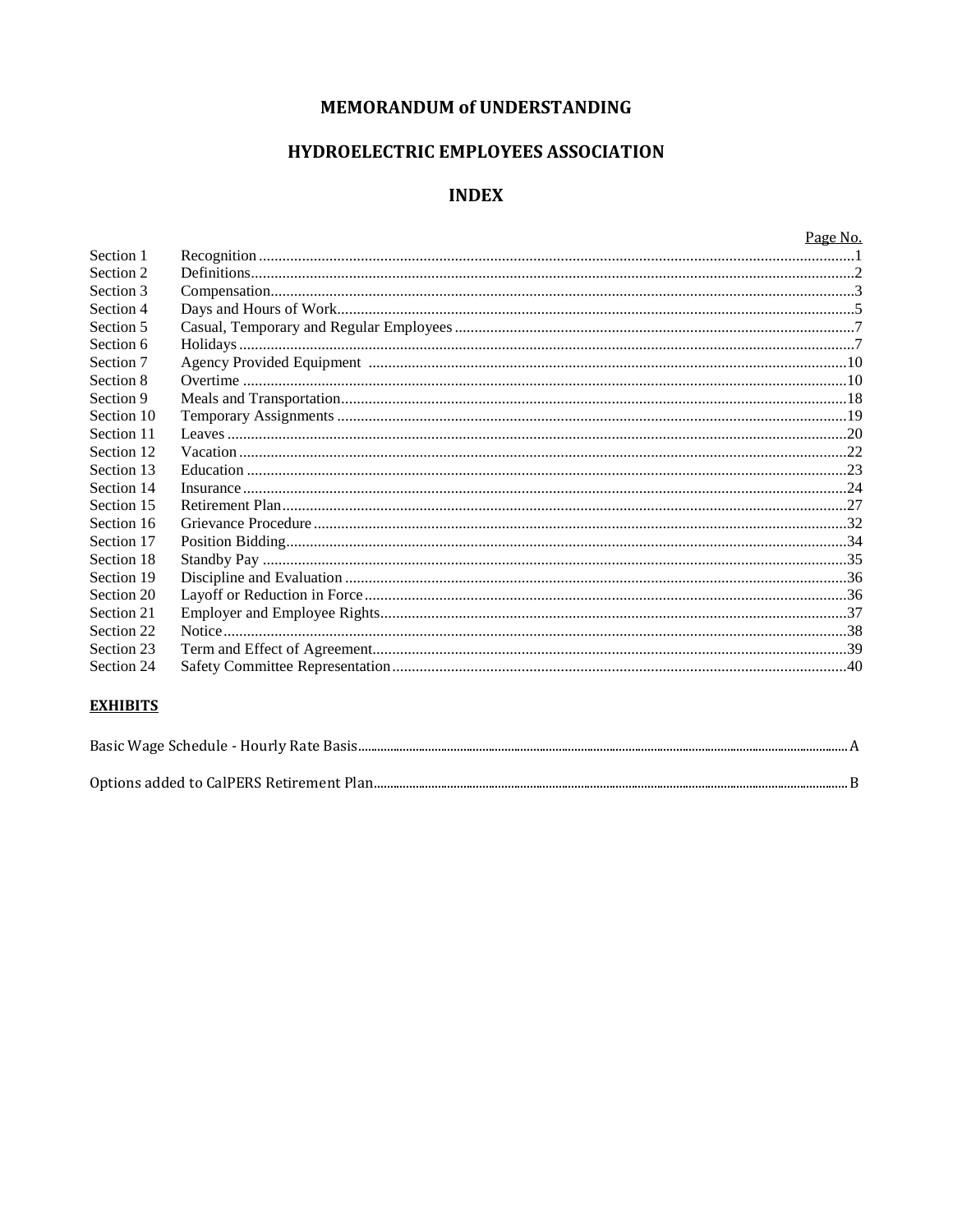## **MEMORANDUM of UNDERSTANDING**

# **With**

# **HYDROELECTRIC EMPLOYEES ASSOCIATION**

This Memorandum of Understanding is made and entered into by and between the Northern California Power Agency (hereinafter "Agency") and the Hydroelectric Employees Association (hereinafter "Association") on behalf of all employees of the Agency represented by the Association pursuant to California Government Code Section 3500 et seq. and Agency's Employer-Employee Relations Resolution (Policy No. 400-35-55).

If there is a conflict between this MOU and any state or federal statute, the statute will prevail.

The parties have met and conferred in good faith regarding employment terms and conditions of the employees represented by the Association and, having reached agreement on employment benefits and conditions, shall submit this Memorandum of Understanding to the Agency Commission with the joint recommendation that the Commission resolve to adopt its terms and conditions and take such other action as may be necessary to implement its provisions.

#### <span id="page-2-0"></span>Section 1 Recognition

The Agency formally recognizes the Association as the representative of those employees occupying the job classifications set forth below for the purpose of meeting and conferring in good faith with respect to wages, hours and other conditions of employment. The job classifications covered by this agreement are set forth in Exhibit A to this Agreement. The Association may retain the services of a professional business agent through Operating Engineers Local 3, but the Association remains the exclusive representative of the bargaining unit for the job classifications in Exhibit A. The Association will provide advance written notice to the Agency of any professional business agent that they wish to use in the meet and confer process.

The Agency and HEA agree to an informal process whereby HEA representatives have an opportunity to meet with and provide an orientation to new employees. Should the informal process fail to meet either the Agency's or HEA's needs, both parties will meet and confer on an acceptable process. Orientations will occur during the employee's and steward's normal work schedule at their regularly assigned work location or if outside the normal work schedule the orientation will be on an unpaid basis.

The Agency will advise the Union when a new employee in a represented classification is hired. Notification will occur as soon as possible once the employee's start date is known, but no later than the employee's actual start date. The notice will include the new employee's name, start date, job classification and work location. In addition, the Agency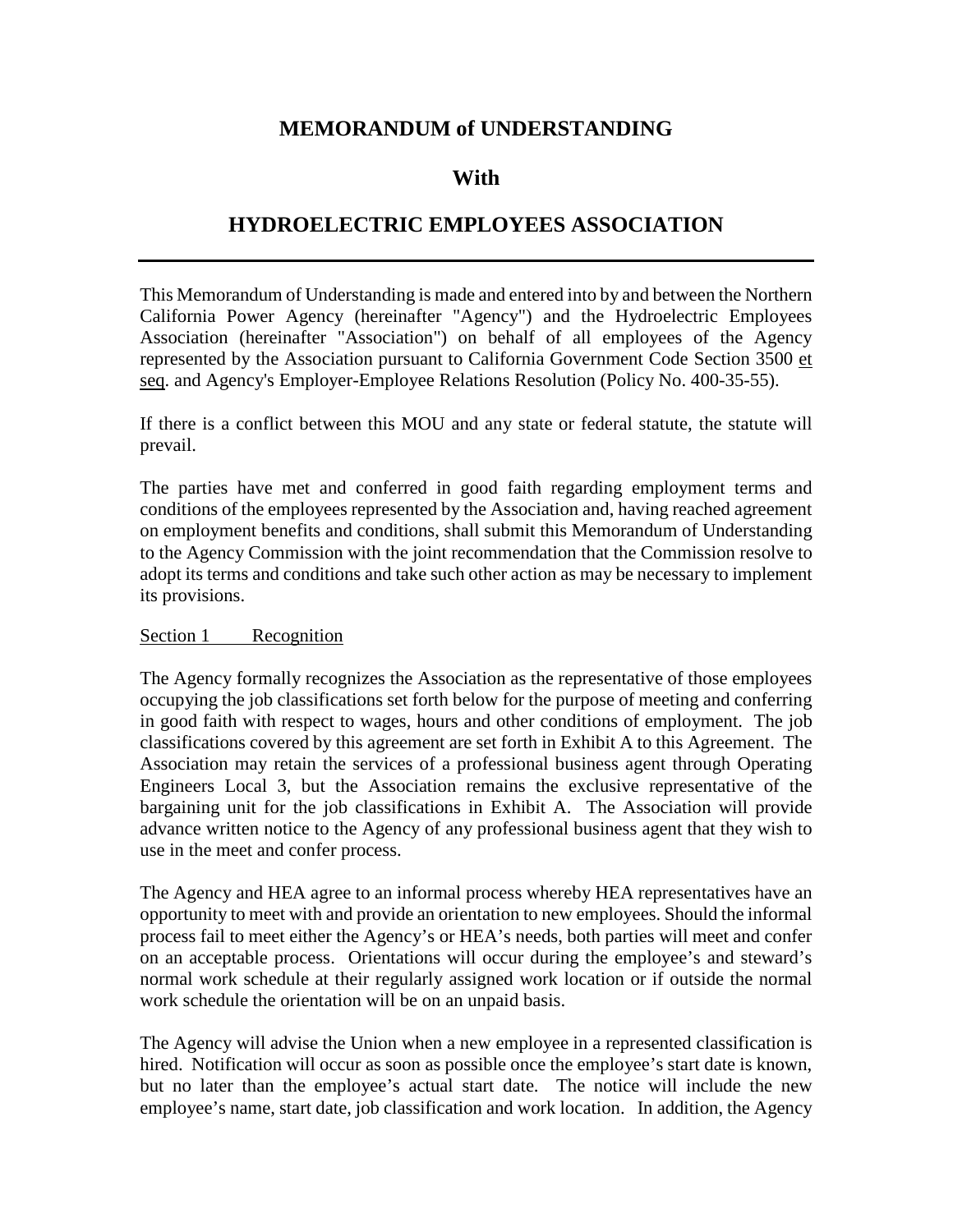will provide HEA, upon request but not more frequently than every 120 days, the following information for all HEA represented employees: name, job classification, department, work location, work phone, home phone, and personal cellular telephone numbers, personal email addresses on file with the employer and the home address of the new hire.

Agency employees, under Government Code 6254.3, may elect to withhold their home addresses, home telephone numbers, personal telephone numbers and personal email addresses. The Agency will advise HEA if an employee has made such an election.

<span id="page-3-0"></span>Section 2 Definitions

- 2.1 "Employment Date" means the latest date on which an employee began a period of service with the Agency.
- 2.2 "Service" is defined as the length of an employee's continuous employment as a regular employee. (For Layoff or Reduction in Force see Section 20.)
	- (a) The following periods of absence shall count as service and shall not constitute a break in service:

(1) Absence on a leave of absence authorized by the Agency provided the employee returns to active work with the Agency immediately following their leave of absence.

- a) (2) Absence due to a paid or unpaid illness or injury as long as the employee is entitled to receive benefits under provisions of the Disability Plan or to active work with the Agency immediately following their recovery from the illness or injury.
- (b) In the case of layoff, a regular employee shall retain their seniority date if they are re-employed within two (2) years of the date of layoff. Service time shall not include the period of layoff.
- (c) Except for (b) above, the continuity of an employee's service shall be deemed to be broken by termination of employment.
- (d) Under CalPERS rules, a leave without any Agency pay does not count toward CalPERS service credit.
- 2.3 "Impasse" means that the parties to a dispute over matters within the scope of meeting and conferring have reached a point in meeting and conferring at which their differences in positions are so substantial or prolonged that future meetings would be futile.
- 2.4 "Meet and confer in good faith" (sometimes referred to herein as "meet and confer" or "meetings and conferring") means the performance, by the General Manager or his duly authorized representative, and by the duly authorized representative of a formally recognized employee organization of their mutual obligation to meet and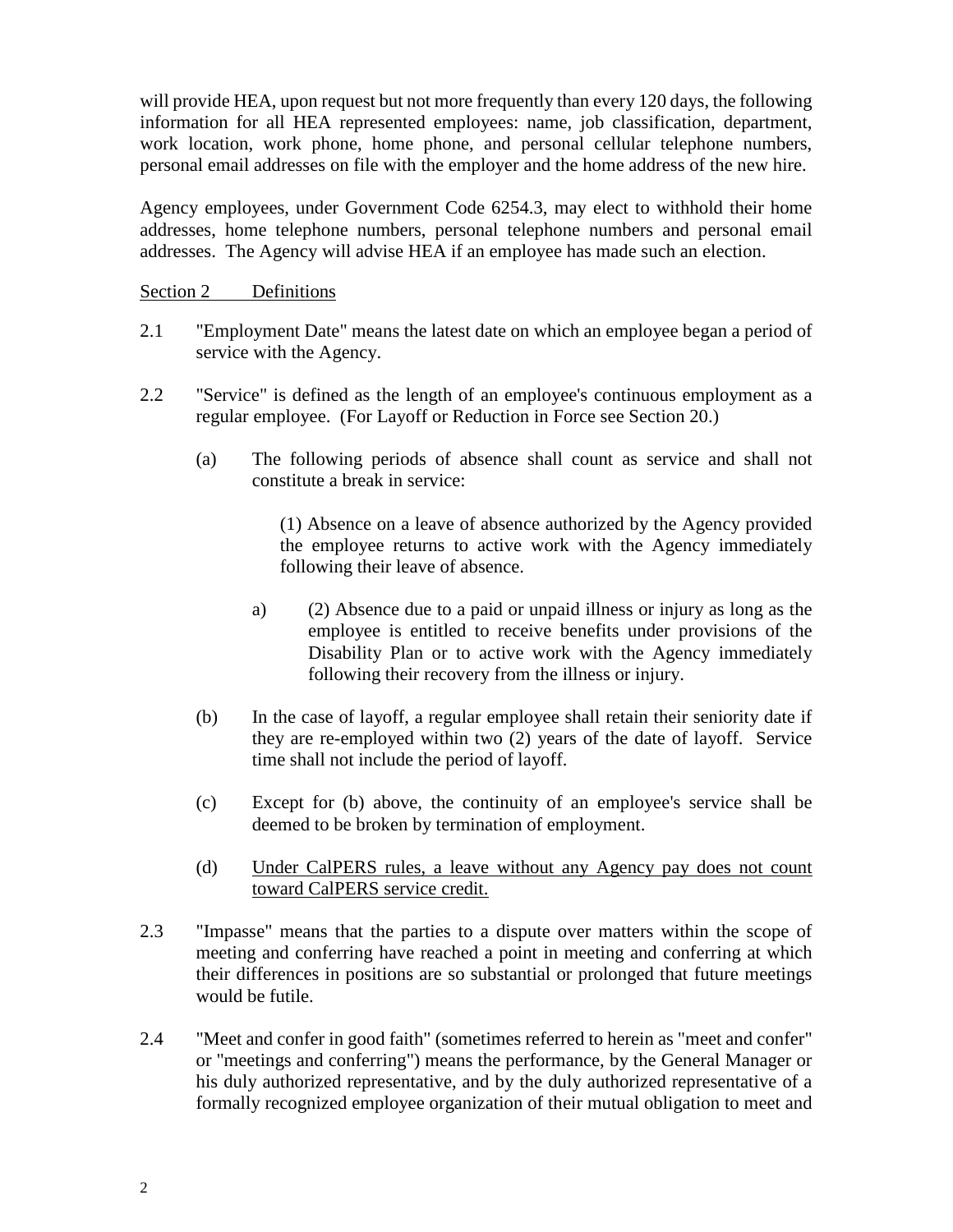confer promptly upon request by either party and continue for a reasonable period of time in order to exchange information, opinions and proposals, and to endeavor to reach agreement on matters within the scope of representation. "Meet and confer in good faith" does not require either party to agree to a proposal or to make concession.

#### 2.5 Work Day

Definition of a work day or day in this MOU is understood to be eight hours.

#### <span id="page-4-0"></span>Section 3 Compensation

## 3.1 General

Salary ranges for the job classifications covered by this Agreement shall be as set forth in Exhibit A, attached hereto and incorporated herein.

## 3.2 Shift Premium and Temporary Upgrading

## 3.2a. Temporary Upgrading for (Non-Supervisory) Personnel

- 1. An employee (non-supervisory) assigned to work in a supervisory classification, is paid for time worked in the supervisory classification at a rate of five percent above the Lead Worker provided that such time worked is not less than two hours during the work period. The employee still falls under the HEA MOU.
- 2. An employee (non-supervisory) temporarily assigned to work in a classification higher than their regular classification shall be paid for the time worked in the higher classification at the rate thereof, provided that such time worked is not less than two hours during the work period.
- 3. Assignment to classifications for a period in excess of fifteen consecutive working days shall require a Personnel Action initiated by the Manager, Hydro Facilities with appropriate approval.
- 4. When feasible, a non-supervisory employee temporarily assigned to a supervisory classification will be supplied Agency transportation to travel to and from home.
- 3.2b. Wages
	- 1. Effective the first payroll period of each calendar year of 2022, 2023 and 2024 and upon approval by NCPA's Commission, all employees listed in the job classifications shown in Exhibit A shall receive a base wage increase of 3.00% in 2022, 3.25% in 2023, and 3.50% in 2024.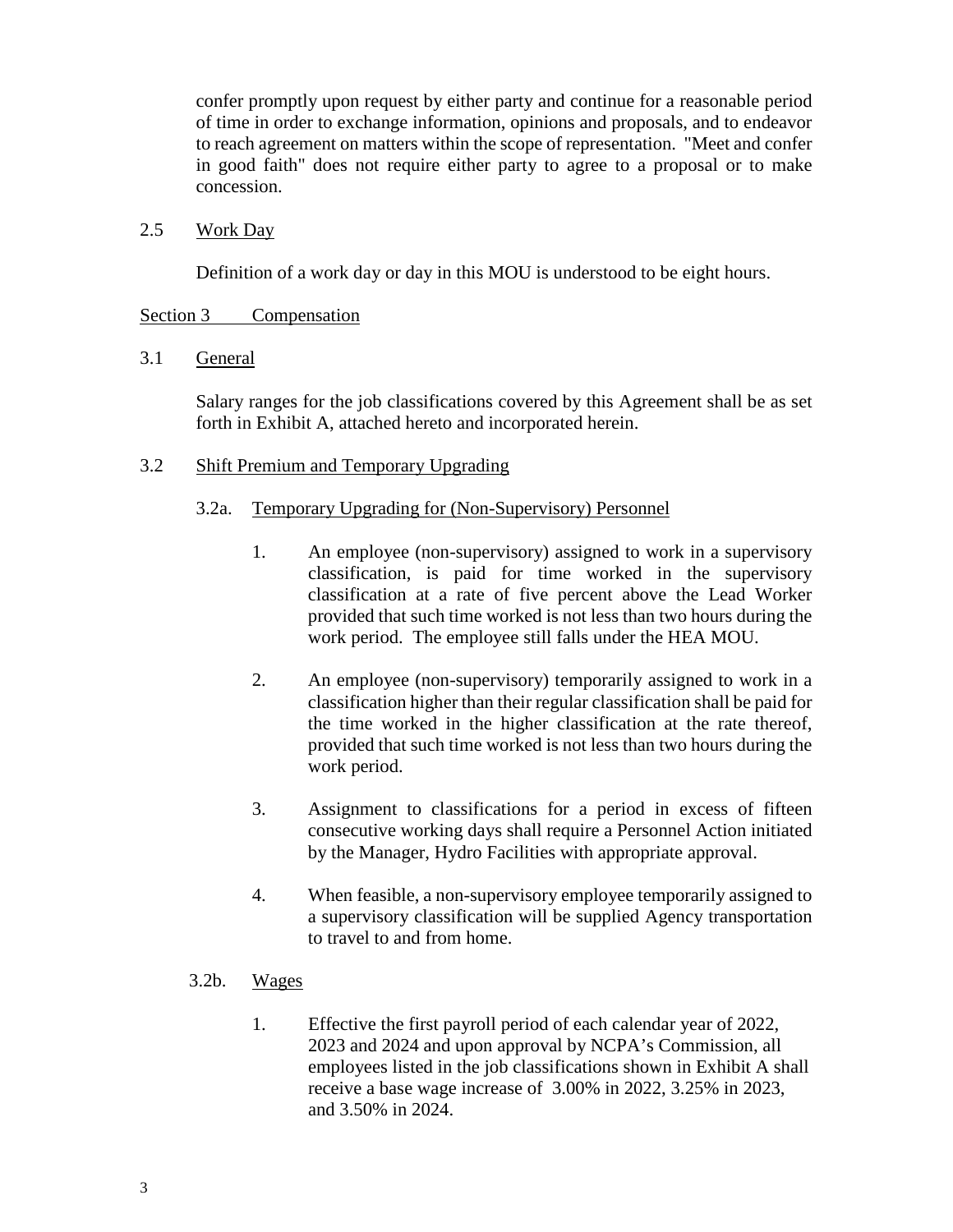- 2. If an employee on their annual performance appraisal receives an overall rating that is less than satisfactory, they will not advance to the next pay step until the overall rating is increased to at least "Meets Requirements" on a subsequent appraisal. A follow-up appraisal will be conducted within 90 days.
- 3. The wage progression of an employee who is absent on leave or absent without pay for more than ten (10) consecutive work days, will be delayed by a period of time equivalent to such leave of absence. The wage progression of an employee in a beginning or other training classification who is absent for more than twenty-five (25) consecutive days because of an industrial injury or for illness or disability, and is receiving sick leave with pay will be delayed by the period in excess of twenty-five (25) consecutive work days.

## 3.2c. Payment of Wages

Wages shall be paid in full in bi-weekly intervals on Fridays for a two-week payroll period. If the regular payday falls on a holiday, payment shall be made on the preceding workday.

## 3.2d. Shift Premium Eligibility

- 1. Employees scheduled to work the day shift as defined in Paragraph 4.2 do not receive a shift premium.
- 2. Employees regularly scheduled the night shift as defined in Paragraph 4.2 receive a shift premium of \$2.50.

Employees regularly scheduled to work the swing shift in Paragraph 4.2b receive a shift premium of \$1.25.

3. Payment of shift premium is applicable to a non-shift employee when with appropriate notice they are placed on a regular shift basis, i.e., a rotating maintenance schedule.

## 3.2e. Shift Premium Guidelines

1. Any shift premium payable for an employee's regularly scheduled hours of work is paid for any time worked immediately before or following their regular hours of work. An employee required to work a shift regularly scheduled to another employee, that does not start just before or after their own regularly scheduled shift, is paid the shift premium applicable to the shift in progress at the time they starts such work.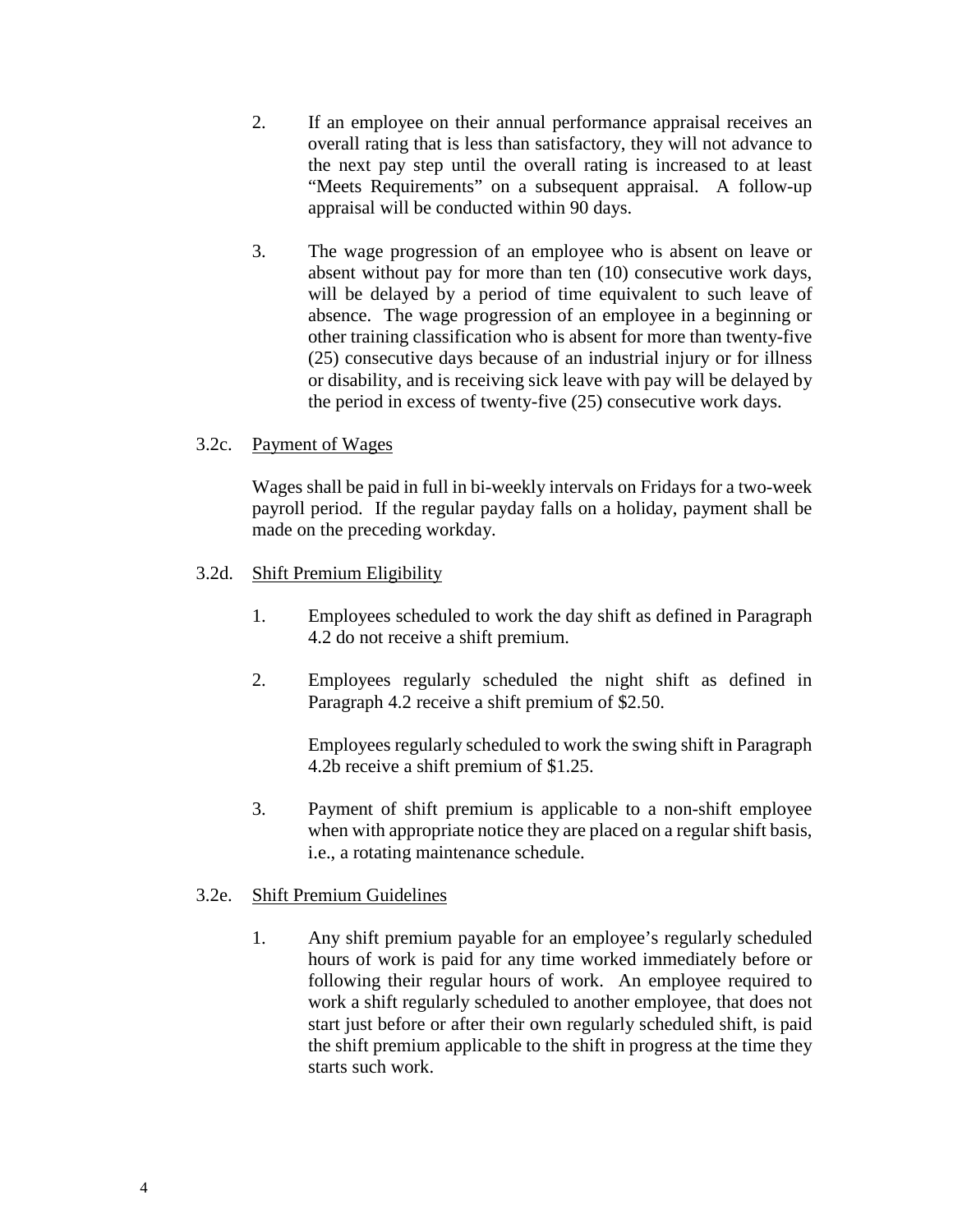- 2. When a shift premium is applicable to time worked at an overtime rate of pay, the appropriate overtime rate is applied to the shift premium.
- 3. Shift premiums are paid only for hours actually worked and are not paid for non-work time such as holidays, sick leave, vacation, etc. Such premiums are not paid to casual or part-time employees.
- 4. Shift employees working on a non-work day, a day not scheduled as a work day, receive a shift premium only when working a full, regularly established shift. Working any other eight-hour period on a non-work day does not qualify for a shift premium.
- 5. Shift employees' watch schedule will be posted by plant management as needed.

## <span id="page-6-0"></span>Section 4 Days and Hours of Work

## 4.1 Normal Work Week

- (a) The normal work week shall be forty (40) hours in a seven (7) day period consisting of five (5) shifts per week of eight (8) hours per day.
- (b) The twelve-hour shift schedule is set up with a six-week work period. Each operator would work 240 hours in this period, averaging 40 hours per week. Hours worked in excess of 240 hours would be considered overtime.
- (c) The Nine-Eighty schedule shall be eighty (80) hours in a fourteen (14) day period consisting of eight (8) days of nine (9) hours, one day of eight (8) hours and five (5) days off. At supervisors discretion workdays may be scheduled for weekends when required by operational needs. Supervision will meet with the Association before weekend work commences in conjunction with a Nine-Eighty Schedule.
- (d) The Four-Ten schedule shall be eighty (80) hours in a fourteen (14) day period consisting of eight (8) days of ten (10) hours and six (6) days off. At the Agency's discretion workdays may be scheduled for weekends when required by operational needs. Supervision will meet with the Association before weekend work commences in conjunction with a Four-Ten Schedule. The Agency may also elect to have the standby Operator work a Tuesday through Friday work week.

## 4.2 Shift and Non-Shift Employees

(a) "Non-shift employees" are all employees who work from Monday to Friday and whose eight-hour work period is regularly scheduled to start between the hours of 0600 and 0900.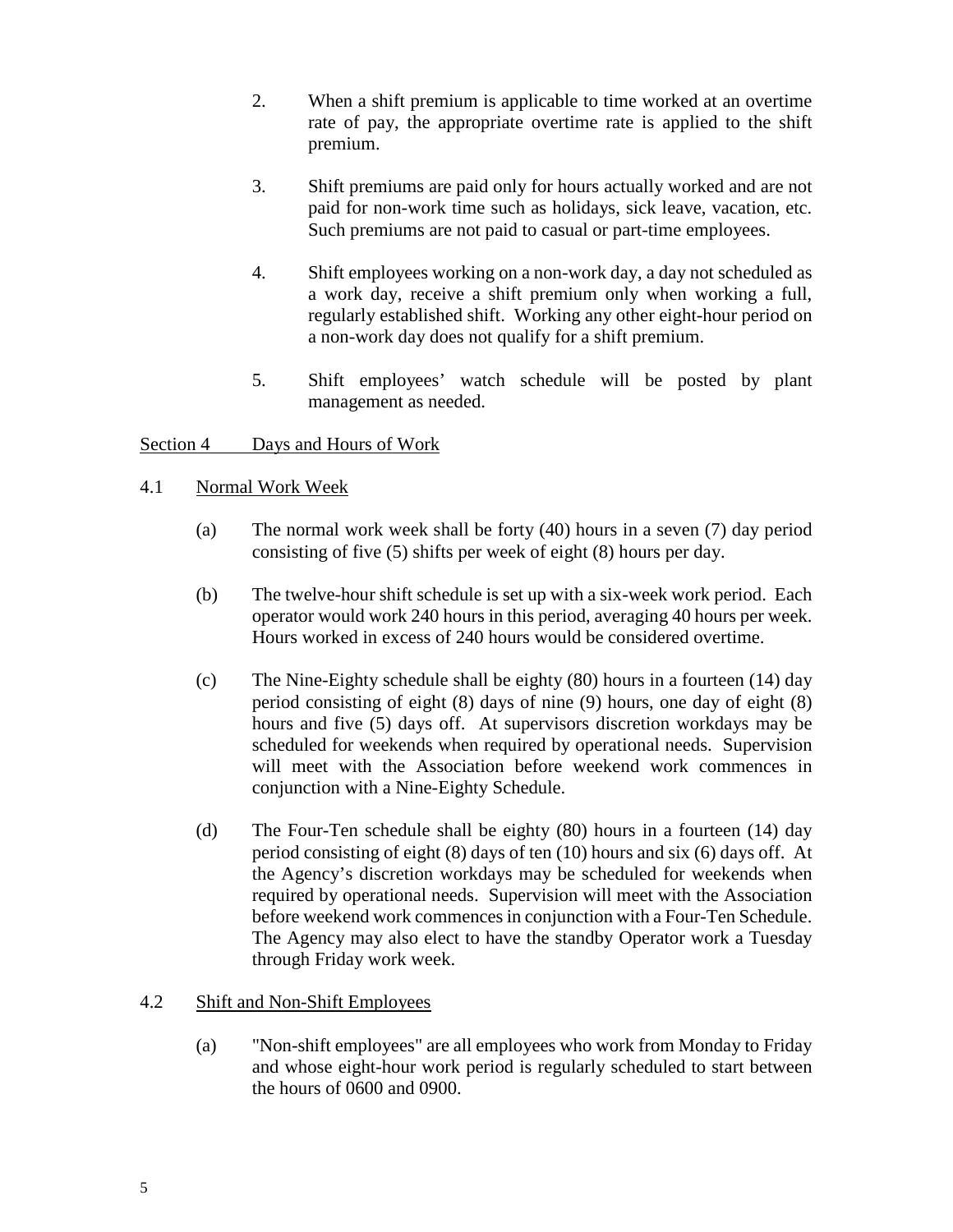- (b) Nine-Eighty Schedule employees are all employees who work the hours described in Section 4.1C above and whose work period is regularly scheduled to start between the hours of 0600 and 0900. Start times can be adjusted as deemed necessary by supervision.
- (c) Four-Ten Schedule employees are all employees who work the hours described in Section 4.1D above and whose work period is regularly scheduled to start between the hours of 0600 and 0900. Start times can be adjusted as deemed necessary by supervision.
- (d) Employees working their assigned work schedule shall receive a one half hour paid lunch to be taken as the workload permits.
- (e) "Shift employees" are all employees whose eight-hour work period is regularly scheduled and/or regularly rotated to accomplish twenty-four hour coverage. For the performance of certain operation maintenance work, three shifts maybe required to accomplish twenty-four (24) hour coverage. The shifts and times of work are designated as follows:

| $0700 - 1530$ | Day Shift          |
|---------------|--------------------|
| $1500 - 2330$ | <b>Swing Shift</b> |
| $2300 - 0730$ | Night Shift        |

The start time for each of the above three shifts/day may be modified by supervision after consulting with the Association.

(f) Twelve (12) hour "Shift Employees" are all employees whose twelve-hour work period is regularly scheduled and/or regularly rotated to accomplish twenty-four (24) hour coverage. For the performance of certain operation and maintenance work, two (2) twelve (12) hour shifts may be required to accomplish twenty-four (24) hour coverage. The shifts and times of work are designated as follows:

| Two Shifts/Day |               |             |  |
|----------------|---------------|-------------|--|
|                | $0700 - 1900$ | Day Shift   |  |
|                | $1900 - 0700$ | Night Shift |  |

#### 4.3 Nine-Eighty Work Schedule

At any time during the Nine-Eighty schedule, the Agency or the Association may discontinue the schedule after an official request has been made in writing. The Nine-Eighty work schedule will be deleted from the H.E.A. MOU at that time and the Association work week shall return to a five (5) day, eight (8) hour per day schedule. Should the Nine-Eighty schedule not comply with the Fair Labor Standards Act or not be acceptable to the Public Employer Relations Board, it will be discontinued.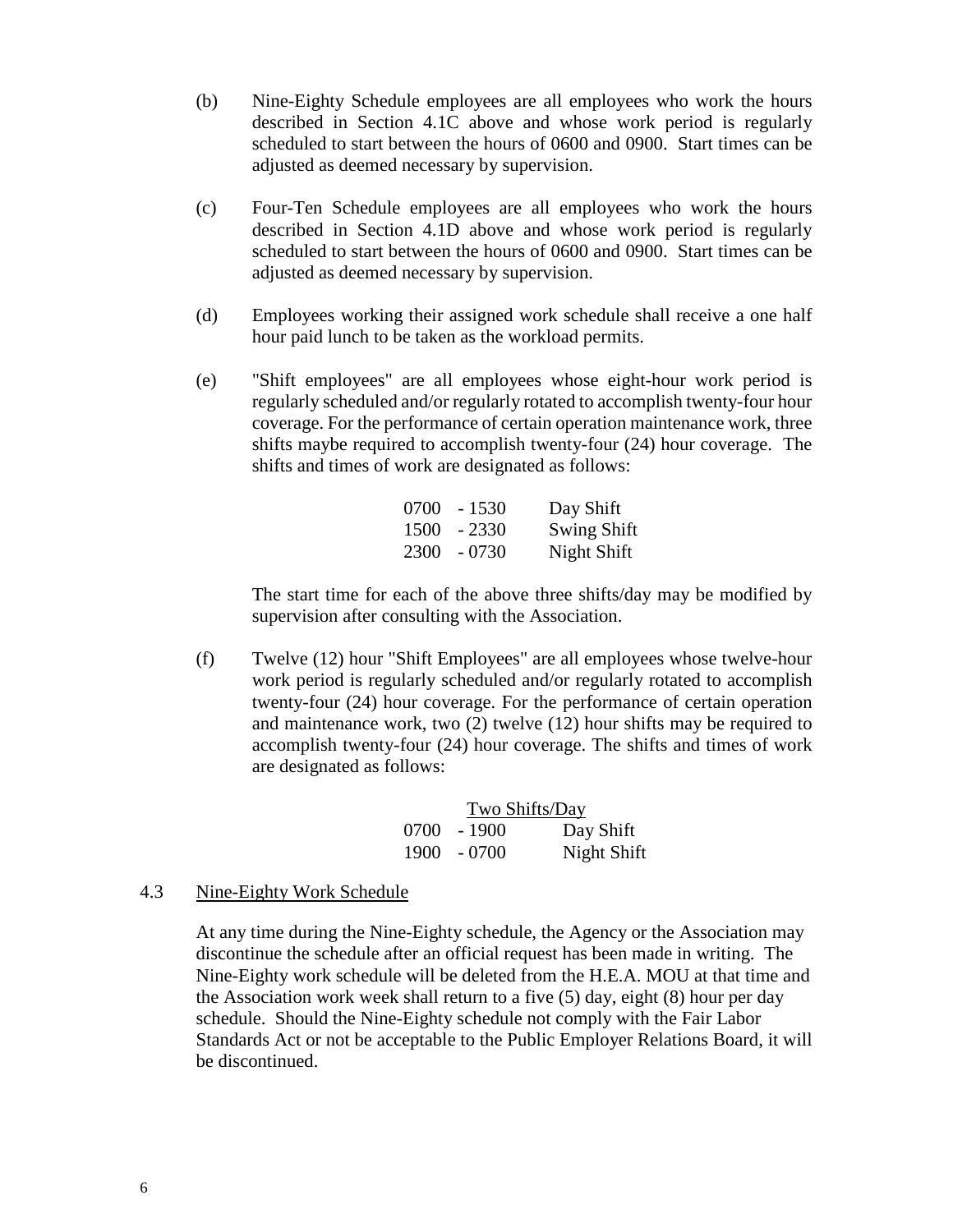## 4.4 Four-Ten Work Schedule

At any time during the Four-Ten schedule the Agency or the Association may discontinue the schedule after an official request has been made in writing by either party. The Association work week shall return to the Nine-Eighty Schedule of eighty (80) hours in a fourteen (14) day period consisting of eight (8) days of nine (9) hours, one day of eight (8) hours and five (5) days off. Should the Four-Ten schedule not comply with the Fair Labor Standards Act or not be acceptable to the Public Employer Relations Board, it will be discontinued.

#### <span id="page-8-0"></span>Section 5 Casual, Temporary and Regular Employees

## 5.0 Casual Employee

A casual employee is one hired for six months or less to fill the immediate needs of the Agency. A casual employee receives only salary. No fringe benefits are paid a casual employee. A casual employee will receive Sick Leave in accordance with the "California Healthy Families, Healthy Workplace Act."

## 5.1 Probationary Employee

An employee hired for an authorized, regular Hydro Tech position who has not completed the probationary period for this classification.

## 5.2 Regular Employee

A regular employee is any employee who is hired for continuous service to exceed six months and for which a permanent authorization exists. A regular employee shall acquire service and rights with respect to leave of absence, holidays, sick leave, vacation, benefit programs or similar rights and privileges. All regular employees must live and have their permanent residence within 50 miles, and within a one hour drive from the Hydro office to ensure availabity for overtime and prompt response to call outs.

#### 5.3 Regular Shift Employee

Regular twelve (12) hour Shift Employees are guaranteed a minimum of 1,840 hours per calendar year under Title 29 of the FLSA unless one of the following conditions exist:

- (a) Employee voluntarily terminates
- (b) Employee is discharged
- (c) Employment begins after first day of year
- (d) Employee takes a leave of absence
- (e) Employee is laid off

## <span id="page-8-1"></span>Section 6 Holidays

6.1 Recognized Holidays - The following are recognized holidays: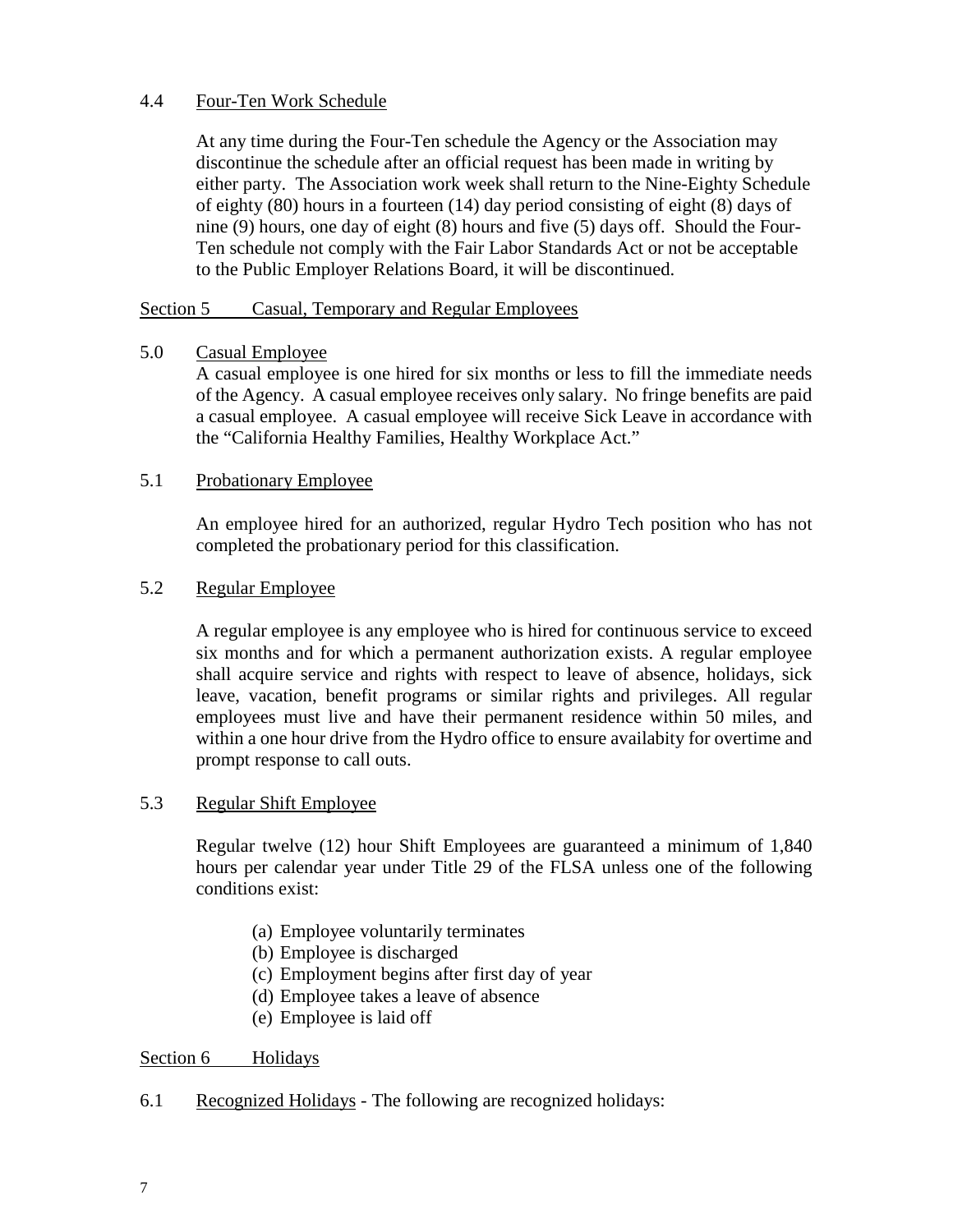New Year's Day Personal Leave Day (Section 6.4) President's Birthday Veteran's Day Memorial Day Thanksgiving Day June 19th The Day After Thanksgiving<br>July 4<sup>th</sup> Christmas Day Christmas Day Labor Day Two Floating Holidays (Section 6.3)

- 
- (a) In the event that any of the recognized holidays falls on a Sunday, the following Monday shall be considered the holiday. In the event that any of the recognized holidays falls on a Saturday, the preceding Friday shall be considered a holiday.

## 6.2 Holiday Pay

Holiday pay is defined as eight (8) hours pay at the employee's regular straight time hourly rate. To be eligible for holiday pay, the employee must work the last scheduled workday before the holiday or the first scheduled workday after the holiday, unless excused by the Agency. For the remaining hours required to cover a 9/80, 4/10 or 12-hour schedule the additional time (1, 2 or 4 hours) shall be taken at the option of the employee as leave without pay, vacation time, or compensating time.

- (a) Regular scheduled employees who work a holiday, which falls on a workday, will be paid one and one-half  $(1 \frac{1}{2})$  times for these hours in addition to their holiday pay.
- (b) The holiday pay of an employee, who is temporarily upgraded (pursuant to Section 3.2 of the MOU) other than on a time card basis, shall be based on the rate of pay for the job to which they are temporarily upgraded.

## 6.3 Floating Holiday

In addition to the recognized holidays, each employee is entitled to, two eight (8) hour floating holidays, which must be taken during the calendar year by requesting and receiving supervisory approval. Approval will be based on the Agency's operational needs as determined by the Agency. The Agency may limit the number of employees who take a floating holiday on a given day. If more employees elect a specific day than can be permitted off on that day, the preference will be given to employees with the greater service.

(a) At the end of the last calendar pay period any unused floating holiday time will be converted to compensating time off (CTO) subject to the CTO accrual cap.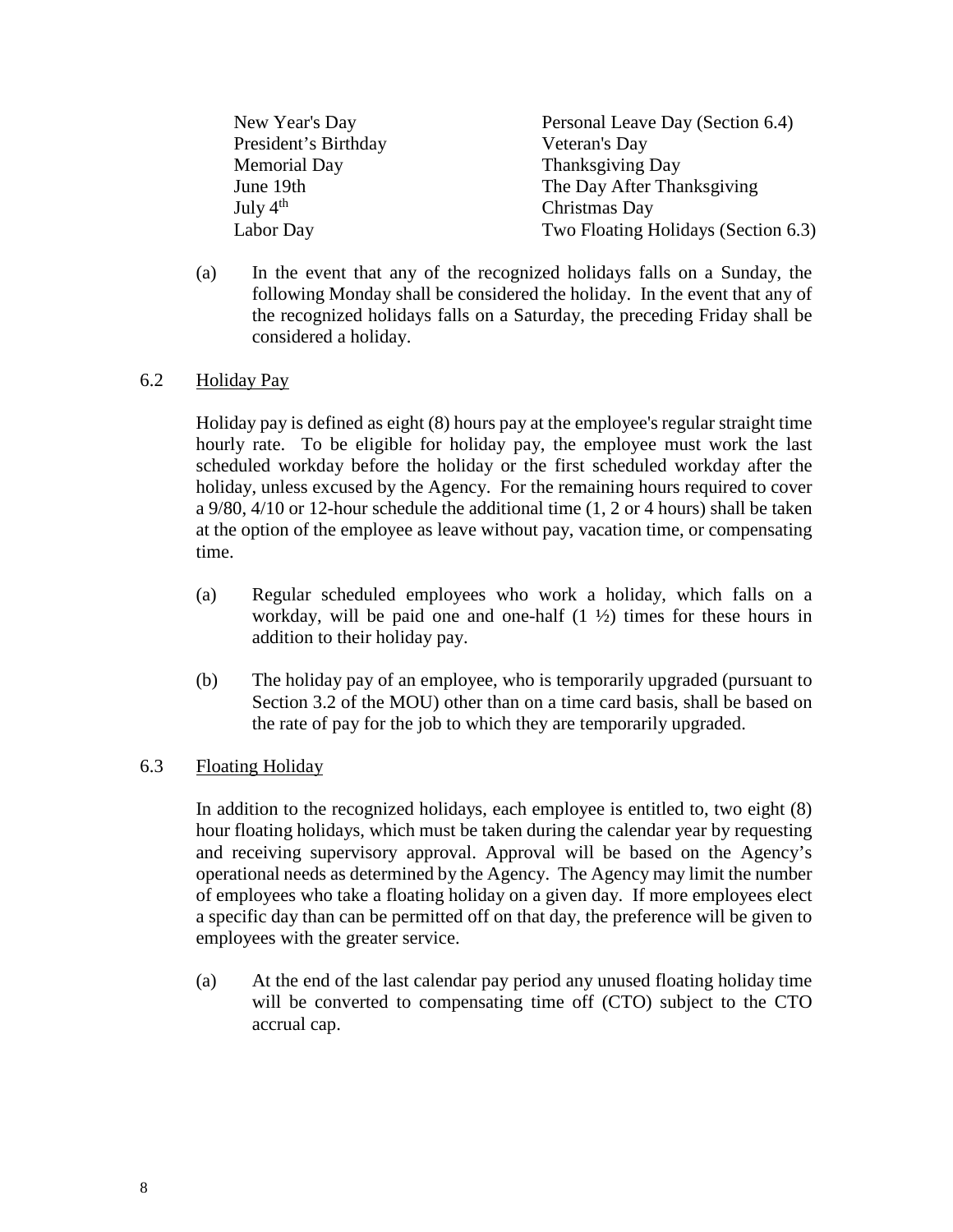### 6.4 Personal Leave Day

Each employee may take up to one personal leave day, which may be taken in hourly increments during the calendar year by giving the supervisor prior notice and the supervisor approving the absence based on no disruption of Agency operations. Personal leave not taken during the calendar year will be converted to compensating time off (CTO) subject to the CTO accrual cap. The Agency may limit the number of employees who take a personal leave day on a given day.

#### 6.5 Non-Work Day

If a holiday falls on a shift or non-shift employee's non-work day, the employee shall be entitled to have one (1) additional work day off with eight (8) hours pay. Such day shall be scheduled in conjunction with the employee's next scheduled vacation. Such day may be taken prior to their next scheduled vacation with the approval of the supervisor in charge:

(a) At its option the Agency, in lieu of granting an employee an additional day off with pay, may elect to pay for one (1) day at the straight rate of pay for each holiday that falls on their non-work day.

## 6.6 Scheduled Work Day

Shift employees may be regularly scheduled to perform work on holidays which fall on their workdays and shall be compensated therefore at  $1\frac{1}{2}$  times the base hourly rate of pay in addition to their 8 hours of holiday pay for the shift or work period involved, but shall not be entitled to travel time in connection therewith.

- (a) With supervisor approval the employees may elect to work the regular scheduled holiday at the overtime rate of pay and in lieu of receiving the holiday pay they may bank this time to be used in the following year as scheduled vacation time. This time will be posted at the beginning of each year and be scheduled the same as vacation time.
- (b) The number of such employees regularly scheduled to work on a holiday shall be kept to a minimum consistent with operational needs.
- (c) If the Agency determines that the services of an employee, who is regularly scheduled to work on a holiday, are not required, such employee, upon being notified prior to quitting time of his workday preceding the holiday, shall take the holiday off with pay.

#### 6.7 Pre-arranged or Emergency Work on a Holiday

An employee may be required to perform pre-arranged or emergency work on a holiday which falls on a work day in his basic work week, in which event they shall in addition to their holiday pay be compensated for at the overtime rate of pay.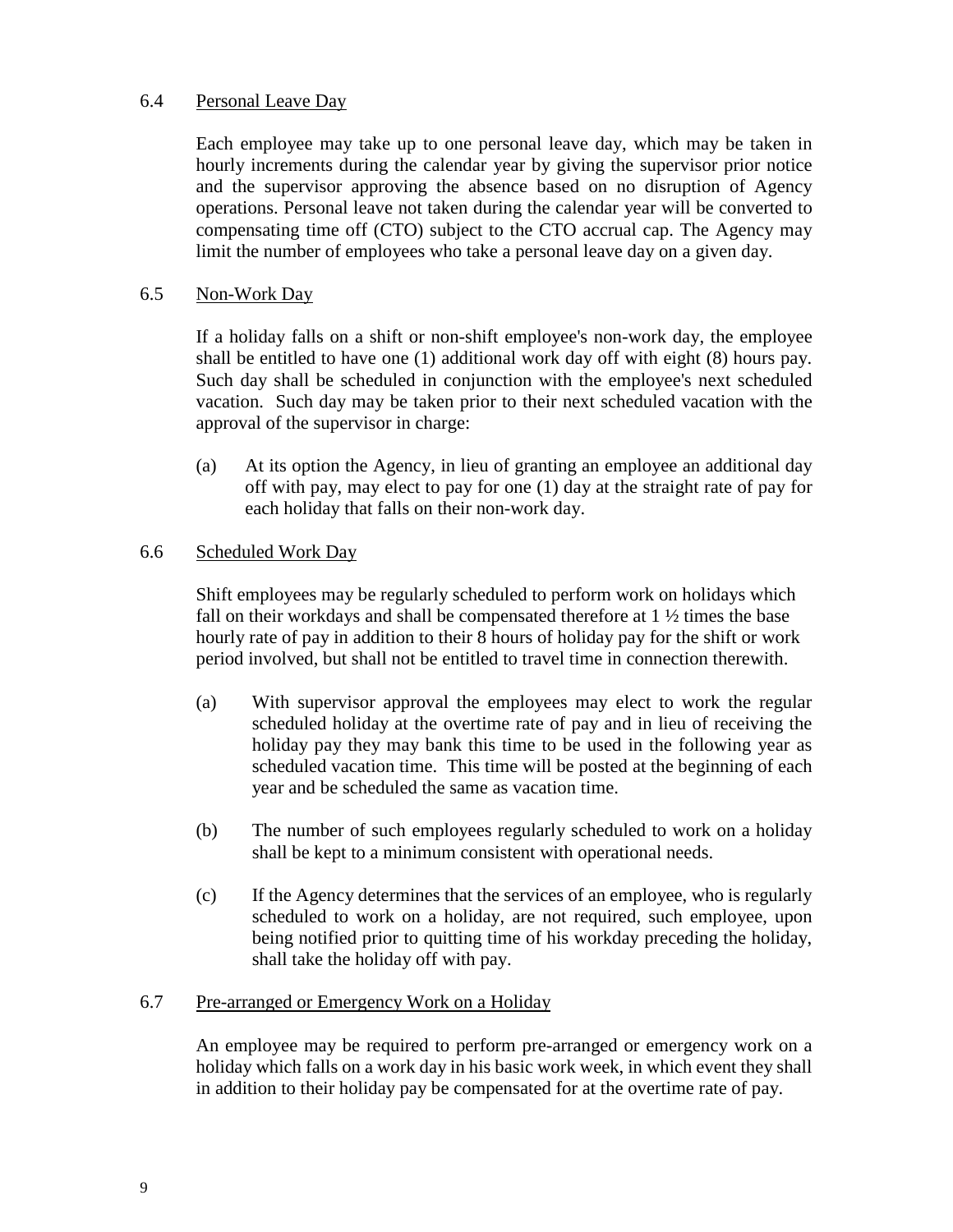#### <span id="page-11-0"></span>7.1 Boots

NCPA will allow employees to select a pair of work boots for winter and nonwinter use. The Agency will pay up to a total of \$300 for non-winter boots; if the cost exceeds \$300 then the employee will pay the difference. The Agency will pay up to a total of \$225 for winter use boots; if the cost exceeds \$225 then the employee will pay the difference. Boots will be replaced on an as needed basis as related to fair wear and tear under normal working conditions and as demonstrated to the employee's supervisor. The minimum requirements for boots paid for by the Agency are: leather uppers, lug soles, provides full ankle support and laces up.

#### 7.2 Vehicles

NCPA at its sole discretion may assign vehicles to HEA employees for use to conduct Agency business. Employees shall strictly adhere to the NCPA policy governing vehicle use by employees, and any violation of NCPA policy may lead to disciplinary action. NCPA reserves the right to modify/change the assignment and/or use of Agency vehicles for any reason. NCPA will provide written notice to an employee prior to terminating the employee's use of an Agency vehicle.

#### <span id="page-11-1"></span>Section 8 Overtime

8.1 Overtime

The Agency may schedule non-shift employees to work for periods other than their regular work hours when additional work is deemed necessary by the Agency.

#### (a) Non-Shift Employees - Schedule Change

Hours of work or work schedule for non shift employees are defined in Section 4.2. If the Agency changes the work schedule of a non-shift employee outside of the hours and days in Section 4.2, it will pay overtime compensation at the rate of 1½ times the regular rate for work performed outside the previous scheduled hours for the first four (4) workdays of any such schedule change. The first four days of overtime compensation are based on the days the employee worked under the prior schedule (e.g. if the employee did not work on Saturday/Sunday, Saturday/Sunday are not counted in the first four days). On the fifth workday, and thereafter for the duration of such schedule change, the employee will be paid at their straight-time rate, to include the applicable shift premium in Section 3.2 if the employee is working a schedule identified as "shift" under 4.2. If the change in schedule extends beyond four (4) weeks, the Agency will make its best effort to rotate the assignment of the affected employee. When the employee returns to their regular work schedule, the employee will be paid at their straight-time rate, even if less than sixteen (16) hours have elapsed between work periods.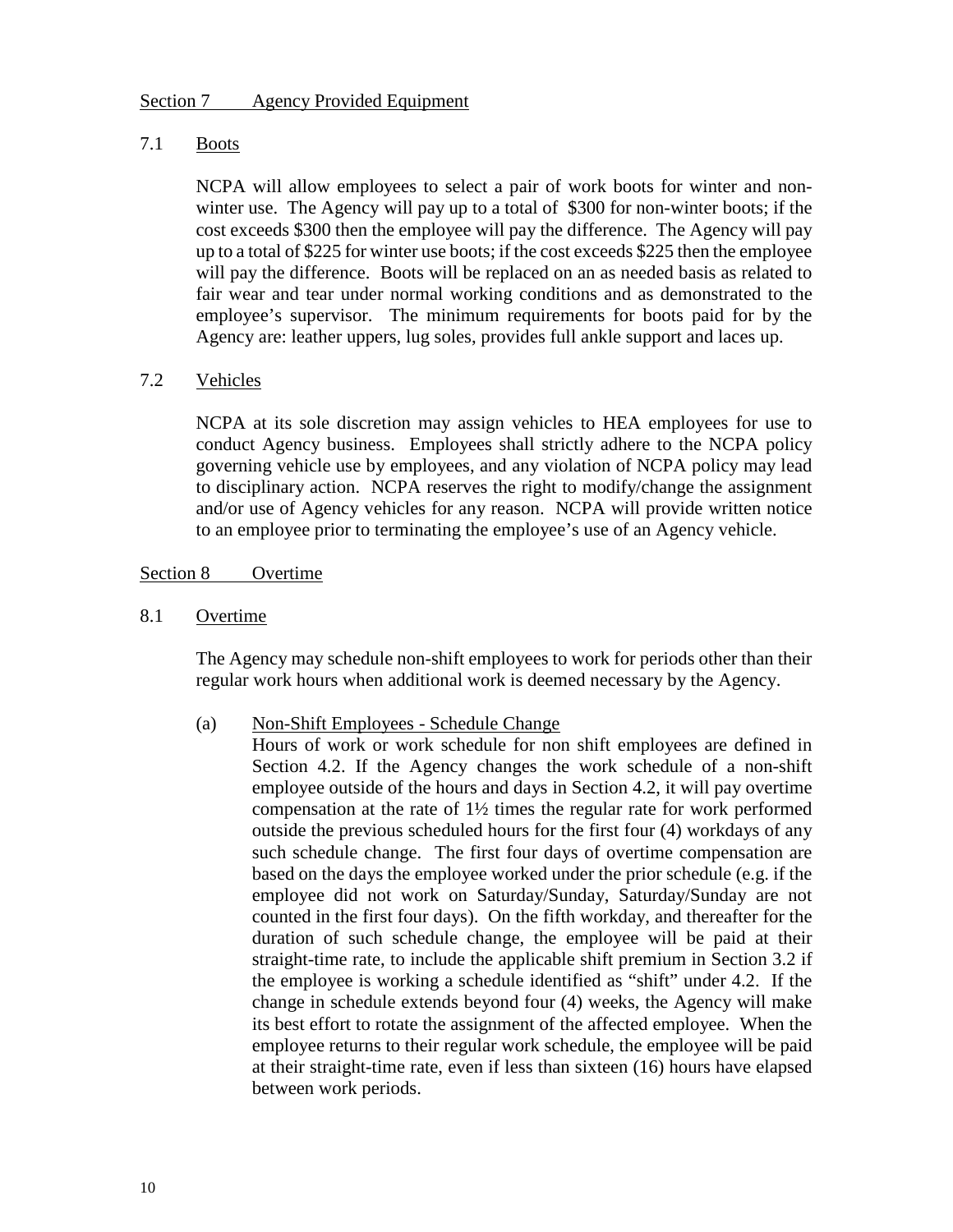#### (b) Shift Employees: Voluntary Exchange of Shift

Shift employees in the same job classification, may with their supervisor's approval, exchange shifts or work periods, provided that any such exchange is within the same workweek of the involved employees and no overtime compensation is made.

#### (c) Prearranged Overtime and Cancellation of Overtime

Notification prior to the end of the employee's preceding work period on a normal workday (including overtime) is considered scheduled (prearranged) overtime.

If scheduled overtime work on a non-workday or holiday is cancelled and the employee is not notified of the cancellation by the end of the employee's preceding work period on a workday (including overtime), the employee will be paid a minimum of two (2) hours overtime at one and one-half  $(1\frac{1}{2})$ times the regular rate of pay.

#### (d) Overtime Compensation at One and One-half Times Regular Rate of Pay

Overtime shall be compensated to the nearest quarter-hour. If an employee is receiving cash-in-lieu of enrollment in Agency provided healthcare insurance, the cash-in-lieu monies will be included in an employee's FLSA regular rate for overtime pay purposes.

Pursuant to the Agreement reached between the Agency and the Union under Title 29 U.S.C. section 207(b) of the Fair Labor Standards Act, irregular shift employees may work a twelve (12) hour shift depending on operational needs\*.

Overtime shall be compensated at one and one half (1½) times the employee's regular rate of pay in the following circumstances:

- (1) When an eight (8) hour shift or non-shift employee works in excess of forty (40) hours in a work week.
- (2) When an eight (8) hour shift or non-shift employee works in excess of eight (8) hours in a work day.
- (3) When a twelve (12) hour shift employee works in excess of twelve (12) hours in a work day.
- (4) When a twelve (12) hour shift employee works in excess of 240 hours in a six (6) week work period.
- (5) When a Nine-Eighty employee works in excess for forty (40) hours in a seven day period.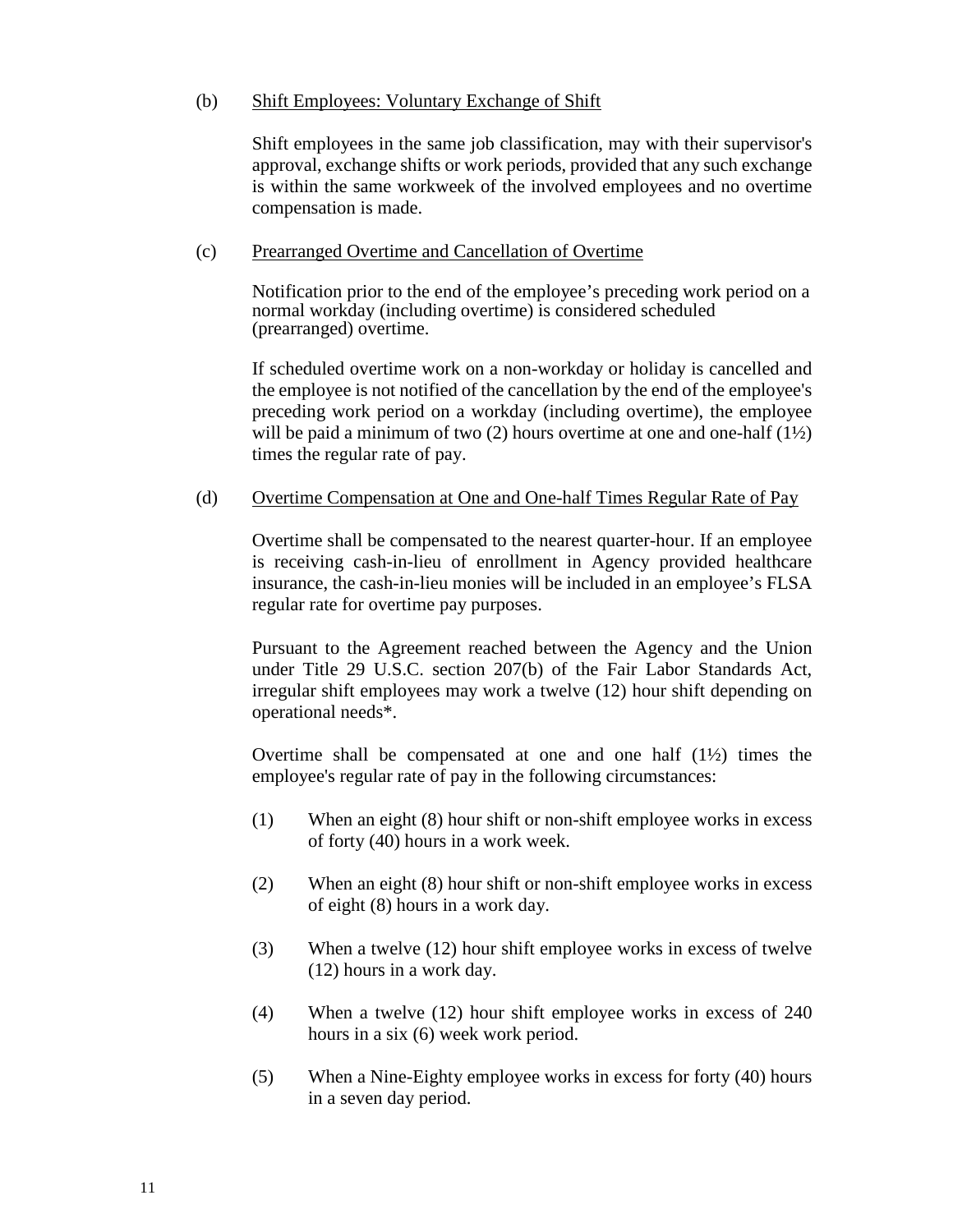- (6) When a Nine-Eighty employee works in excess of nine (9) hours on their long day or eight (8) hours on their short day, except as provided in Section 6.2 Holiday Pay.
- (7) When a Four-Ten employee works in excess of forty (40) hours in a work week.
- (8) When a Four-Ten employee works in excess of ten (10) hours in a work day.
- (9) When an employee works pre-arranged overtime on a non-workday.
- (10) When an employee works outside of regular scheduled work hours on a workday.
- (11) When an employee works on a scheduled holiday, which falls in the regular work week, in addition to holiday pay, they shall be paid one and one-half (1½) times for the hours worked.
- (12) When an employee reports for work on a regular workday outside of their regular work hours, the employee will be paid one and onehalf  $(1\frac{1}{2})$  times the regular rate of pay for actual work time and travel time. However, if the employee continues to work into their regular hours and beyond, the employee will be compensated by overtime only for travel time one way from their home and for actual work time up to their regular work hours. On non-workdays or holidays, they will be paid overtime for actual work time and travel time. Travel times shall be limited to a maximum of one hour each way. Excess travel time due to inclement weather or road condition delays may be paid only with supervisor approval.
- (13) If the Agency establishes a regular schedule by which a twelve (12) hour shift employee will have less than twelve (12) hours off between shifts, the employee will be paid one and one-half  $(1\frac{1}{2})$ times regular rate of pay for anytime worked in the twelve (12) hour interval following the end of the employee's last preceding shift.
- (14) If the Agency establishes a regular schedule by which a shift employee will have less than sixteen (16) hours off between shifts, the employee will be paid one and one-half  $(1\frac{1}{2})$  times the regular rate of pay for any time worked in the sixteen (16) hour interval following the end of the employee's last preceding shift.
- (15) If a shift employee is transferred from one schedule or work day or work hours to another, the employee shall be paid overtime compensation for work performed during regular hours of any day involved in the transfer if all following conditions are met: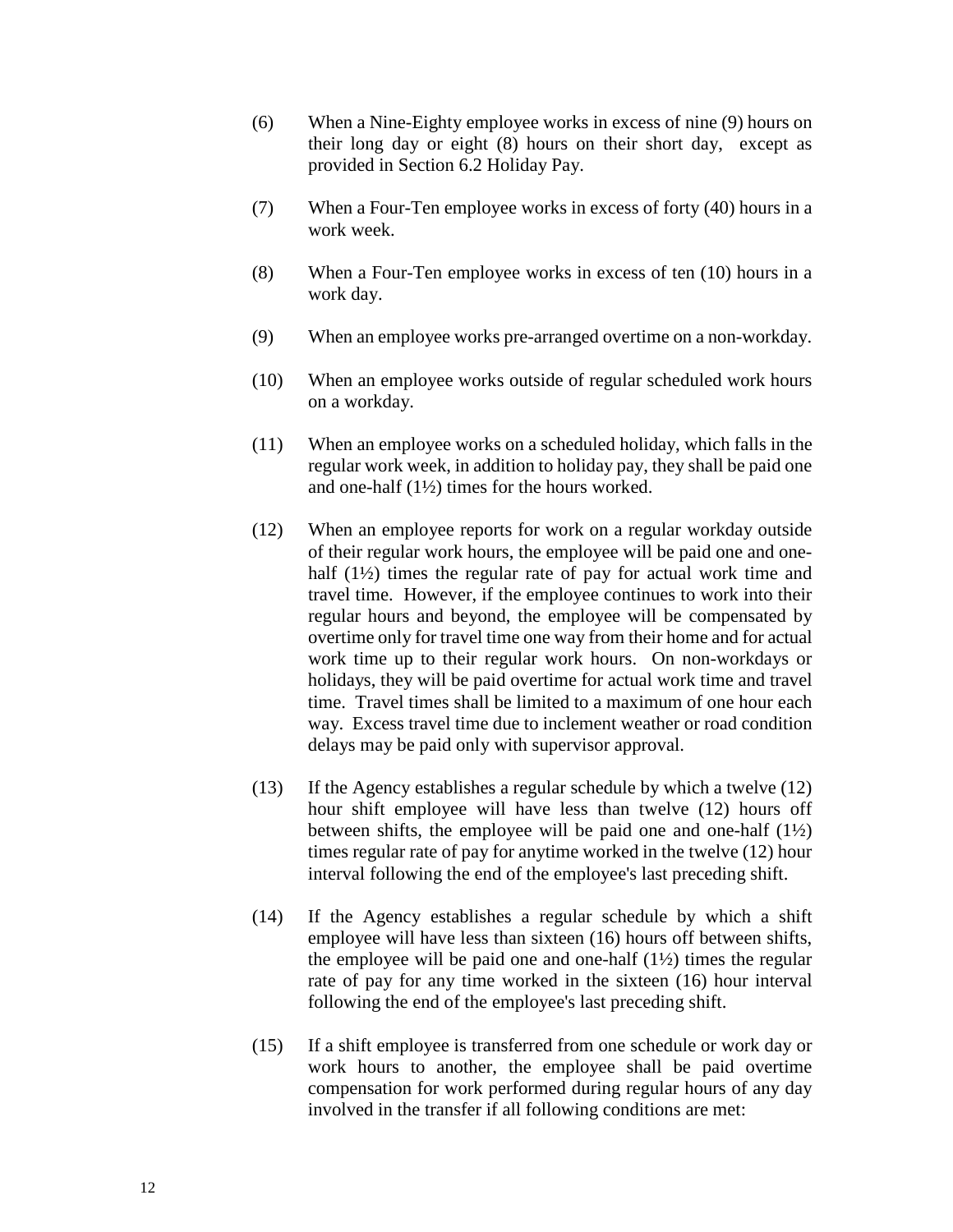- (a) The employee is notified of such transfer less than twentyfour (24) hours in advance of the starting time of the new shift.
- (b) The employee has not had a minimum of eight (8) hours off between shifts.
- (c) The employee has been required to work more than forty (40) hours at the straight-time rate in the affected work week.
- (d) The employee has been required to work more than two (2) transfers from one schedule to another with only eight (8) hours off between shifts in the affected work week.
- (e) Overtime Compensation at Two Times Regular Rate of Pay

Overtime shall be compensated to the nearest quarter-hour.

Overtime compensation at two (2) times the employee's regular rate of pay will be paid in the following circumstances:

- (1) When a non-shift employee works in excess of twelve (12) hours in a twenty four (24) hour period.
- (2) When a shift employee works in excess of twelve (12) hours in a twenty four (24) hour period.
- (3) When a twelve (12) hour shift employee works in excess of sixteen (16) hours in a twenty four (24) hour period.
- (4) When an employee is called out after regular work hours or on a non-workday. The minimum time for which overtime will be paid on any call-out will be two (2) hours when the employee is required to report to the job site.
- (5) When an employee works through a rest period, until the employee is relieved from duty for eight (8) consecutive hours.
- (6) When a non-shift employee works in excess of eight hours (8) on:
	- (a) The employee's second of two scheduled days off, provided the employee has performed work on the first scheduled day off, or
	- (b) On the fourth day of four (4) consecutive days off, provided that such employee has also performed work on the third scheduled day off.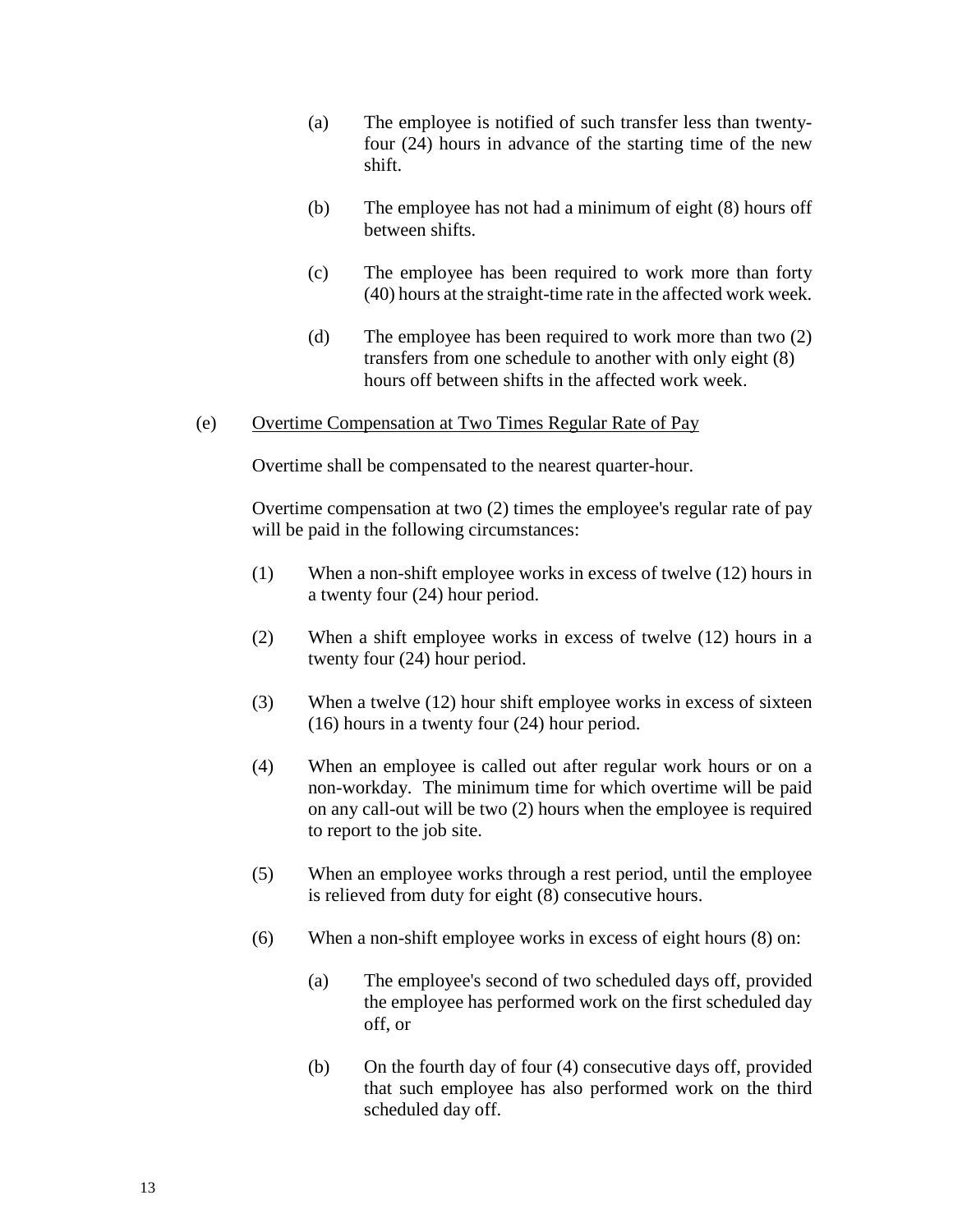- (7) When a Nine-Eighty employee works in excess of twelve (12) consecutive hours.
- (8) When a Nine-Eighty employee work in excess of eight (8) hours on:
	- (a) The employee's second of two scheduled days off, provided the employee has performed work on the first scheduled day off, or
	- (b) The employee's third of 3 days off provided the employee has performed work on the second scheduled day off.
- (9) When a Four-Ten employee works in excess of twelve (12) consecutive hours.
- (10) When a Four-Ten employee works in excess of eight (8) hours on:
	- (a) The employee's second of two scheduled days off, provided the employee has performed 8 hours work on the first scheduled day off.
	- (b) The employee's third of three days off provided the employee has performed work on the second scheduled day off.
	- (c) The employee's fourth of four days off provided the employee has performed work on the third scheduled day off.
- (11) When a shift employee works in excess of eight (8) hours on the employee's second of two scheduled days off, provided the employee has performed work on the first scheduled day off. A work period is defined as any eight (8) hour shift or extension thereof.
- (12) When a twelve (12) hour shift employee works in excess of twelve (12) hours on the employee's second of two scheduled days off, provided the employee has performed work on the first scheduled day off.
- (13) An employee who provides telephone consultation services, when off duty and prior to 11:00 PM for trouble shooting or advice on operating or maintenance issues will receive one hour of pay at the overtime rate regardless of the time spent in consultation or the number of calls received. An employee who provides telephone consultation services between the hours of 11:00 PM and 4:00 AM shall receive two hours of pay at the overtime rate regardless of the time spent in consultation or the number of calls received. If called between 11:00 PM and 4:00 AM the employee will receive a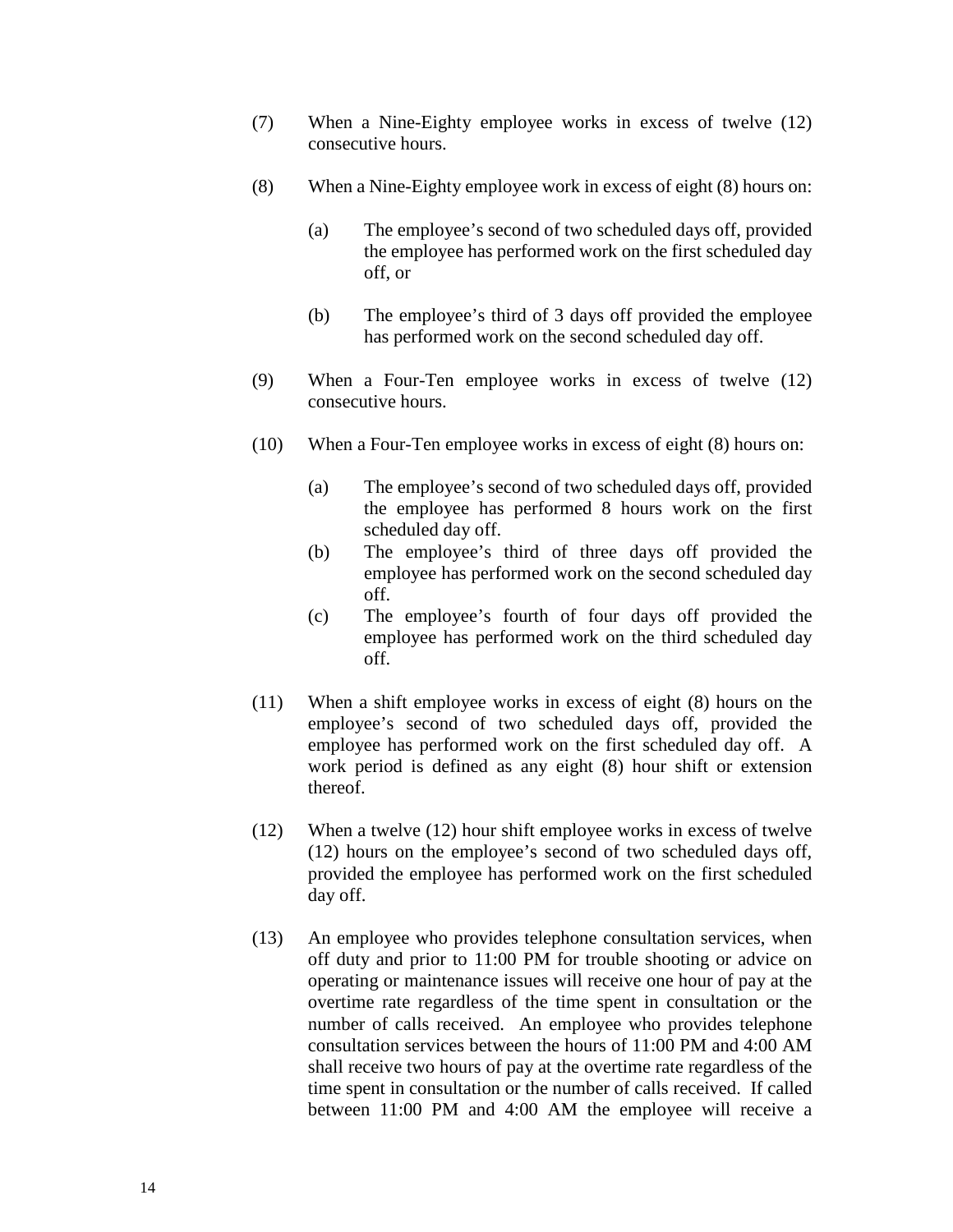minimum of two (2) hours compensating rest time or time off equal to the time spent on calls (if they exceeded the two hour period). No employee shall receive more than two hours of pay at the overtime rate in any 24-hour period for telephone consultations. This paragraph does not apply to employees on standby.

## (f) Relief Duties

An employee who is classified to perform relief duties shall be available for duty in revolving shifts on any day of the week and may be assigned for relief in any shift without advanced notice. Such employee shall not, as a result of relief assignments, be paid overtime for work performed during regular work hours. However, if the employee is required to report for work without having had eight (8) hours off following the end of the last preceding work period, the employee will be paid overtime for any time worked in eight (8) hour period following the end of the last preceding work period.

A work period is defined as any eight (8) or twelve (12) hour shift or extension thereof.

## (g) Limit on Consecutive Work Days

Employees will not be required to work more than 21 consecutive work days without having two (2) consecutive days off at the straight time rate of pay:

- Except where hazard to life, property or emergency business situation exists;
- Employees may waive the 21 day provision and the days off with straight pay upon management approval;
- For the purposes of this section, work day is any day where an employee works at least 8 hours.
- (h) Reporting for Work; Travel

An employee will report to the Operations and Maintenance office to which they have been regularly assigned and will return thereto at the end of the workday. The time spent in traveling between other assigned plant sites shall be deemed as time worked.

(i) Withholding on Paid Overtime

Income tax withholding on payments of overtime shall be based on the employee's W-4 unless the employee requests, in writing, flat rate withholding.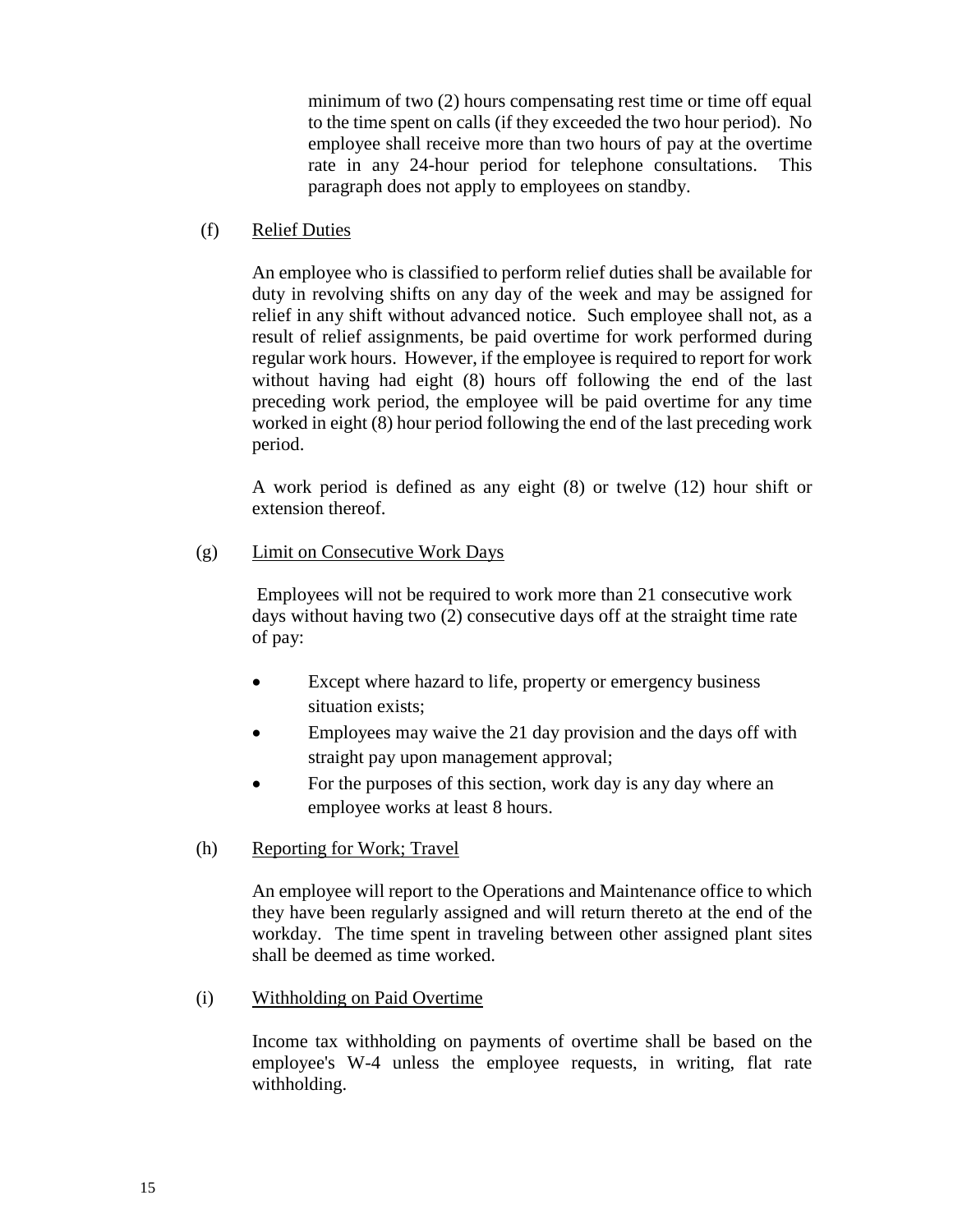### 8.2 Compensating Time Off

Employees may, prior to December  $15<sup>th</sup>$  of each year, elect to accrue overtime worked as compensating time off for the next calendar year. Thereafter, employees may stop and restart their Compensating time off during the calendar year if affected by a temporary travel assignment. Compensating time off shall be limited to one hundred forty-seven (147) regular hours in one calendar year.

- (a) Employees may elect in writing to accrue all overtime as compensating time off. After such election, all overtime worked will automatically be accrued until the one hundred forty-seven (147) -hourlimit is reached. New hires may opt for CTO within two (2) weeks of hire, otherwise they may elect it at the next designated sign-up period.
- (b) Overtime accrued as compensating time off shall be converted to and accumulated as regular hours and is not based on the employee's pay rate. These hours, labeled "comp time" will be shown on the employee's pay stub in a manner similar to vacation and sick leave.
- (c) All overtime accrued as compensating time off must be taken as time off or as additional compensation by the end of the calendar year. No accrued compensating time off may be carried over to the next calendar year. Accrued compensating time off that is not taken by the end of the calendar year shall be paid with the last payroll of the year.
- (d) An employee desiring to take compensating time off must receive approval through the Hydro Manager.
- (e) An employee desiring to be paid for compensating time off must notify the Agency Payroll Department in writing at least one week prior to the date of the payment. All payments of accrued compensating time off will be included in the next payroll disbursement; this may be done one time per year.

Standby pay can be accrued as compensating time off.

#### 8.3 Rest Periods

(a) If a non-shift employee has worked for eight (8) hours or more at the overtime rate during the sixteen (16) hour period immediately preceding the beginning of the employee's regular work hours on a workday, the employee will be entitled to a rest period of eight  $(8)$  consecutive hours on the completion of the overtime work. The employee will be paid up to the end of their normally scheduled work day.

There shall be included, as part of the eight (8) hours worked at the overtime rate in such sixteen (16) hour period, any travel time and meal time to which the employee is entitled, except that any travel time and meal time to which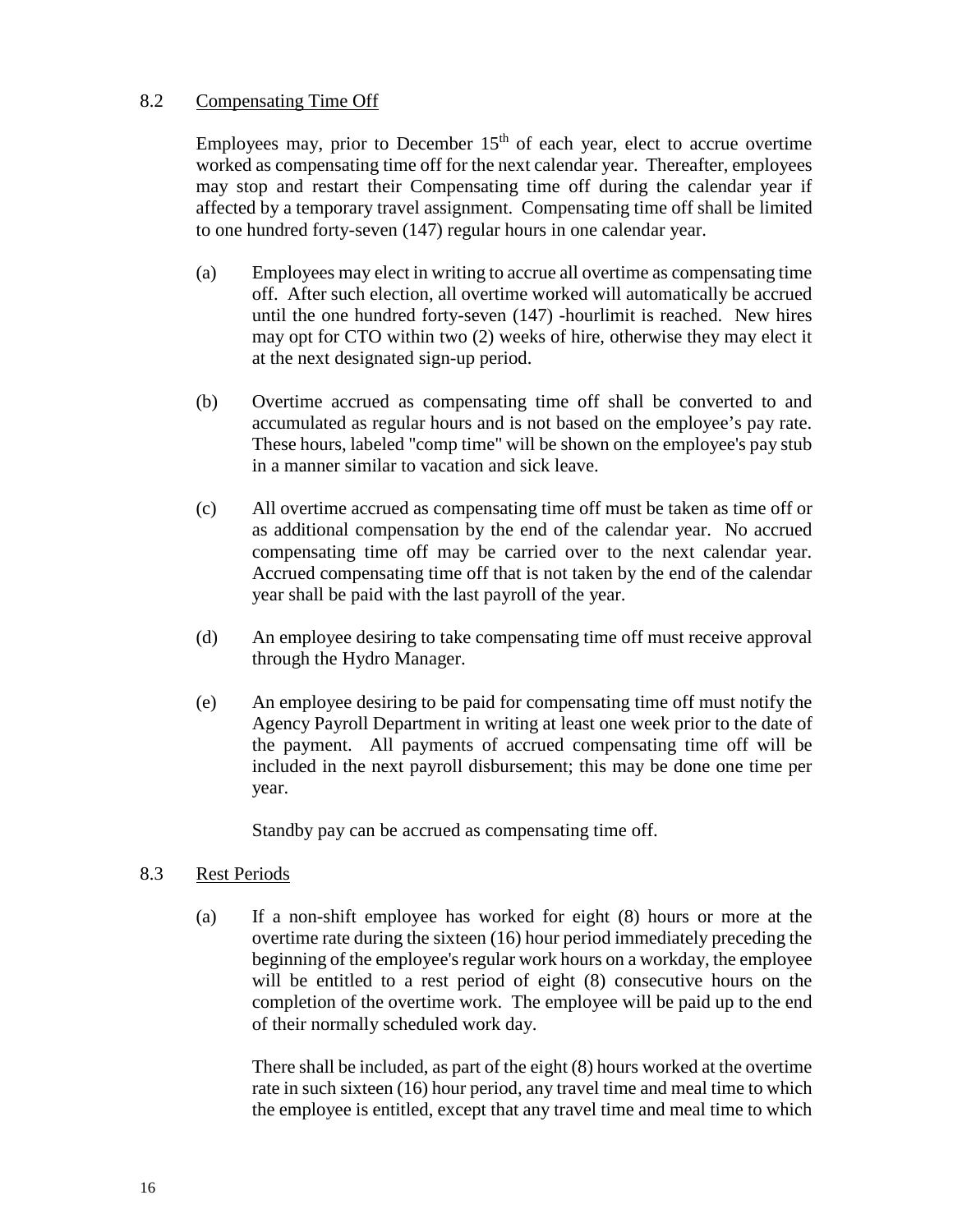they are entitled after being dismissed from work will not be included as hours worked in such period, but will be included in the computation of the eight (8) hour rest period.

(b) If a Nine-Eighty employee has worked for seven (7) hours or more at the overtime rate during the fifteen (15) hour period preceding the beginning of the employee's regular work hours on a long work day, or eight (8) hours or more at the overtime rate during the sixteen (16) hour period preceding the beginning of the employee's regular work hours on a short work day, the employee will be entitled to a rest period of eight (8) consecutive hours on the completion of the overtime work. The rest period pay shall not extend beyond the employee's normal work day.

If a Four-Ten employee has worked for seven (7) hours or more at the overtime rate during the fifteen (15) hour period proceding the beginning of the employee's regular work hours, the employee will be entitled to a rest period of eight (8) consecutive hours on the completion of the overtime work. The rest period pay shall not extend beyond the employee's normal work day.

For both Nine-Eighty and Four-Ten employees, there shall be included, as part of the hours worked at the overtime rate, any travel time and meal time to which the employee is entitled, except that travel time and/or meal time in which they are entitled after being dismissed from work will not be included as hours worked in such period, but will be included in the computation of the eight (8) hour rest period.

- (c) A non-shift employee who is required to work between the hours of 11:00 PM and 4:00 AM shall depending on operational needs, receive paid rest time at the straight time rate (if the next day is a workday), at the start or end of their next shift, equal to the time worked.
- (d) If the rest period in whole or part overlaps the employee's regular hours, the employee will receive pay at the straight-time rate for the extent of the overlap. However, the time taken during such overlap for any meal to which the employee is entitled on dismissal, will be paid at the overtime rate.
- (e) If the rest period extends into regular work hours, but not into the second half of the workday, the employee may be excused from reporting to work until the beginning of the second half of the workday. This time will be compensated at the straight-time rate of pay.
- (f) If the rest period extends into the second half of the workday, the employee may be excused from reporting to work for that work day. This time will be compensated at the straight-time rate of pay.
- (g) If an employee is called back to work during the rest period, a new rest period will commence at the conclusion of such work.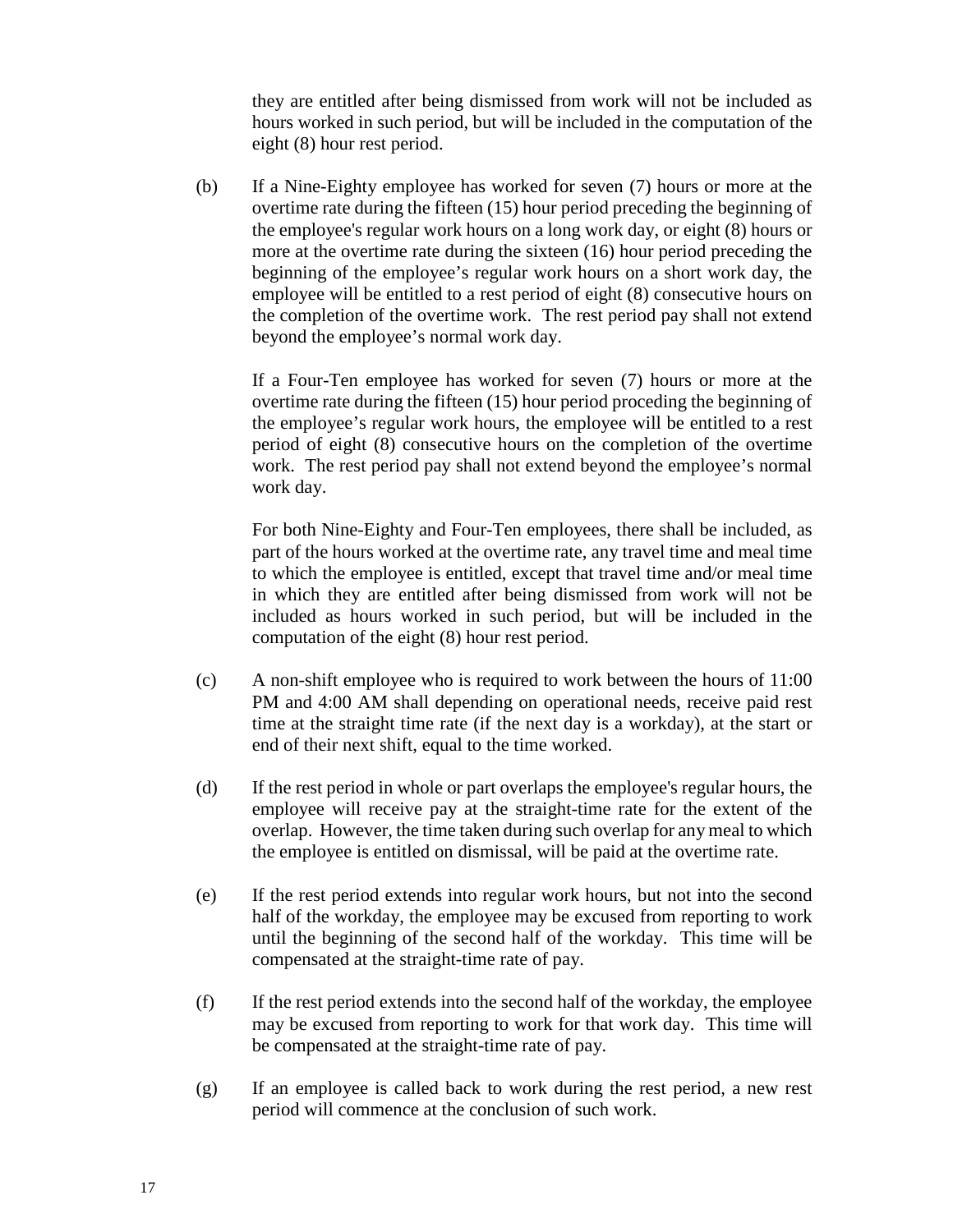#### <span id="page-19-0"></span>Section 9 Meals and Transportation

#### 9.1 Meals - Non-Shift Employees

- (a) If an employee is required to report to work two (2) or more hours (not including travel time) before the employee's regular work hours and continues to work into regular work hours, at the Agency's option, the employee will be provided one meal on the job or be paid for the cost of one meal, (see amount in (d)) but does not qualify for a paid meal period.
- (b) If an employee is required to perform emergency work on a non-work day or solely outside pre-scheduled regular work hours on work days, at the Agency's option, the employee shall be provided meals by the Agency, or paid for meals (see amount in (d)), at intervals of four (4) hours. The employee shall receive one-half hour off for each meal period. This onehalf hour shall be considered time worked. For meal periods missed, the employee shall be paid one-half hour in addition to hours worked.
- (c) If an employee is required to work one (1) hour beyond the employee's regular work hours, at the Agency's option, the employee shall be provided a meal by the Agency, or paid for meals (see amount in (d)), one (1) hour after their scheduled work hours and at intervals of every four (4) hours thereafter. The employee shall receive one-half hour off for each meal period. This one-half hour shall be considered time worked. For meal periods missed, the employee shall be paid one-half hour in addition to hours worked.
- (d) If the Agency does not provide a meal for the employee, \$20.00 will be paid to the employee for each meal. Agency provided meals shall be a comparable substitute to an employee's usual and average meal practice at a cost similar to the amount above, and as close to the approximate time interval as reasonable.

Meal periods taken and travel times shall not be included in the determination of intervals for providing meals.

#### 9.2 Meals - Shift Employees

A shift employee held over one hour beyond their regular shift shall, at the Agency's option, be entitled to (1) a meal furnished by the Agency, or (2) \$20.00, if no meal is provided, and (3) a one-half hour meal period, which shall be considered time worked. Additional meals will be provided at intervals of four (4) hours. Agency provided meal shall be a comparable substitute to an employee's usual and average meal practice.

If a shift employee is assigned to non-shift work, then the meal provisions for nonshift employees become applicable.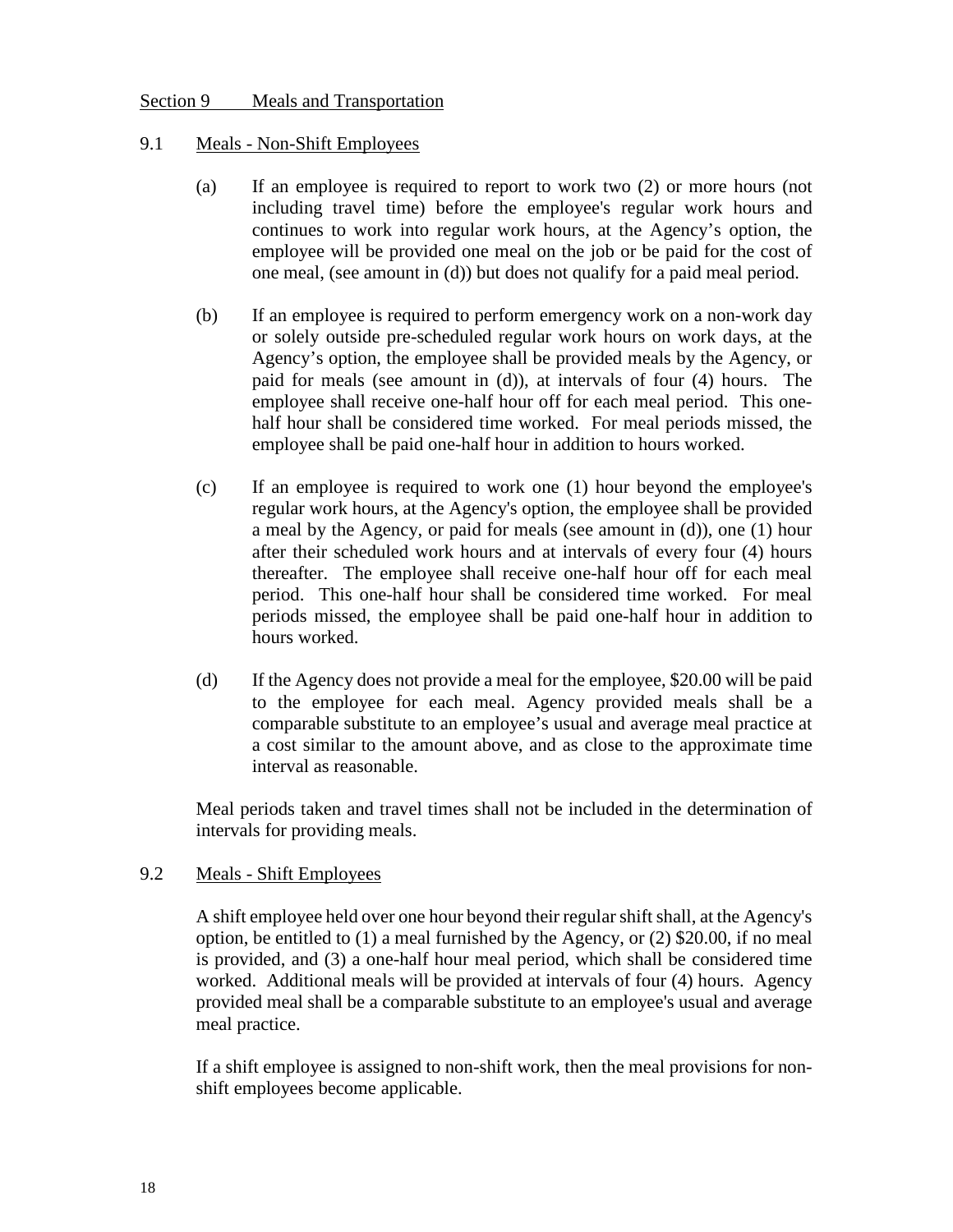#### 9.3 Meals – Temporary Assignments and Education

Agency to provide meals or pay the standard Continental United States (CONUS) per diem rate established by the U.S. General Services Administration when employees are off site attending Agency sponsored training or meetings for an entire day, or are temporarily assigned per Section 10.1 to work at such distance from their established location that it is impractical for them to return there, or to their regular place of abode.

For an employee traveling a partial day before or after an 8 hour or more training, meeting, or temporary assignment, the Agency will provide a meal(s) or pay a prorated daily per diem rate of 1/2 for 2 hours of travel or less, and 2/3 for 5.5 hours of travel or less. Partial day travel in excess of 5.5 hours will qualify for the full daily rate.

#### <span id="page-20-0"></span>Section 10 Temporary Assignments

10.0 An employee assigned to work at a temporary work location for an assignment greater than one (1) week, will assume the same normal schedule (i.e. nine-eighty, four-ten, five-eight) and work the same assigned hours as the work crew they are assigned to. No assignment of more than one week will result in less than forty (40) hours of pay. Work schedules and details shall be worked out before the employee leaves for the Temporary Assignment.

When an employee can return to their normal living quarters or the regular headquarters from a temporary work location and Section 10.1 does not apply, they may be reimbursed for mileage for the employee's personal vehicle use in accordance with NCPA policy. Travel pay will only be provided if the time involved to travel to the temporary work location is in excess of the time normally taken in driving from the employee's living quarters to their regular assigned headquarters. The excess time will be considered hours worked.

- 10.1 Employees who are temporarily assigned to work at such distance from their established location that it is impractical for them to return there, or to their regular place of abode, shall for the duration of such traveling assignment be allowed expenses for lodging and for other incidental items of expense approved in advance of the assignment.
	- (a) Traveling employee to receive 10% increase in base wages for duration of assignment.
	- (b) Agency pays reasonable expense for motel.
	- (c) Agency to pay actual costs upon delivery of receipts or signed expense form, not to exceed \$12.00 per week for laundry expenses.
	- (d) If on their non-working days any such employees remain at such designated places, their expenses for board and lodging on such days shall be paid by the Agency.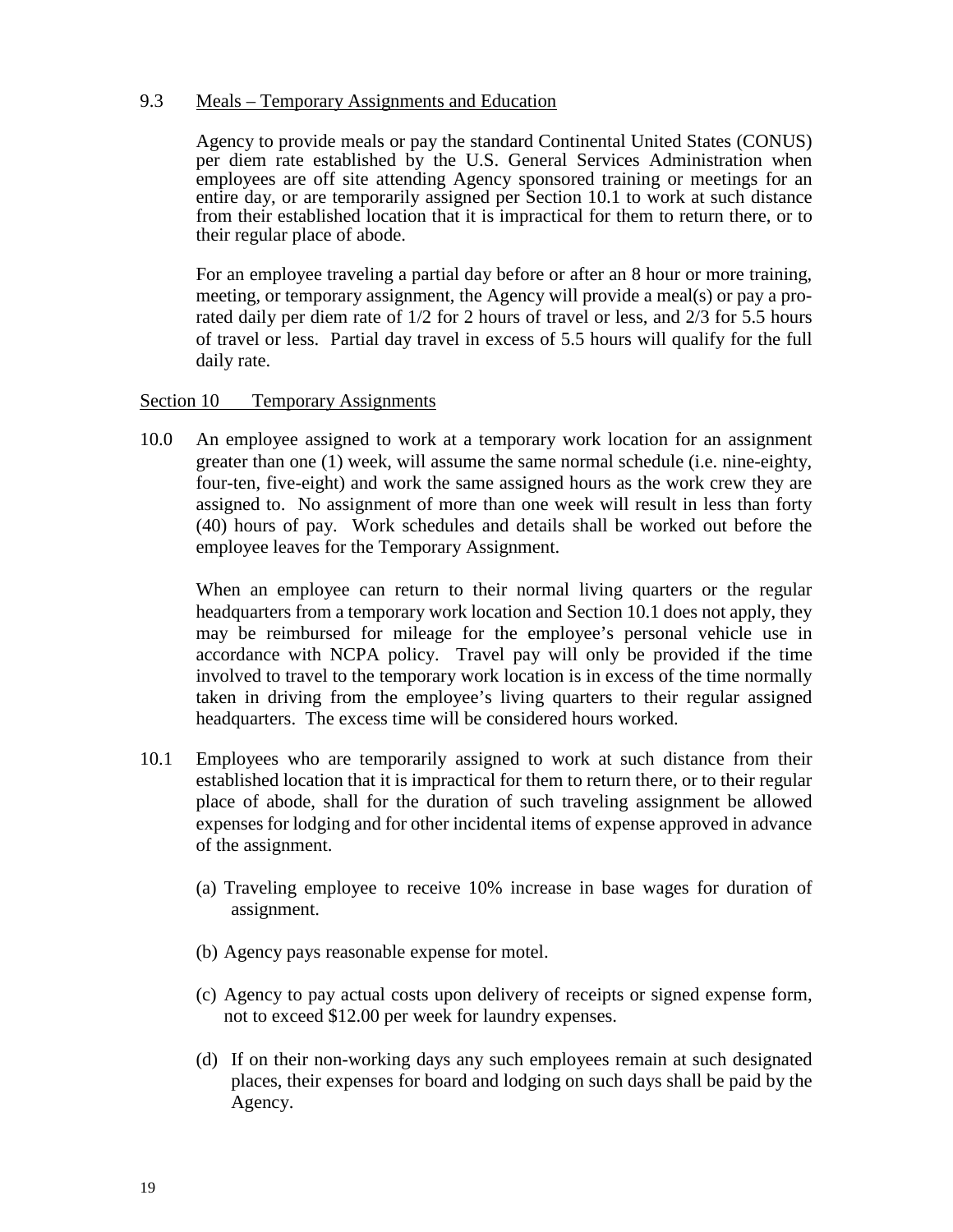- (e) If possible, Agency is to provide transportation at the ratio of one vehicle per two employees.
- (f) Travel to and from temporary location to permanent place of abode shall be considered as time worked.
- (g) Travel to and from motel to temporary work location in excess of fifteen minutes each way to be paid at the overtime rate.
- (h) An employee who is authorized by the Agency to use their personal vehicle in connection with their duties shall be entitled to a vehicle mileage allowance at the current mileage rate in accordance with NCPA's current Travel Policy.
- (i) When such temporary assignment extends beyond the second consecutive workweek, an employee may in any succeeding workweek be allowed to return to their regular place of abode over the weekend. Expenses to be as covered in this policy.

#### <span id="page-21-0"></span>Section 11 Leaves

11.1 Sick Leave

Regular employees shall be credited with sick leave, earned on a daily basis and computed at the rate of ninety-six (96) hours per year, with no limit on the amount that may be accumulated. There will be a payoff for accumulated sick leave only in the event of termination due to permanent disability. Casual employees shall be afforded Sick Leave in accordance with the California "Healthy Families, Healthy Workplace Act" and NCPA Policy 406.4.1.

- (a) With the approval of the Plant Manager, accrued sick leave may be used only in cases of actual injury, sickness, disability, or for medical or dental treatment and is coordinated with other disability benefits. Up to 48 hours of sick leave per year may be used for illness of a member of the employee's immediate family. Immediate family includes the employee's spouse, registered domestic partner, parents, children, sibling, grandparent or grandchild. Such time off shall be noted as Family Sick Leave on the Timesheet.
- (b) Sick leave will be charged by the hour with no charge made for increments of less than one hour.
- (c) If a holiday occurs on a work day during the time an employee is absent on sick leave with pay, the employee shall receive pay for the holiday. The holiday shall not be counted as a day of sick leave.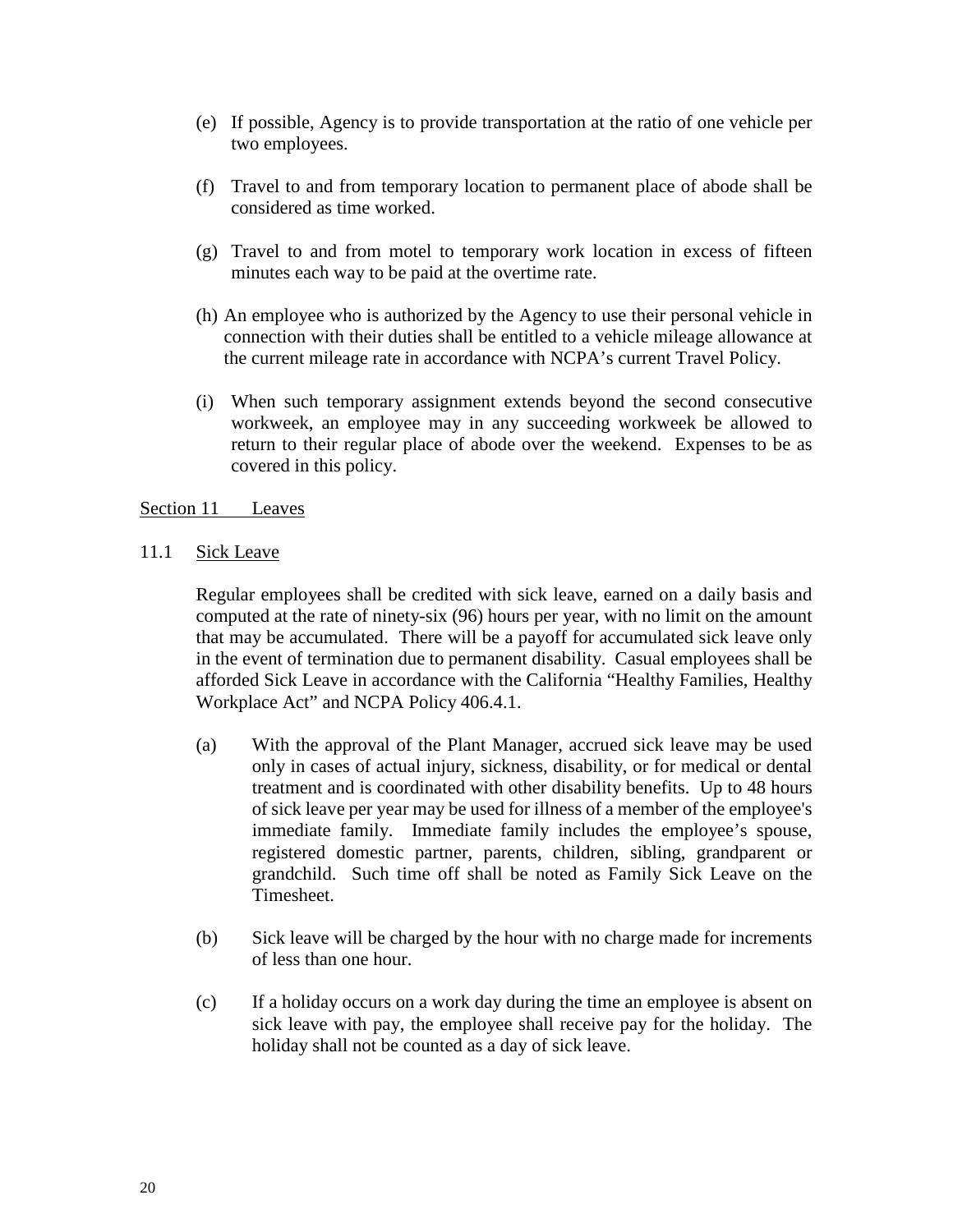- (d) The Plant Manager may request from the employee written proof of illness from a licensed physician for any days charged as sick leave. Such request must be made within a reasonable time.
- (e) A new employee may, if necessary, use up to forty-eight (48) hours of unearned sick leave at any time during the first six (6) months of employment. Any negative balance generated by such utilization will be charged against future accrual or deducted from the employee's final paycheck in the event of termination of employment.

#### 11.2 Medical (FMLA), Maternity and Family Care Leave

The Agency agrees to provide leaves under Agency Policy 406.6 Family and Medial Leave under the Family and Medical Leave Act (FMLA) and California Family Rights Act (CFRA).

#### 11.3 Bereavement Leave

Leave of absence with pay for three (3) working days; plus an additional two (2) working days chargeable to sick leave, vacation, or compensating time off, may be granted to an employee by the Plant Manager or their designated representative, in the event of death in the employee's family. For the purpose of this section, family is defined as: spouse, parent, parent-in-law, foster parent, child, stepchild, brother, sister, half-brother or half-sister, daughter-in-law, son-in-law, brother-in-law, sister-in-law, grandparent, grandparent-in-law, grandchild, registered domestic partner or more distant relative residing in the household of the employee.

Request for leave with pay in excess of the limits defined above shall be subject to the approval of the Plant Manager. Approval of additional leave will be based on the circumstances of each request with consideration given to the employee's need for additional time.

Consistent with the Agency's operational needs, an employee may be granted the time off with pay necessary to attend the funeral of a person the employee may be reasonably deemed to owe respect, but not to exceed one (1) working day.

#### 11.4 Military Leave

Military leave shall be granted as required by law.

#### 11.5 Jury Duty and Subpoenas

Employees required to serve on jury duty shall be granted a leave of absence with pay from their assigned duties until released by the court, provided the employee remits to the Agency all fees received from such duties, other than mileage or subsistence allowed, within thirty (30) days from the termination of jury duty.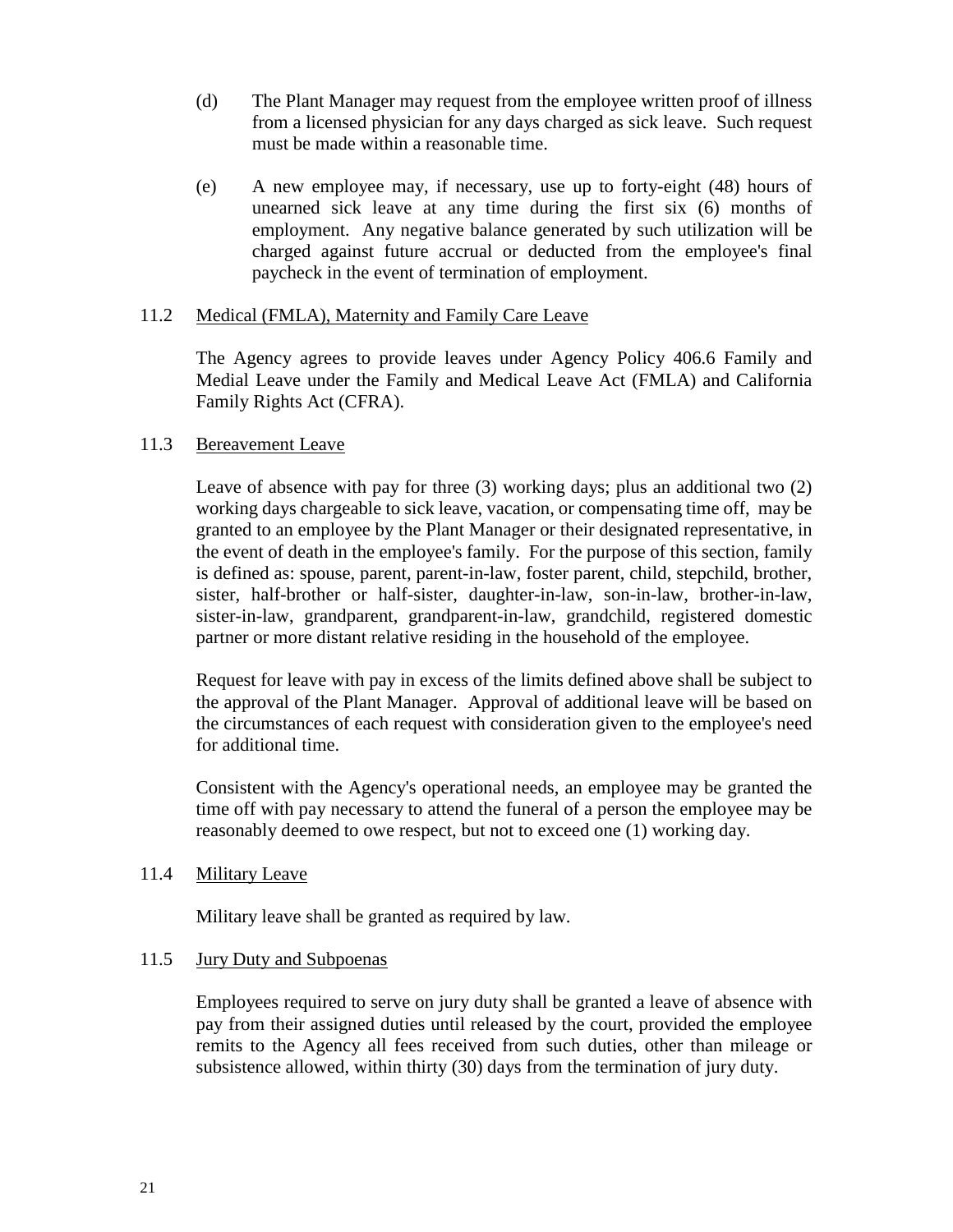Employees who are witnesses on behalf of, or at the request of, the Agency in any court proceeding or who are subpoenaed in any court proceeding by a third party shall be entitled to leave with pay for those hours reasonably necessary to serve as a witness, provided the employee remits to the Agency all fees received from such duties, other than mileage or subsistence, within thirty (30) days from the time the employee appears as a witness.

In all other court matters, the employee must obtain approval from the Agency before taking time off. Such time off will be treated as leave without pay.

#### 11.6 Voting

Time off with pay to vote in any general or direct primary election shall be granted as provided in the State Elections Code, and notice that an employee desires such time off shall be given in accordance with the provisions of said Code.

#### 11.7 Leave Without Pay

Leave of absence without pay may be granted to an employee in cases of personal emergency. Any leave of absence requested must be approved by the General Manager or his designee and such approval shall be based on the nature of the emergency, the estimated length of the leave and the staffing needs of the Agency.

#### 11.8 Light Duty Work

At the sole discretion of the Agency and with proper medical approval, an employee may be allowed to return to work on a light duty basis after an illness or disability. The Agency agrees to make reasonable accommodation of employee initiated requests to return to light duty.

#### <span id="page-23-0"></span>Section 12 Vacation

#### 12.1 Accrual of Vacation Leave

Employees shall complete six (6) months of continuous service with the Agency before using accrued vacation leave. Each employee shall be entitled to vacation accrual each year as follows:

- From date of employment to the fourth  $(4<sup>th</sup>)$  anniversary of continuous full-time service=10 days/80 hours per year.
- From the day after the fourth  $(4<sup>th</sup>)$  anniversary of continuous full-time service through the eighth (8) anniversary of continuous service=15 days/120 hours per year.
- From the day after the eight  $(8<sup>th</sup>)$  anniversary and beyond of continuous fulltime service=20 days/160 hours per year.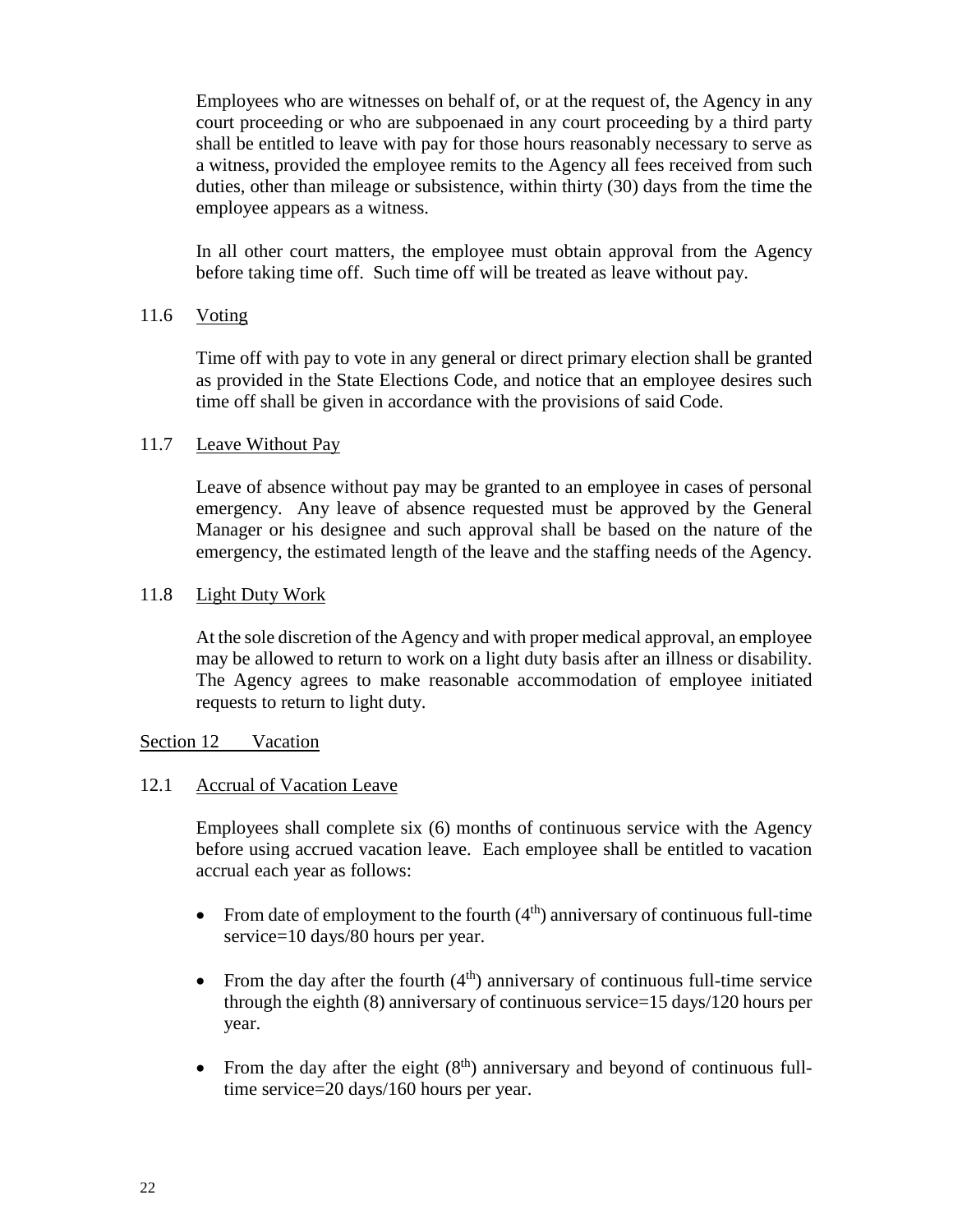#### 12.2 Holidays During Vacation

Any holiday occurring during a scheduled vacation shall be considered a holiday and not vacation.

#### 12.3 Maximum Accrual; Deferral of Vacation Leave

It is the intent of the Agency to allow represented employees to accrue up to two and one-half (2.5) times the annual accrual level for which the employee is eligible and to STOP any further accrual of vacation in excess of that level. Employees shall have opportunity to sell back any excess prior to November 30th of each calendar year. See NCPA Policy 406.3, which shall apply to staff covered under this MOU, effective the first pay period of 2016.

#### 12.4 Scheduling of Vacation

Vacations must be scheduled in advance and approved by the Agency. Vacation sign-ups completed by April 1 each year shall be scheduled in accordance with seniority. If signed up by April 1, an employee who elects to divide their annual vacation into two or more periods, shall be given consideration on the basis of seniority over other employees for only one of such periods until all other employees have indicated their first choice of a vacation period.

The Agency may designate the number of employees in a classification or line of progression, which may be on vacation at one time.

#### <span id="page-24-0"></span>Section 13 Education

#### 13.1 Training Classes, Meetings, Workshops

When an employee is temporarily assigned to attend training classes, meetings and workshops at other than employee's regular headquarters, the following provisions will apply:

- (a) When arrangements are made for an employee to travel each day between their living quarters and the location, the employee shall be given allowance for the time involved which is in excess of the time normally taken in traveling between their living quarters and employee's regular headquarters, and such compensation shall be considered time worked.
- (b) If it is impracticable for an employee who attends training classes, meetings and workshops to return to their living headquarters each day, Agency shall, for the duration of the assignment, provide the employee expenses for lodging, local transportation expense and other incidental expenses.
- (c) An allowance for reasonable travel time incurred by an employee in traveling between their regular headquarters and the location at the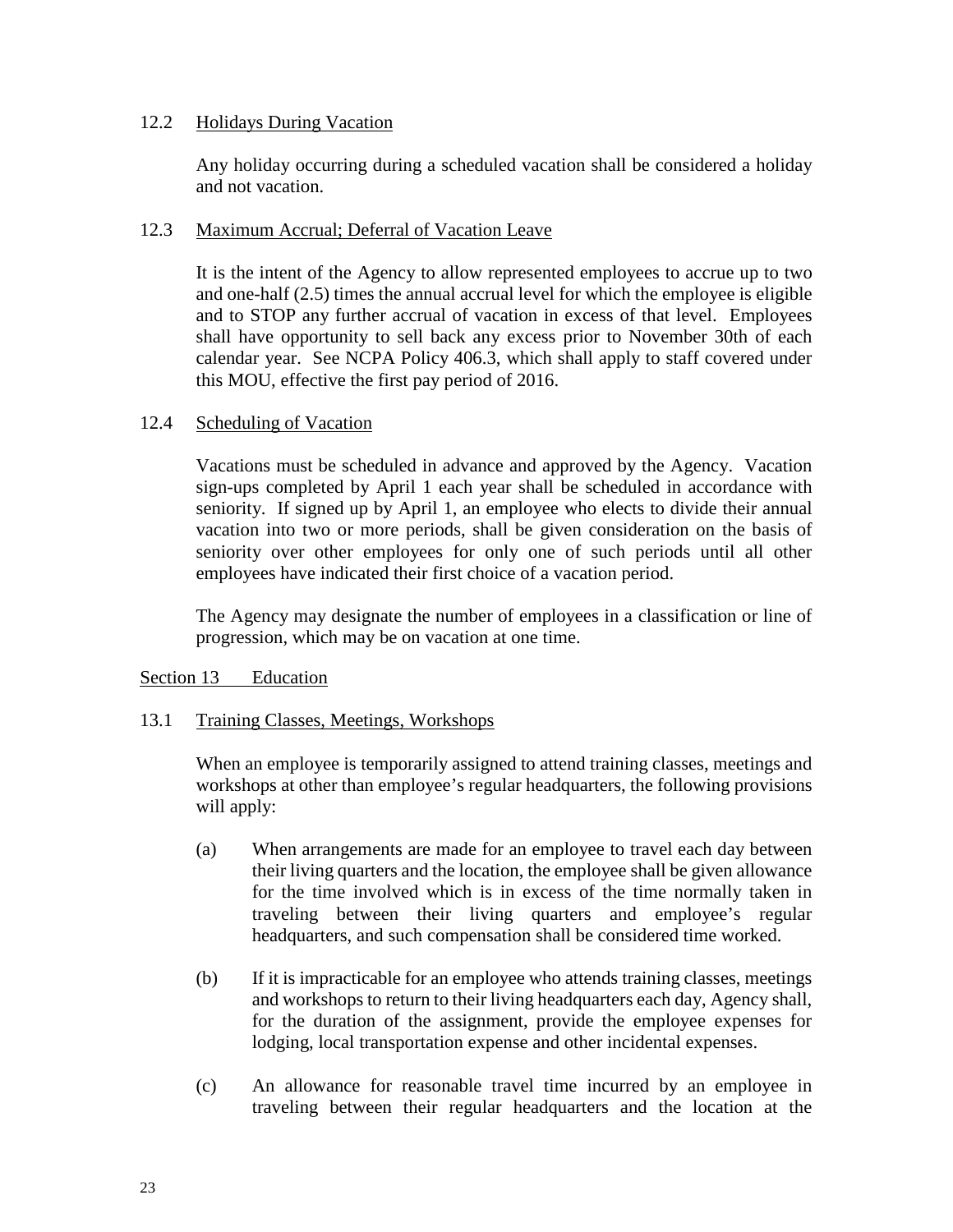beginning and at the end of their assignment to the extent that it exceeds the employee's normal commute shall be authorized. The time spent attending and traveling to and from such event shall be considered time worked.

## 13.2 Educational Leave and Tuition Reimbursement

Solely at the Agency's discretion, the Agency may provide an educational leave and tuition reimbursement plan. The Agency may choose to reimburse for IRS approved educational expenses which may include tuition, books, and curriculum fees incurred by an employee up to an established maximum as determined by the IRS for classes given by accredited institutions of learning or approved specialized training groups. Such programs must be related to the employee's job duties and must be approved in advance by the Human Resources Manager or their designee upon recommendation of the employee's Assistant General Manager or Plant Manager.

An employee may request an advance of funds subject to the approval of the Human Resources Manager or their designee. Advances may be granted for IRS approved educational expenses. If an advance is granted, the employee must present evidence that each course is satisfactorily completed. If a course for which an advance has been made is not satisfactorily completed, the employee will repay the Agency through deductions from the employee's pay in a sum to be determined at the sole discretion of the Agency. The Agency's administrative directives shall govern implementation of this policy.

## <span id="page-25-0"></span>Section 14 Insurance

## 14.1 Medical Insurance

A. Effective the first of the month following NCPA Comission's approval or as soon as adminstratively possible, the Agency's maximum monthly contribution for each eligible active employee shall be equal to 100% of the CalPERS Kaiser Senior Advantage- Employee & 1 Dependent Region One (1) (CalPERS Supplement/Managed Medicare) monthly rate as required under the equal contribution requirements of the Public Employee's Medical and Hospital Care Act (PEMHCA).

## B. Cafeteria Plan

- 1. The Agency agrees to maintain a Cafeteria Plan, pursuant to Section 125 of the Internal Revenue code and any related regulations, for the purpose of providing employees with access to various health and welfare benefits. Benefits currently available through a Cafeteria Plan include medical insurance, flexible spending health care contributions, and flexible spending dependent care contributions.
- 2. Effective January 1, 2019 or as soon as administratively possible, the Agency agrees to provide a monthly Cafeteria Plan allowance to all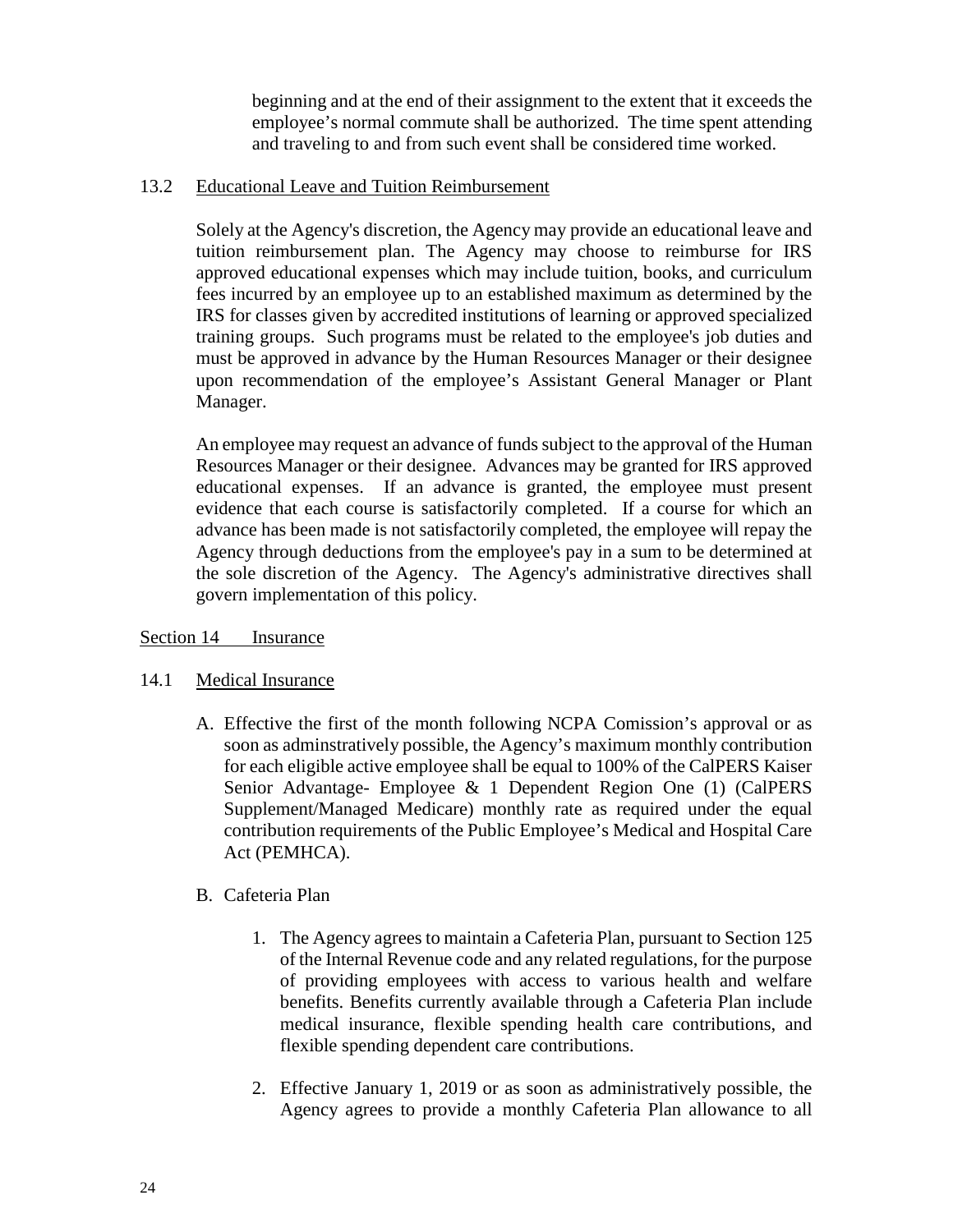active employees eligible to participate in Agency sponsored health and welfare benefits under Section A of this Article. Employees enrolling in health coverage will receive the lessor of the actual health premium cost less the direct PEMHCA premium provided in paragraph A or 90% CalPERS Kasier Region One (1) Family Rate less the direct PEMHCA premium provided in paragraph A for the term of the agreement.

In addition, where Kasier is not available, Hydro based Active employees will receive an additional cafeteria plan allowance of \$75/month toward medical coverage.

If an employee selects a medical plan with a monthly premium in excess of the combined amount of the Agency's cafeteria plan contribution and the Agency's CalPERS direct PEMHCA maximum the employee shall pay the cost difference via a payroll deduction.

3. Employees may elect a monthly payment via paycheck in-lieu of the medical insurance coverage if they present proof of alternate medical insurance, excluding coverage through Covered California or another "healthcare exchange" provider. The amount of the monthly payment will be:

| Employee only coverage             | 30% of the Agency's<br>maximum monthly<br>contribution towards<br>medical insurance  |
|------------------------------------|--------------------------------------------------------------------------------------|
| Employee plus one coverage         | 30% of the Agency's<br>maximum monthly<br>contribution towards<br>medical insurance  |
| Employee plus two or more coverage | 30% of the Agency's<br>maximum monthly<br>contribution towards<br>medical insurance. |

- 4. Any Cafeteria Plan Allowance provided for under Section B (2) of this Article can only be used to offset the cost of participation in Agency sponsored medical insurance benefits for the employee and any eligible dependents.
- 5. The Agency agrees to continue its existing Section 125 FSA plan. The Agency reserves the right to select the program administrator or selfadminister this program and to set limits for medical reimbursement accounts.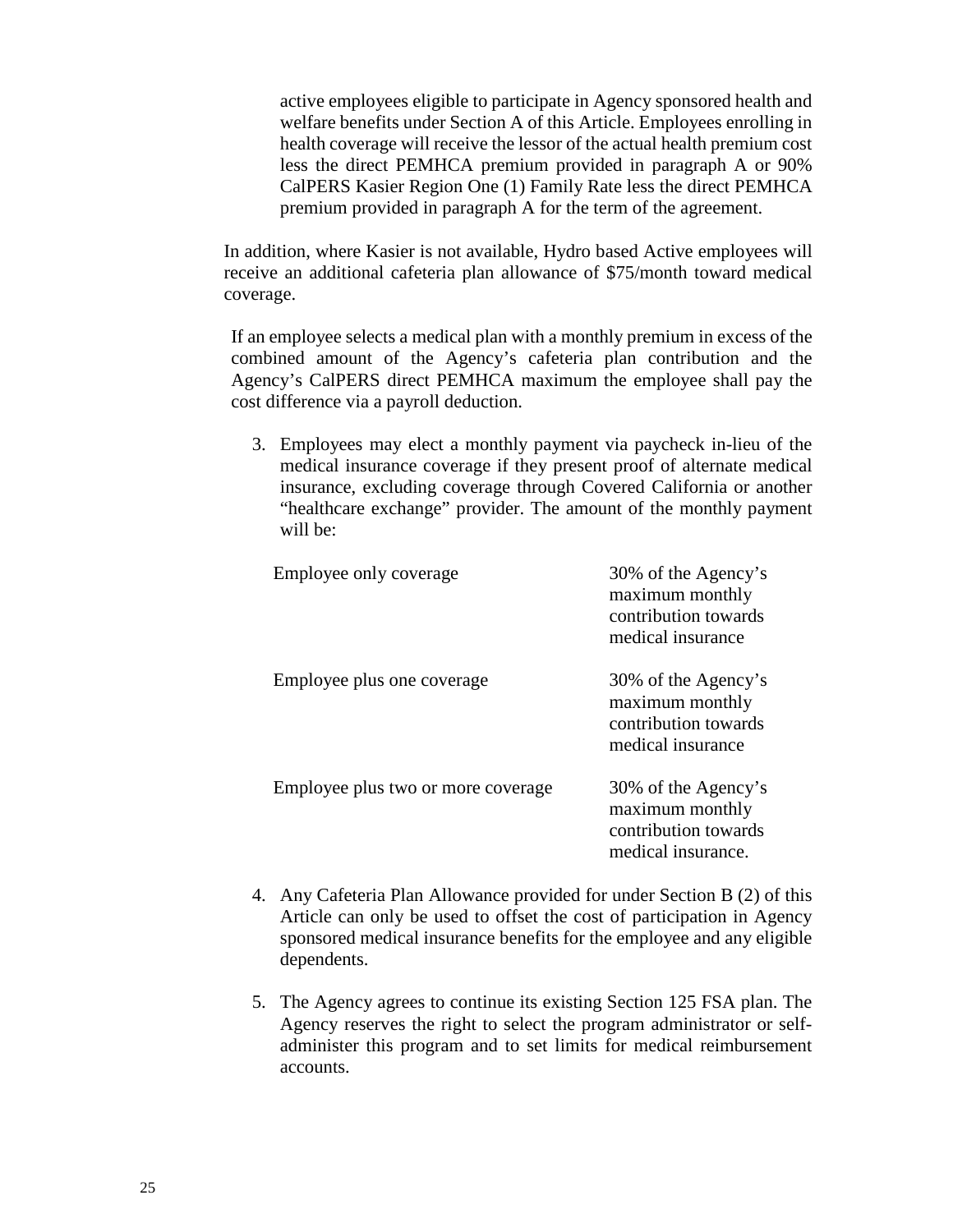#### 14.2 Dental Insurance

Dental insurance premiums for the employee and their other dependents will be paid by the Agency. There will be no co-pay on preventive work. There will be no co-pay on basic work if a preferred provider dentist provides the service. Otherwise, basic and major services require a 15% co-payment. See the plan document for more details.

#### 14.3 Life Insurance

Life insurance in the amount of approximately three times an employee's annual salary up to a maximum of \$350,000 will be provided by the Agency to each employee through a carrier selected by the Agency. Proof of insurability may be required for any additional life insurance, see plan document for more details. The employee may add an additional amount of life insurance totaling up to their annual salary by paying the applicable premium per month for each additional thousand dollars of coverage. The payment will be made through payroll deduction.

#### 14.4 Long-Term/Short-Term Disability

- (A) Short-term disability will be provided by the Agency for each eligible employee through a carrier selected by the Agency. The maximum weekly benefit is up to \$1,860 and for up to a maximum of 180 days.
- (B) Long-term disability will be provided by the Agency for each eligible employee through a carrier selected by the Agency. The maximum benefit is \$8,100/month and would take effect after 180 days of disability.
- (C) For non-work related injury, the amount of short or long term disability pay shall be 60% of standard monthly earnings (excluding overtime), or the maximum monthly benefit determined by the plan. This benefit supplements State Disability Insurance. For work related injuries, please see the Workers' Compensation section below. There may be a waiting period before these benefits begin.

#### 14.5 Workers' Compensation

Workers' Compensation is provided by the Agency to provide coverage for work related injuries. Since Workers' Compensation rules and regulations are dictated by legislation they are subject to change from time to time. Information concerning Workers Compensation is available through your Facility Office Administrator, Payroll or Human Resources.

If an employee receiving Workers' Compensation wishes to supplement the benefit, the employee must endorse the Workers' Compensation benefit check to the Agency. The Agency will then supplement the compensation up to one year as follows: For the first six (6) months the employee shall receive 85% of the standard base rate earnings for their job classification. For the second six (6) months of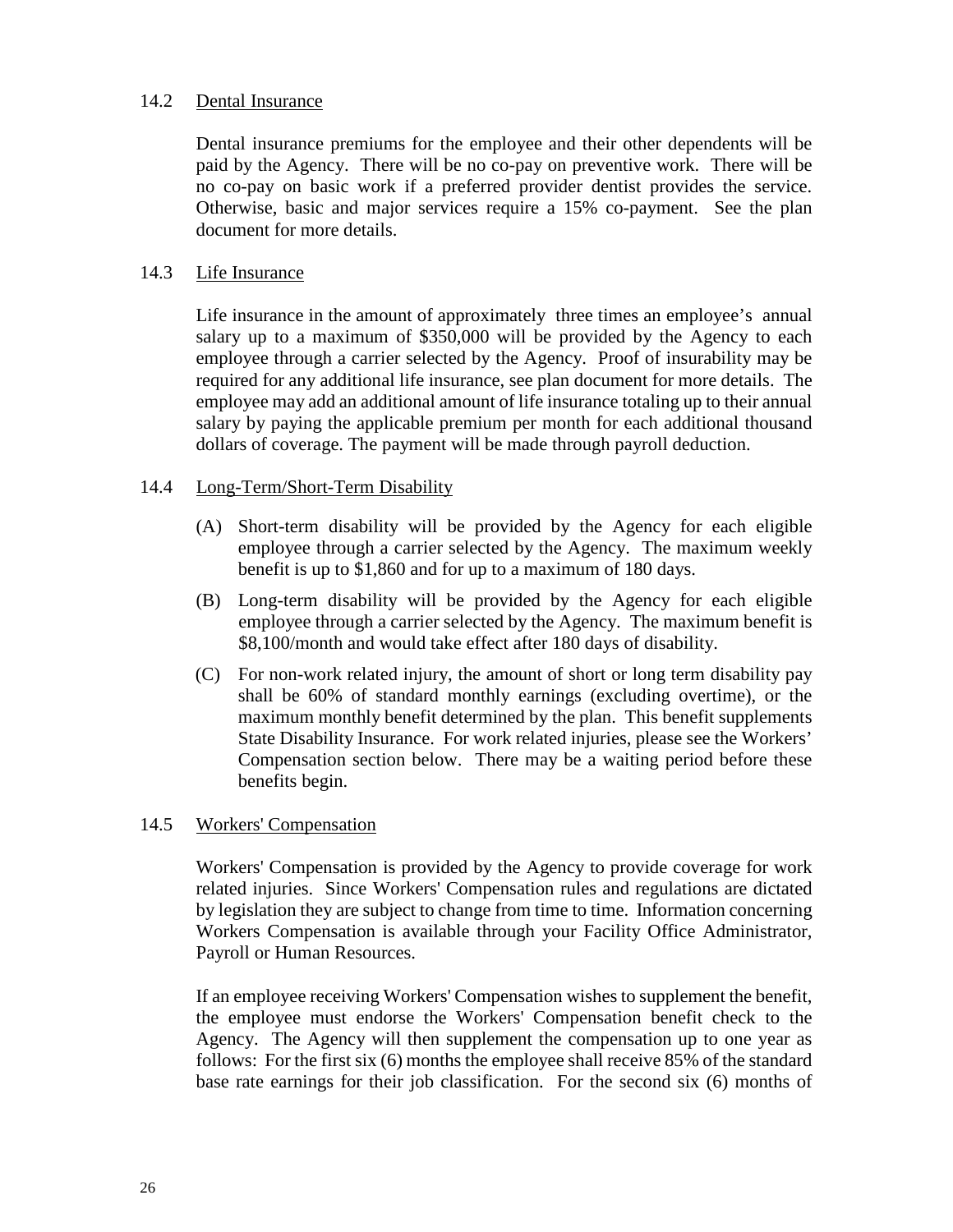continuing disability the employee shall receive 75% of the base rate earnings for their job classification.

At the employee's option, they may give direction to payroll to utilize sick or vacation accrual in order to receive compensation comparable to base earnings for that pay period.

#### 14.6 Vision Care Insurance

The Agency will provide vision care insurance for each employee and their dependents. Vision Care Insurance for the employee and their dependents will be paid by the Agency.

The Agency will pay for prescription safety glasses, as required for specific job classifications identified by the plant manager and approved by the appropriate AGM. Agency to select prescription safety glass supplier in addition to lens and frame options. Employees may select lens and frame options from the vendor's lens and frame options or employees may be reimbursed up to \$250.00 for prescription safety glasses from their own optician regardless of the Agency's vendor as long as such safety eyewear meets the ANSI Standards for safety glasses. Replacement glasses will be furnished only when the employee's prescription changes or upon approval of the Hydro Manager. This is in addition to the benefit provided under the vision plan.

#### 14.7 Flexible Spending Account

NCPA will establish flexible spending accounts per NCPA policy 405.11 and will supplement the employee's accounts with a \$500/year contribution to the Medical Reimbursement account.

#### 14.8 Business Travel Accident Insurance

A benefit of \$500,000 is provided in AD&D insurance if an employee is killed while traveling on business (as defined in the BTA policy). Eligible spouses and dependent children may also be covered.

#### <span id="page-28-0"></span>Section 15 Retirement Plan

#### 15.1 CalPERS

Retirement income is provided for employees hired by the Agency prior to 01/01/2013 (and those who qualify as a "classic member" under PEPRA) under the CalPERS Local Misc 2.5% at age 55 retirement plan (see CalPERS Local Misc. 2.5% at age 55 booklet). Employees on the payroll as of the end of 2012 particpate in this 2.5% at 55 plan and are called "classic members".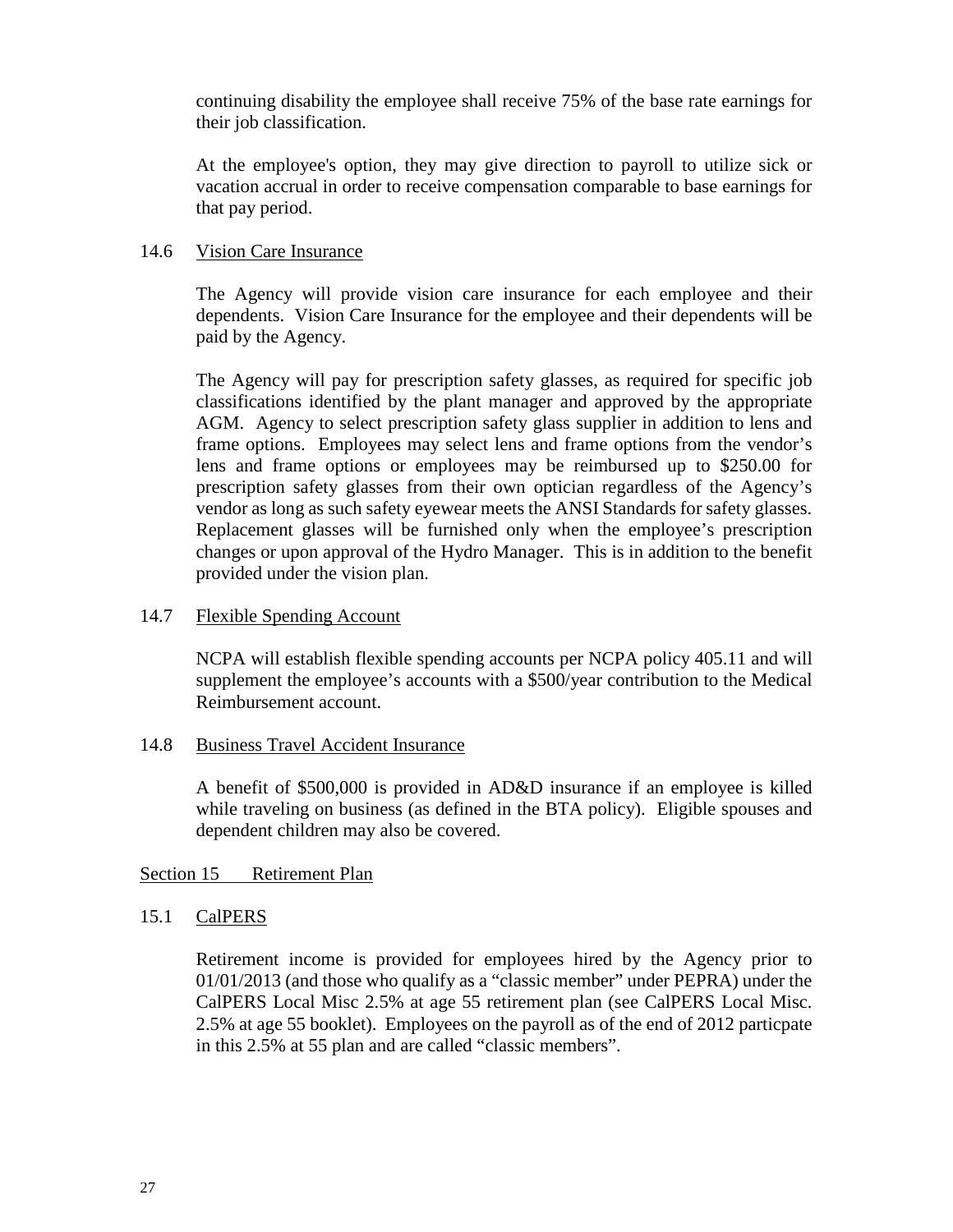There is a 50% prior service credit for NCPA employees on the payroll as of April 7, 2002. Options added by NCPA to the plan are identified in Exhibit B and apply to both "classic" and "new" members.

Effective 6/28/2015, Classic members make pre-tax contributions of 8% into the retirement plan. Classic members are also subject to the provisions of the Public Employee's Pension Reform Act of 2012 (PEPRA).

Employees hired on or after  $1/1/2013$ , who were not previously a "classic" member of CalPERS, are known as "new members" and are subject to PEPRA cost sharing of one-half of the employer's total normal cost as outlined in PEPRA. These employees are subject to the provisions of PEPRA, and are enrolled in the 2% at age 62 Local Misc formula under CalPERS. Effective 6/28/2015 "new members" will contribute a 6.5% employee share.

The acceptance of this plan is a condition of employment for new employees.

New members as of 1/1/2013 shall also participate in a 401(a) plan. Classic members are not eligible to participate in the 401(a) plan.

New members as of 1/1/2019 are eligible to participate in the 401(a) plan however Agency contributions into the plan will not begin until the employee has completed five (5) years of service.

#### 15.2 Post Retirement Health Insurance

#### A. Medical Insurance Benefits:

The Agency agrees to contract with the California Public Employees Retirement System (CALPERS) for the purpose of providing employees and their eligible dependents with medical insurance benefits. Effective the first of the month following approval by the NCPA Commission or as soon as administratively possible, the Agency's maximum monthly medical contribution for each eligible retiree shall be no more than 100% of the Kaiser Senior Advantage –Employee & 1 Dependent Rate Region One (1) (CalPERS Supplement/Managed Medicare) rate for that calendar year based on the member's vesting schedule upon hire.

The parties agreement to move to the CalPERS equal contribution method equal to 100% of the Kaiser Senior Advantage - Employee & 1 Dependent Rate Region One (1) (CalPERS Supplement Managed Medicare). This monthly rate does not modify retiree health benefits for employees in Tiers I and II pursuant to Section 15.2 (b) and (c) below.

Tier I employees shall be given an opportunity to make a one-time irrevocable election to move onto Tier II plan no later than January 31, 2019.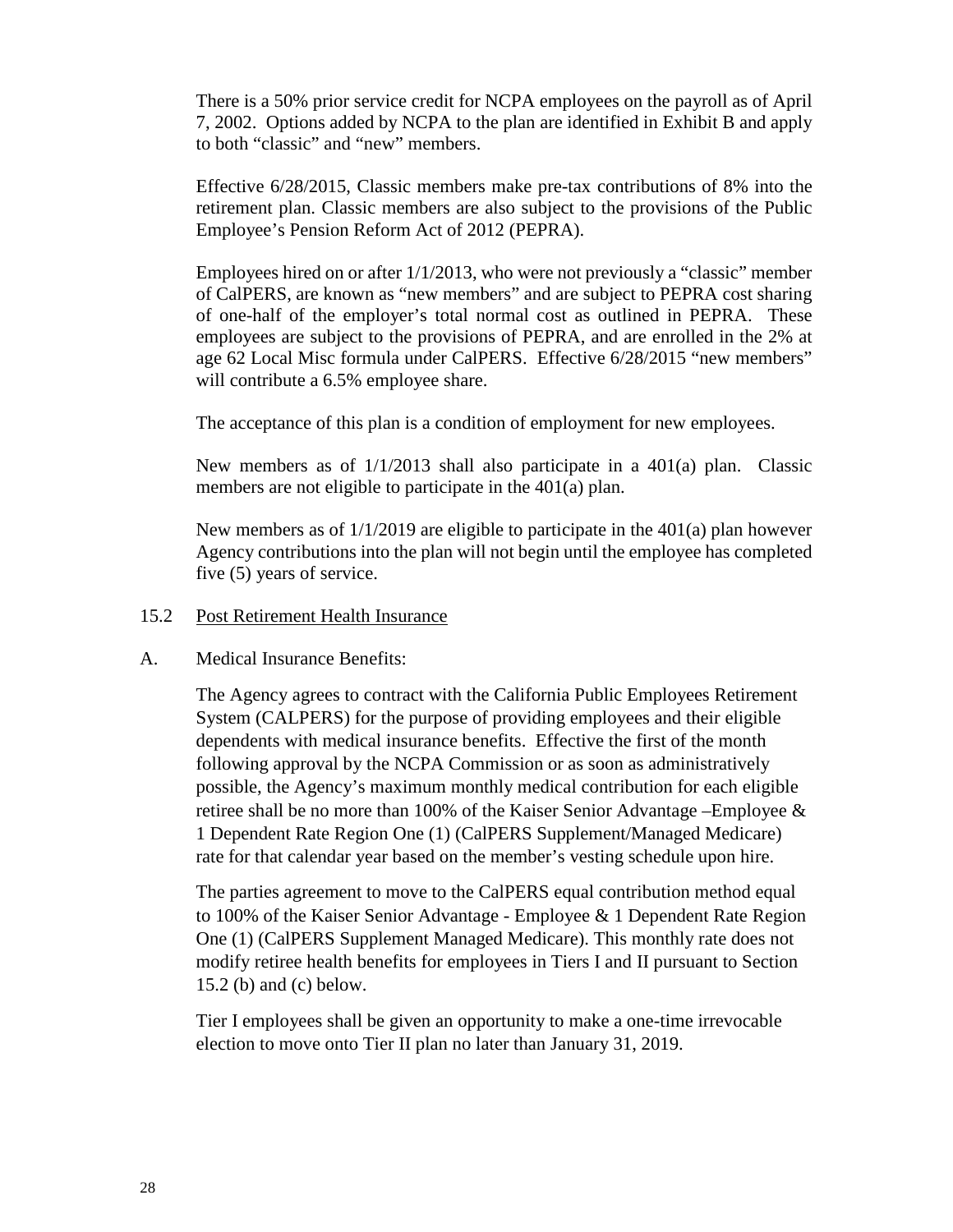B. For Employees Hired Prior to January 1, 2009 (Tier 1)

Under this vesting schedule, active employees hired prior to January 1, 2009 that meet CalPERS eligibility requirements shall qualify for retiree health benefits based on rules in effect prior to January 1, 2009, i.e. those who retire from the Agency after working for NCPA for at least five years, have reached the age of 50 or have been retired earlier, and the employee retires under the CalPERS retirement plan within 120 days of separating from the Agency, with eligibility for the health plan at the time of separation. Under this vesting option, a retiring employee and their eligible family members or a surviving spouse or surviving domestic partner are eligible to receive a monthly employer healthcare contribution equal to the lesser of:

- 1. Actual medical premium cost; or
- 2. Up to 90% of the Region One (1) Kaiser Family rate, for the effective calendar year, less the amount established in 15.2(a) for that calendar year.
- 3. In addition, retired employees who were Hydro based, where Kaiser is not available, shall also receive an allowance of \$75/month toward postretirement healthcare.
- C. For Employees Hired On or After January 1, 2009 and Prior to January 1, 2019 (Tier II)

Under this vesting schedule, employees hired on or after January 1, 2009 and prior to January 1, 2019 or for Tier 1 employees who elect this vesting option, to be eligible to receive post-retirement health benefits, an employee must complete at least five (5) years of CalPERS-credited service with the Agency. Employees who retire from the Agency after meeting the service requirement stated above and who have at least ten (10) years of CalPERS-credited service will receive an Agency contribution towards their post-retirement health benefits based on the following table:

| <b>Total Credited Years of Service</b> | % of Agency  |
|----------------------------------------|--------------|
|                                        | Contribution |
| 10                                     | 50 %         |
| 11                                     | 55           |
| 12                                     | 60           |
| 13                                     | 65           |
| 14                                     | 70           |
| 15                                     | 75           |
| 16                                     | 80           |
| 17                                     | 85           |
| 18                                     | 90           |
| 19                                     | 95           |
| $20 +$                                 | 100          |
|                                        |              |

The Agency's healthcare contribution is based on a percentage of the total credited years of service times 90% of the Region One (1) Kaiser Family rate less the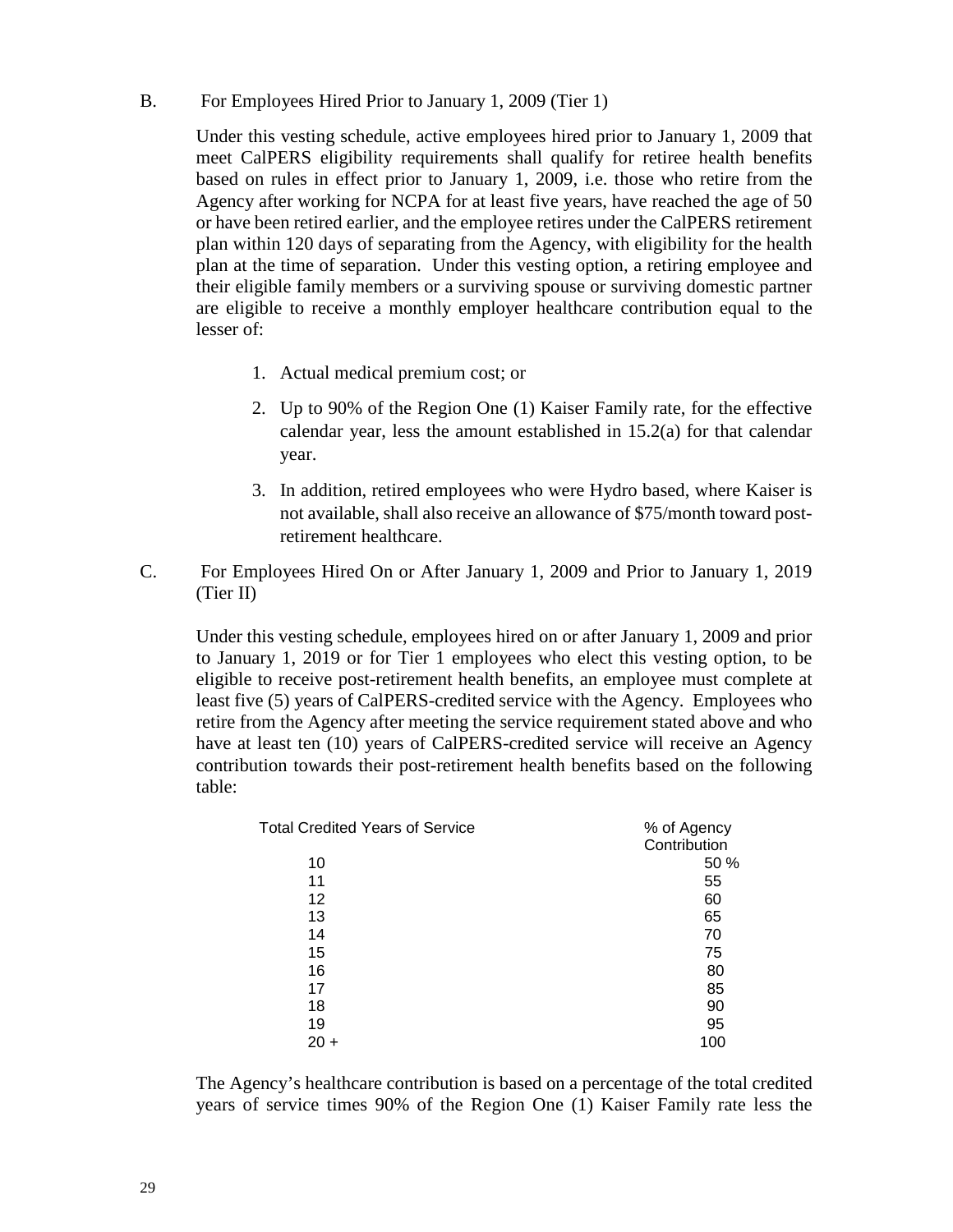amount established in 15.2(a) for that calendar year. For example, with 10 years of CalPERS credited service an employee is eligible to receive a monthly employer healthcare contribution equal to the lesser of:

- 1. Actual medical premium cost; or
- 2. 50% of 90% of the Region One (1) Kaiser Family rate, for the effective calendar year, less 50% of the amount established in 15.2(a) for that calendar year.
- 3. In addition, retired employees who were Hydro based, where Kasier is not available, shall also receive an allowance of \$75/month toward post-retirement healthcare.
- D. For Employees Hired on or after January 1, 2019 (Tier III)

Employees in Tier III are only eligible for the medical benefits identified in Section 15.2 (A), except that retired employees in Tier III who were Hydro based, where Kasier is not available, shall also receive an allowance of \$75/month toward postretirement healthcare.

To summarize, employees must have at least 10 years' of CalPERS credited service, five (5) of which must be served at NCPA, to be eligible to receive postretirement health benefits up to 50% of the Kaiser Senior Advantage –Employee & 1 Dependent Rate Region One (1) (CalPERS Supplement/Managed Medicare) monthly rate as established in 15.2 (A). The Agency's monthly contribution as a percentage of the Kaiser Senior Advantage – Employee & 1 Dependent rate Region One (1) increases by 5% per year thereafter so that by 20 years' of service the employee is eligible to receive up to 100% of the Kaiser Senior Advantage Employee & 1 Dependent Rate –Region One (1) (CalPERS Supplement/Managed Medicare) monthly rate.

Under this vesting schedule, employees who retire from the Agency with at least five (5) years of Agency service and ten (10) years of CalPERS credited service shall receive a contribution towards their post-retirement health benefits based on the following table:

| <b>Total CalPERS Credited Years of Service</b> | % of Agency Contribution |
|------------------------------------------------|--------------------------|
| 10                                             | 50 %                     |
| 11                                             | 55                       |
| 12                                             | 60                       |
| 13                                             | 65                       |
| 14                                             | 70                       |
| 15                                             | 75                       |
| 16                                             | 80                       |
| 17                                             | 85                       |
| 18                                             | 90                       |
| 19                                             | 95                       |
| $20 +$                                         | 100                      |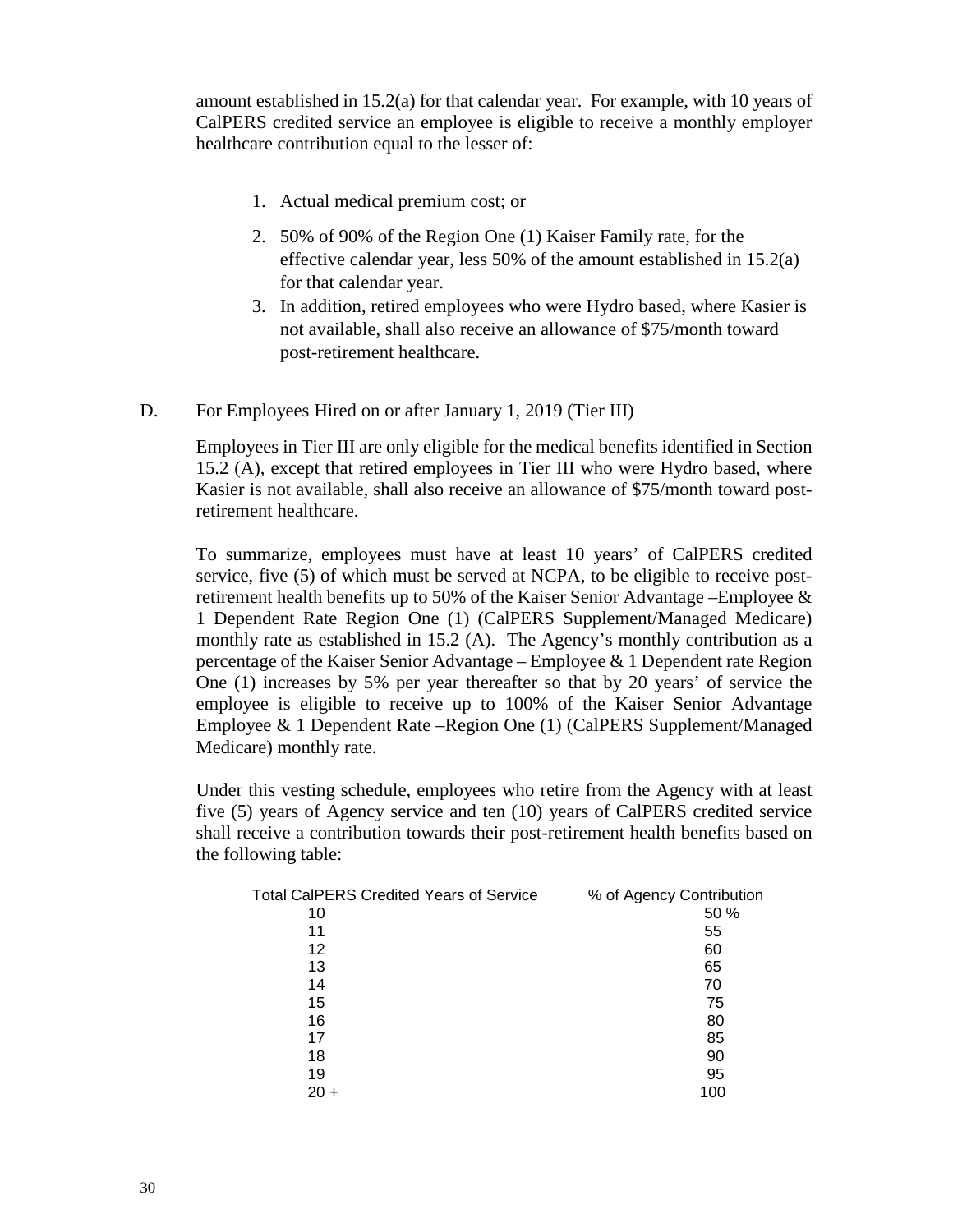#### E. Administration of Benefits

NCPA shall pay directly to CalPERS the lesser of (1) the retiree's actual insurance cost or (2) an amount up to 100% of the Kaiser Senior Advantage – Employee & 1 Dependent Rate Region One (1) (CalPERS Supplement/Managed Medicare) rate, contributions are based on the above vesting schedule.

NPCA shall also establish a Health Reimbursement Arrangement (HRA) for those Tier I and Tier II retirees whose monthly healthcare premium exceeds 100% of the Kaiser Senior Advantage –Employee & 1 Dependent Rate Region One (1) (CalPERS Supplement/Managed Medicare) monthly rate. The Agency shall reimburse to the retiree the lesser of (1) the remaining medical premium or (2) the remaining medical insurance benefit.

F. Opting Out of Medical Insurance

Retirees may elect a monthly payment via paycheck in-lieu of the medical insurance coverage if they present proof of alternate medical insurance, excluding coverage under a "Covered California" plan or another health exchange.

The amount of the monthly payment shall be the lesser of the vested medical benefit or the following amounts:

| Retiree only coverage        | 30% of the Agency's<br>maximum monthly<br>contribution towards medical<br>insurance       |
|------------------------------|-------------------------------------------------------------------------------------------|
| Retiree plus spouse coverage | 30% of the Agency's<br>maximum monthly<br>contribution towards medical<br>insurance       |
| Retiree plus family coverage | 30% of the Agency's<br>maximum monthly<br>contribution towards medical<br><i>nsurance</i> |

Should NCPA cease contracting for health coverage through CalPERS, both sides agree to meet and confer regarding an appropriate funding level for retiree health insurance going forward.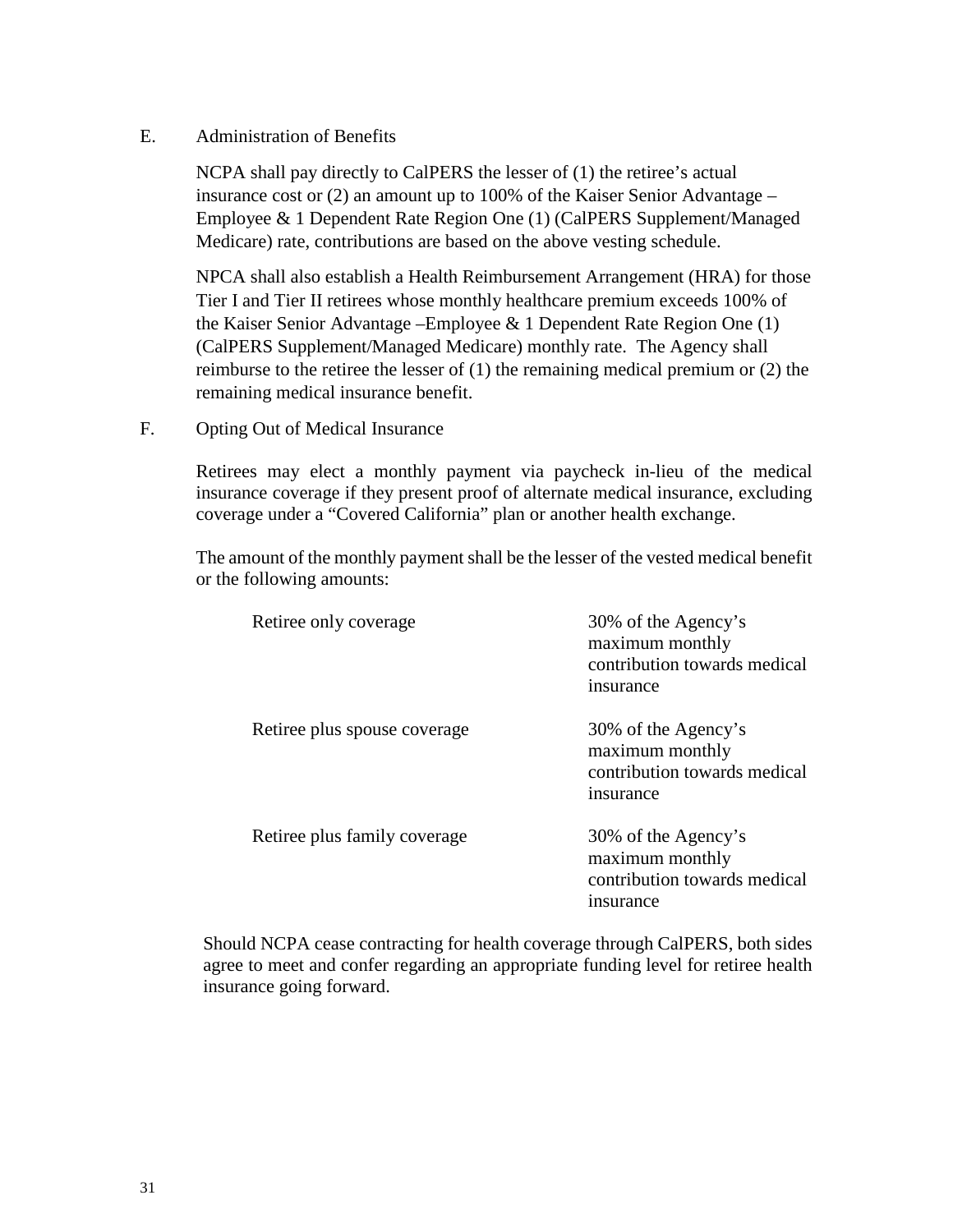#### <span id="page-33-0"></span>Section 16 Grievance Procedure

#### 16.1 General

The purpose of this grievance procedure is to provide a just and equitable method for resolving complaints and disputes, not including discipline, between the parties to this Agreement.

## 16.2 Grievance -Defined

Grievance shall mean and refer to a complaint or dispute regarding the interpretation or application of a specific provision of this Agreement and/or written, Agency rules, regulations and policies referring to the employee's wages, hours or conditions of employment.

Subject to the definition set forth above, a grievance may be filed by an individual employee or by the Association on behalf of unit members or the Association as a whole.

#### 16.3 Representation

During all stages of the Grievance Procedure an employee may represent themselves or be represented by an association representative.

#### 16.4 Formal and Informal Grievances

A grievance may be either formal or informal. An informal grievance is a prerequisite to a formal grievance.

#### 16.5 Informal Grievance

- (a) An employee with a grievance shall first discuss the matter with the employee's immediate supervisor within fifteen (15) calendar days of the date the employee knew of or should have known of the matter supporting the grievance. The supervisor and the employee shall attempt to informally resolve the dispute.
- (b) If the dispute is not resolved, the employee shall next discuss the matter with the next level of supervision within fifteen (15) calendar days of the unsuccessful discussion. The decision of this supervisor shall be final unless the employee files a formal grievance.

#### 16.6 Formal Grievance

Any grievance not resolved by the informal grievance procedure may be appealed by filing a formal grievance with the Assistant General Manager, Generation Services within ten (10) calendar days after the final decision on the informal grievance. A formal grievance shall be in writing and shall describe the grievance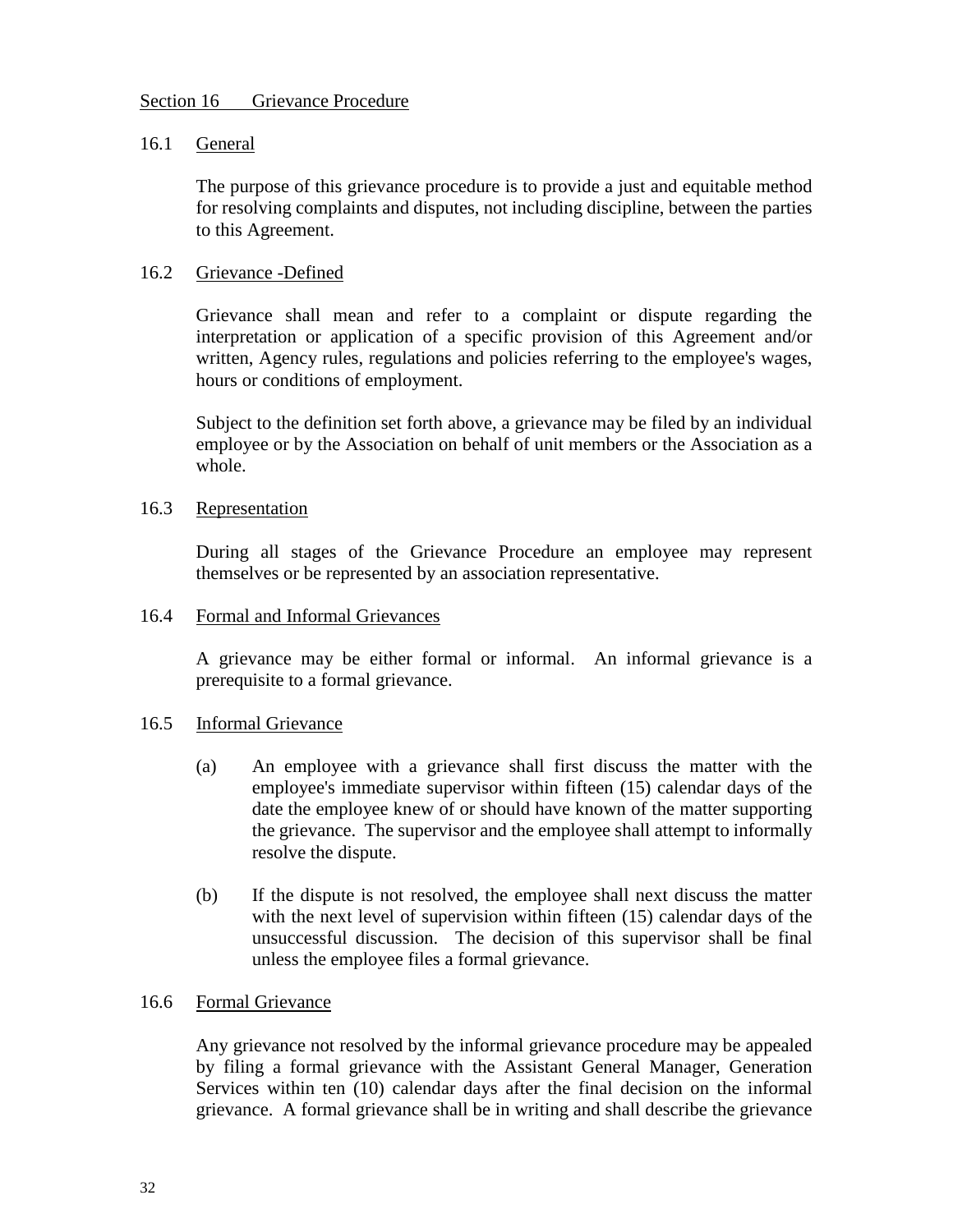and the remedy requested as well as any relevant information relating to the grievance that the employee wishes the Assistant General Manager to consider. The Assistant General Manager shall meet with and respond in writing to the employee within ten (10) calendar days of the receipt of the grievance.

#### 16.7 Time Conditions

If the grievance is not presented by the employee within the time limits set forth above, it shall be considered waived and may not be pursued further. If a grievance is not appealed to the next step within the specified time limit or any agreed extension thereof it shall be considered settled on the basis of NCPA's last answer. If NCPA does not answer a grievance or an appeal thereof within the specified time limits, the aggrieved employee or the Union may elect to treat the grievance as denied at that step and immediately appeal the grievance to the next step.

#### 16.8 Grievance Committee

- (a) If the employee/steward is not satisfied with the decision of the Assistant General Manager the employee may appeal by requesting the Human Resources Director, in writing to submit the grievance to a Grievance Committee. Such request must be made within 10 working days after receiving the decision of the Assistant General Manager.
- (b) The Grievance Committee shall consist of five (5) individuals. Two (2) individuals shall be designated by the Human Resources Director, provided that the immediate supervisor of the employee shall not be one of the individuals so designated. The employee shall select two (2) other committee members from a list of employees eligible to participate (as defined below) on the Grievance Panel. No participant (i.e., grievant, witness or otherwise involved party) may sit on the Grievance Committee. The Union may annually ask its members if they wish to be on the Grievance Panel. A list of volunteers shall be supplied to NCPA. The fifth member of the committee shall be assigned by the California Office of Mediation and Conciliation. The fifth member shall be referred to as the "Hearing Officer".
- (c) The Grievance committee shall meet at the time and place designated by the Human Resources Director. The Hearing Officer shall serve as the chairperson for the Committee. The Grievance Committee shall allow the Grievant and the Agency to speak and to present evidence and witnesses, and shall issue a written report on the grievance. The written report shall state one of the following: (1) grievance upheld; or (2) grievance denied. A majority vote of the Grievance Committee shall constitute the action on the grievance.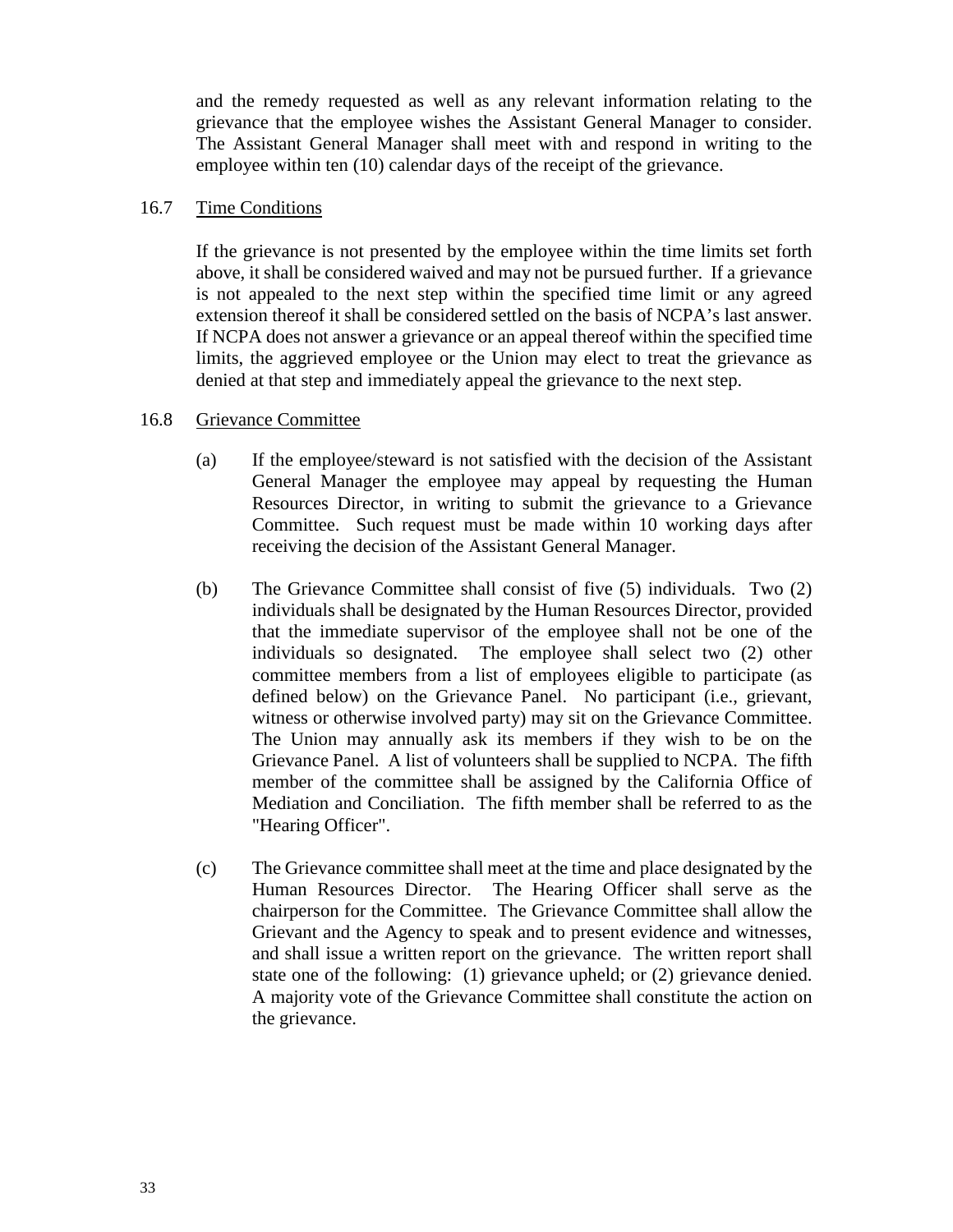#### 16.9 Review by General Manager

If the employee is not satisfied with the decision of the Grievance Committee or if the Grievance Committee is deadlocked, the employee may appeal in writing to the General Manager within ten (10) calendar days of the decision of the Grievance Committee. The appeal shall state the reasons therefore. The Human Resources Director shall submit the documentation and information submitted to the Grievance Committee to the General Manager. The General Manager's decision shall be final and rendered within thirty (30) working days.

#### <span id="page-35-0"></span>Section 17 Position Bidding

- (a) All physical employee employment openings within the Agency will be posted before considering applicants outside the Agency. NCPA may advertise outside the Agency at the time openings are posted. Consideration for the job opening will be given to the employee if he meets the qualifications.
- (b) Continue using the structured oral interview process for employee selections based on education, experience, seniority and training. Employees in the line of progression will be given first consideration for promotion in the line of progression. Bid postings will be posted a minimum of fourteen calendar days.
- (c) Selection panels will be comprised of the Human Resources Director and at least two other supervisory employees selected by NCPA.
- (d) The Human Resources Director will at their option prepare a supplemental application for each position listing the qualifications that are required for the position. Each bidder is required to complete the supplemental application to be considered.

#### 17.1 Confirmation of Required Driver's License

Employees who drive Agency vehicles or personal vehicles in the course of their job duties must have a valid driver's license and insurance.

- (a) The Agency shall have the right, upon request, to demand confirmation that any employee or applicant whose job description includes the requirement that the employee possesses a valid and appropriate driver's license, possesses such a license. The employee shall cooperate with the Agency in filing any request for information through the Department of Motor Vehicles.
- (b) Employees must immediately notify their Plant Manager if their license is suspended or revoked and they may not drive an Agency or personal vehicle in the course of their job.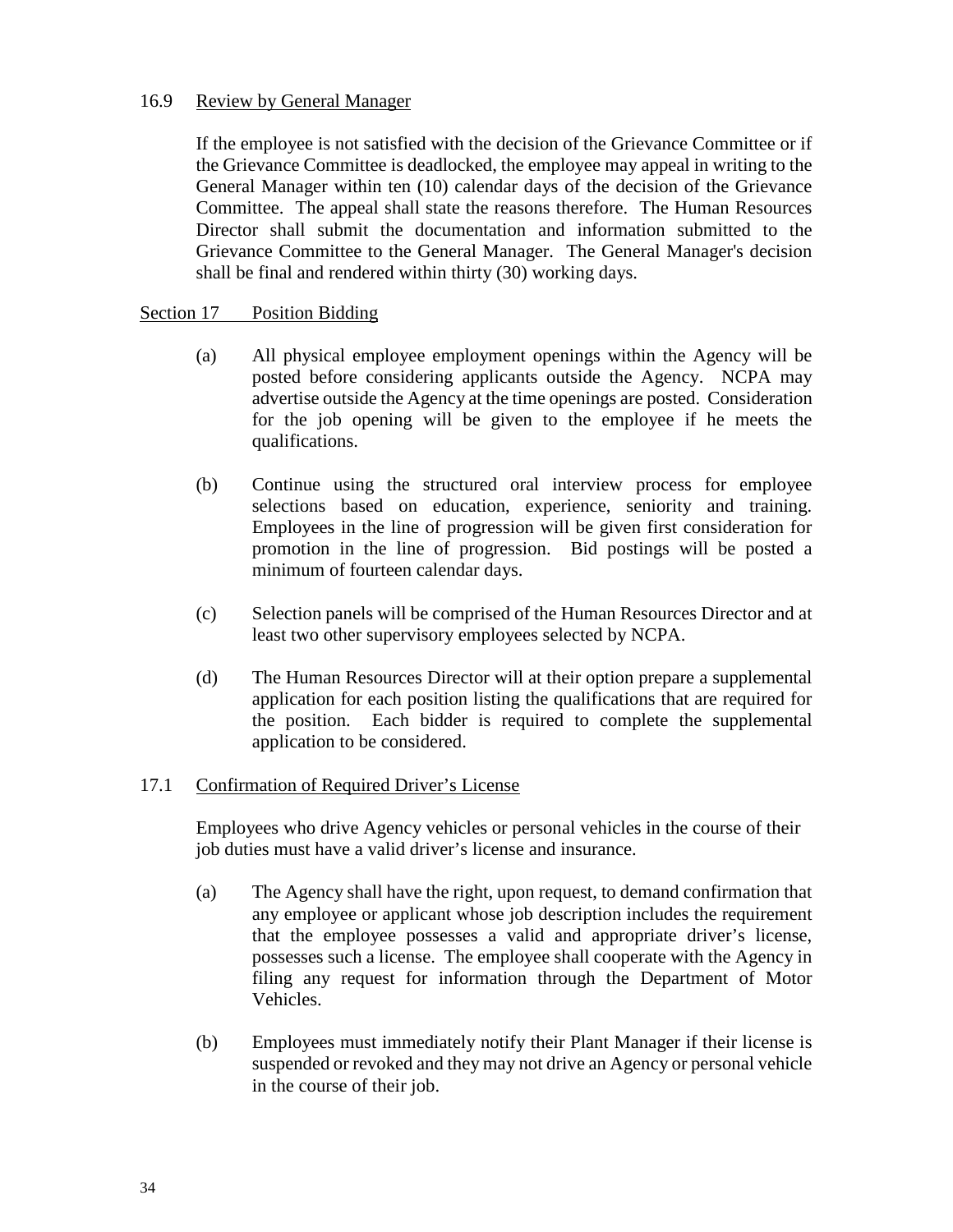## 17.2 Background Checks

New hires and existing employees may be subject to comprehensive background checks covering the prior seven year period to ensure compliance with new NERC requirements and other regulations. Applicants and employees who become subject to a background check which includes a consumer report will receive a written disclosure and must give consent before the report is obtained. If any adverse employment action is required based on whole or in part upon background check that included a consumer report the following will be provided: (1) notice to the applicant or employee; (2) a copy of the consumer report; (3) a summary of rights under the FRCA; and (4) notice of the adverse action.

#### <span id="page-36-0"></span>Section 18 Standby Pay

18.1 Operator Selection

Standby assignments shall be divided equally between journeymen trained in Hydro operations and qualified as Hydro Tech Operators. Employees are allowed to trade shift with approval of management.

NCPA may in its sole discretion start and stop the standby provision with two weeks' notice to employees.

## 18.2 Rotation

The standby operator will be on duty for (7) seven days, 24 hours per day. Operator must be fit for duty and able to respond to a cell phone call/page from the NCPA Dispatch or the on-call supervisor within 15 minutes, and be physically located within 50 miles or a one hour drive of the Murphys office. NCPA will provide a pocket pager and/or cell phone. An employee who is on any type of leave as determined by the Plant Manager (excluding a NCPA designated holiday) is not eligible for standby duty or pay.

Compensation:

- (a) Standby Pay
	- 1) 2 hours straight time pay per day from Monday at 0700 to Saturday at 0700.
	- 2) 3 hours straight time pay per day from Saturday at 0700 to Monday at 0700.
	- 3) 8 hours straight time pay from 0700 on scheduled holidays.
- (b) Call In
	- 1) Standby pay as described above plus normal overtime rate for time worked, as herein.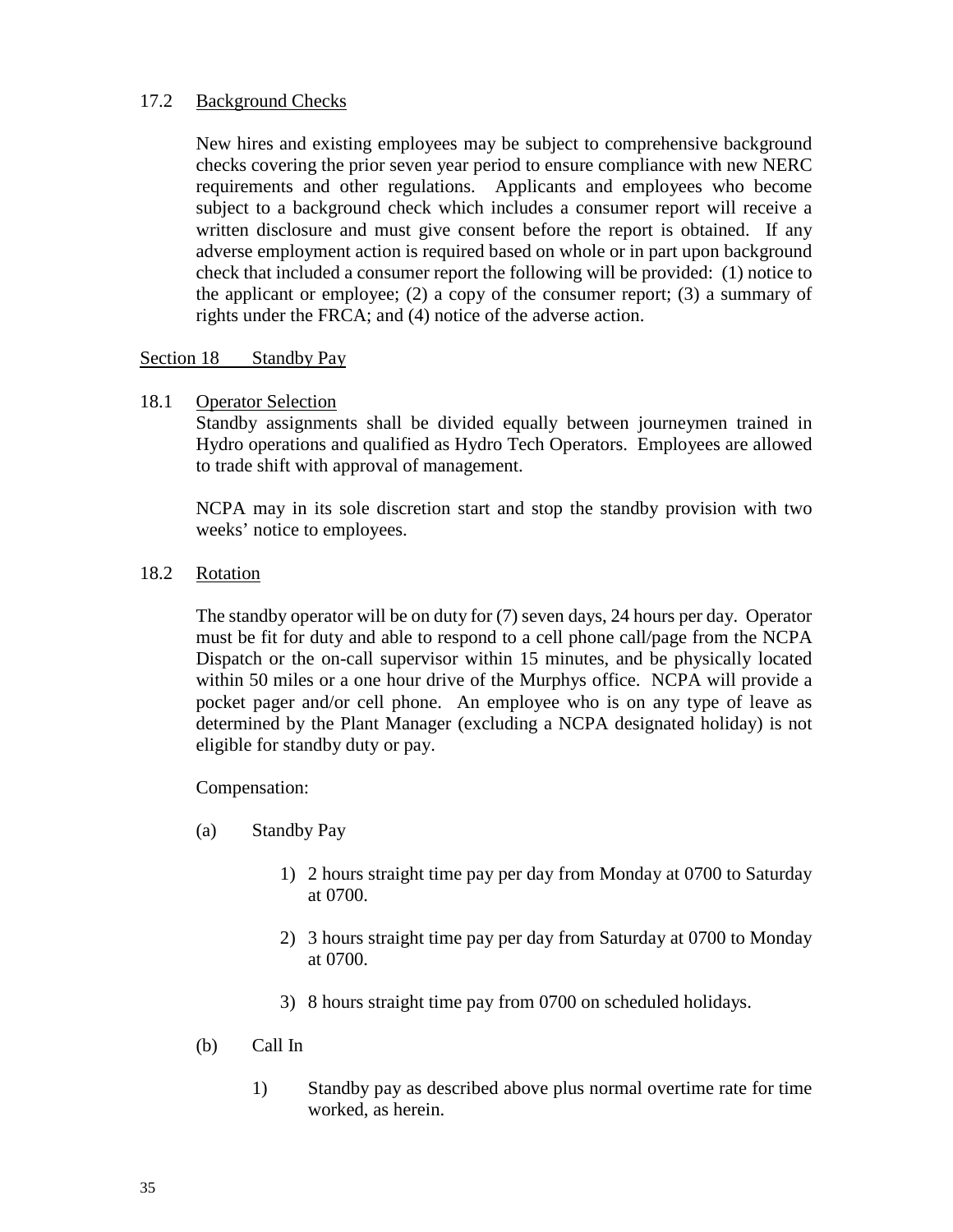- 2) Standby pay to be paid only once per day regardless of the number of times called in.
- (c)
- 1) An employee on standby who is called out and works between the hours of 11:00 P.M. and 4:00 A.M. may, depending on operational needs, receive paid rest time at the straight time rate (if the next day is a work day), at the start or end of their next shift, equal to the time worked.
- 2) An employee on standby who provides phone consultation services between the hours of 11:00PM and 04:00AM may, depending on operational needs, receive one hour of paid rest time or time equal to services provided, whichever is greater, at the straight time rate (if the next day is a work day), at the start or end of their next shift.

<span id="page-37-0"></span>Section 19 Discipline and Evaluation

- 19.1 Regular employees shall receive annual performance appraisals on or about the anniversary date of their employment.
- 19.2 Employees shall be disciplined in accordance with NCPA Discipline Policy.

#### <span id="page-37-1"></span>Section 20 Layoff or Reduction in Force

For purpose of layoff determination, seniority is defined as the length of employment within the division. In case of a tie, the tie shall be broken by the length of continuous service Agency wide.

An employee's service, as defined in Section 2.2 "Service" shall be the determining factor in the application of this Section. The Agency will give an employee, who is to be laid off or demoted in connection with a reduction in force as much notice as possible; but, not less than ten (10) working days. The employee will be further advised as to whether there are any other jobs to which such employee may exercise an election by filling a vacancy or by displacing another employee.

An employee may not elect to displace another employee whose service is equal to or greater than their own. An employee may not displace an employee in a classification having a wage rate higher than that of their own classification, except where such classification is considered to be the same.

In the application of this section; casual, provisional and part-time employees are considered to be a different classification than full-time employees under the same job title.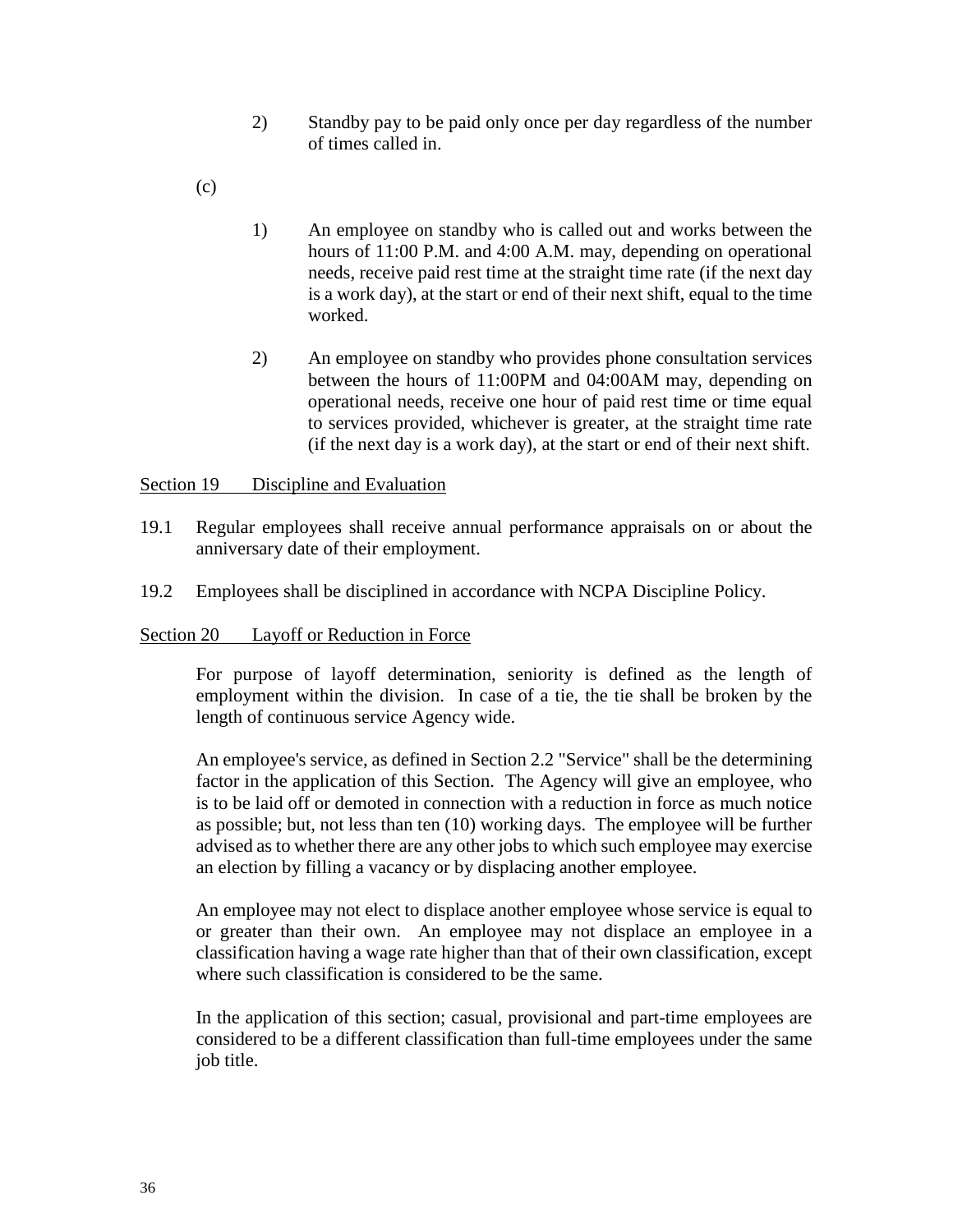Casual, provisional and part-time employees will not be able to displace full-time employees regardless of seniority.

An employee shall not be placed in a job unless qualified to perform the duties.

When a demotion or displacement is to be made, the employee with the least service in such classification shall be demoted to the next lower classification. If successive demotions, the same procedure shall apply at each step until the employee is placed in another job or is laid off.

If more than one demotion is to be made, the procedure shall first be applied to the highest classification to be affected, and then to successively lower classifications.

Casual, provisional and part-time employees can only displace other casual, provisional and part-time employees in the same or lower classifications within their normal line of progression, with respect to their "employment" date. The Agency shall attempt to avoid the layoff of full-time employees until all casual, provisional and part-time positions in the division have been reviewed and considered for elimination.

#### 20.1 Demotion into the Bargaining Unit

No employee shall be allowed to demote into the bargaining unit who has completed the probationary period in the position from which the employee is being demoted. As used in this section, the term "demotion" pertains to displacement due to layoff and does not refer to disciplinary demotions.

#### 20.2 Re-Employment Rights

Employees shall have re-employment rights to future vacancies in such classifications from which they were laid off, including employees who elected to take a demotion in lieu of a layoff. The name of laid off and demoted employees shall be placed on the preferred list for their classification, in the inverse order of layoff or demotion. Employee is obligated to keep NCPA advised of their current address.

For a period of two (2) years from the date of layoff or demotion, all vacancies in the effected classification must first be attempted to be filled from the preferred list.

#### <span id="page-38-0"></span>Section 21 Employer and Employee Rights

#### 21.1 Employer's Rights

Subject to state law and the provisions of the Agency's Employer-Employee Relations Policy, the rights of the Agency through its commission and management include, but are not limited to: the exclusive right to determine the mission of its constituent departments; set standards and work of service; determine the procedures and standards of selection for employment and promotion; direct its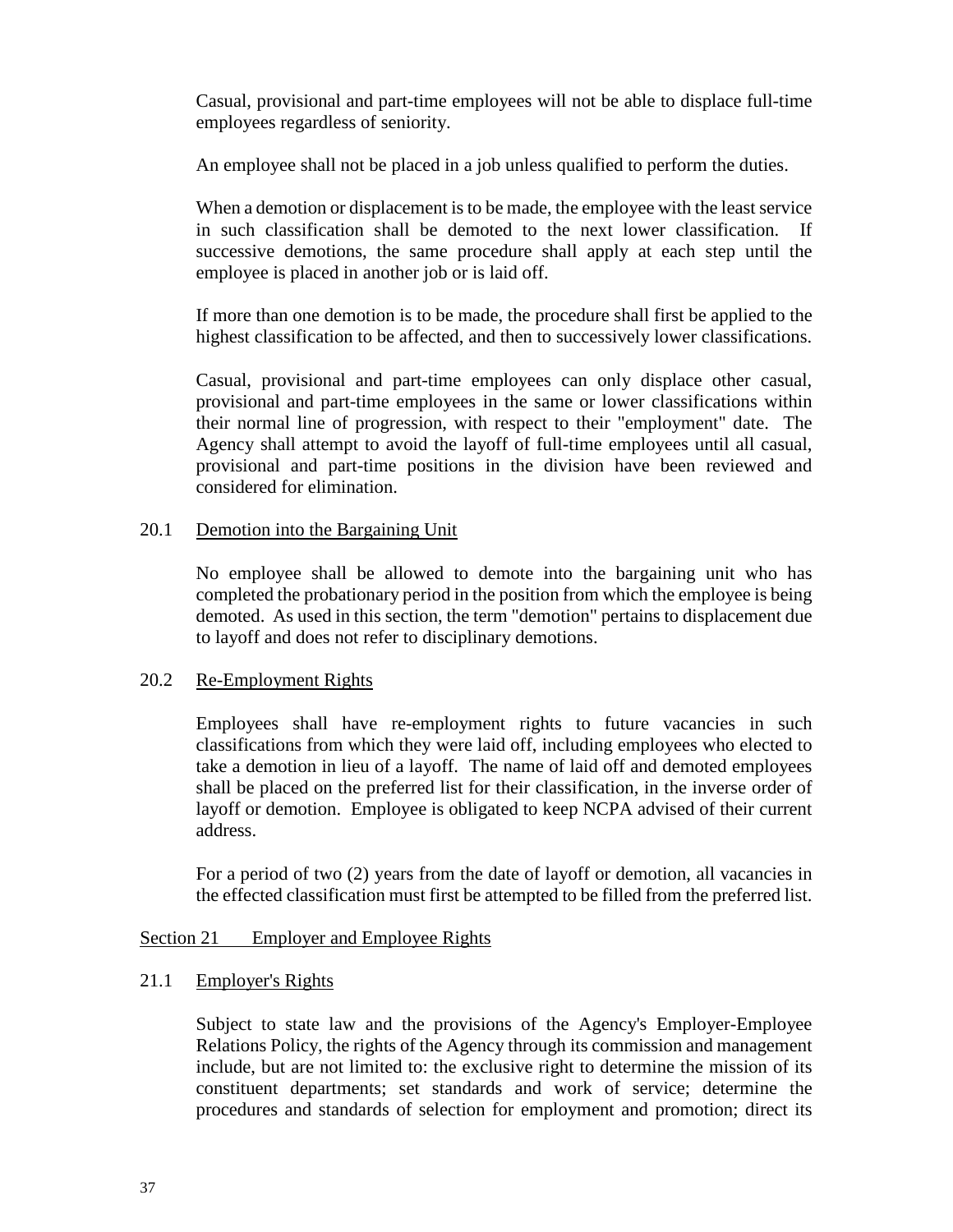employees; take disciplinary action in accordance with law and the rules and procedures of the Agency; relieve its employees from duty because of lack of work or other lawful reasons; maintain the efficiency of Agency operations; determine the method, means and numbers and kinds of personnel by which Agency operations are to be conducted; determine the content and intent of job classifications; determine methods of financing; take all necessary actions to carry out its mission in emergencies; and exercise control and discretion over its organization and the technology of performing its work.

#### 21.2 Employee's Rights

As provided in state law and the Agency's Employer-Employee Relations Policy, employees of the Agency shall have the right to form and participate in the activities of an employee association of their own choosing for the purpose of representation on matters of employer-employee relations, including but not limited to wages, hours and other terms and conditions of employment. Employees of the Agency shall have the right to refuse to join or participate in the activities of employee organizations and shall have the right to represent themselves individually in their employment relations with the Agency.

#### 21.3 Personnel Rules and Regulations not Affected

It is understood that the Agency has adopted personnel rules and regulations, which are applicable to all employees of the Agency, including those covered by this MOU. Unless specifically addressed and/or modified by the express terms of this MOU, the Agency's personnel rules and regulations shall remain in full force and effect and shall be applicable to employees covered by this MOU. To the extent there is a specific conflict between the Agency's personnel rules and regulations and provisions of this Agreement, the MOU shall prevail.

#### 21.4 Payroll Deductions

Upon receipt of an authorized payroll deduction form, the Agency shall deduct Association dues/fees from employees pay and promptly pay over to the designated payee all sums so deducted. The employee's earnings must be sufficient after other legal and required deductions are made to cover the amount of deduction authorized.

#### <span id="page-39-0"></span>Section 22 Notice

#### 22.1 Notice

Agency and Association recognize and agree to be bound by the notice requirements of Government Code section 3504.5.

Notice of proposed act relating to matters within scope of representation;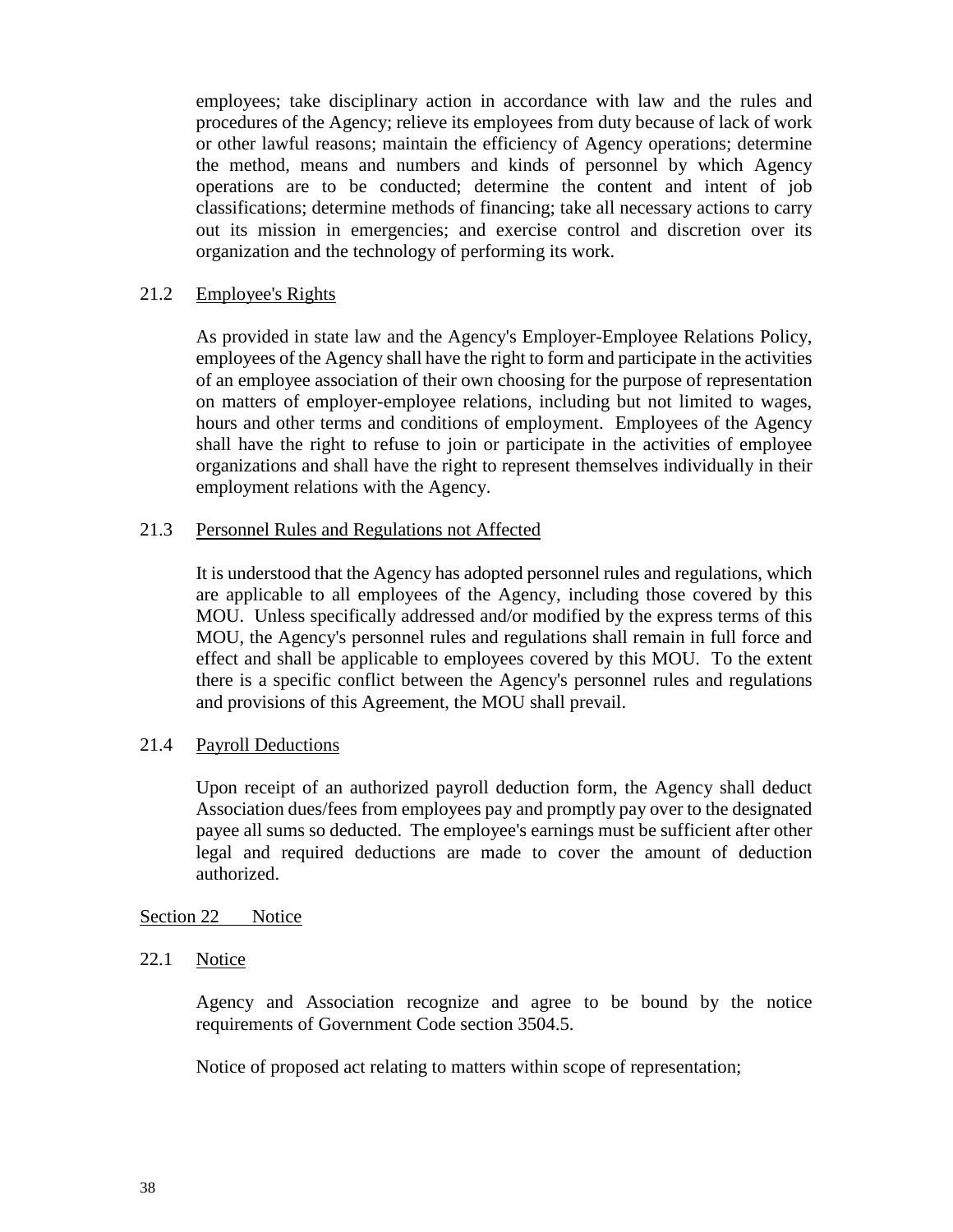Except in cases of emergency as provided in this section, the governing body of a public agency, and boards and commissions designed by law or by such governing body, shall give reasonable written notice to each recognized employee organization affected by any ordinance, rule, resolution, or regulation directly relating to matters within the scope of representation proposed to be adopted by the governing body or such boards and commissions and shall give such recognized employee organization the opportunity to met with the governing body or such boards and commissions.

In cases of emergency when the governing body or such boards and commissions determine that an ordinance, rule, resolution or regulation must be adopted immediately without prior notice or meeting with a recognized employee organization, the governing body or such boards and commissions shall provide such notice and opportunity to meet at the earliest practicable time following the adoption of such ordinance, rule, resolution, or regulation.

## <span id="page-40-0"></span>Section 23 Term and Effect of Agreement

23.1 Term

This Agreement shall be effective the pay period beginning on December 19, 2021, and shall remain in effect through the last pay period ending in 2024.

23.2 Effect

During the term of this Agreement, its provisions shall govern the wages, hours, benefits and working conditions of employees within the job classifications covered by this Agreement. Neither party hereto shall be required to meet and confer upon matters set forth in this Agreement, except that the parties may meet and confer during the term of this Agreement on any matter within the scope of representation where:

- (a) The matter is not covered by this Agreement or was not expressly raised as an issue during the meet-and-confer process by which this Agreement arose; and
- (b) There has been a significant change in circumstances with respect to such matter, which could not have been reasonably anticipated by the parties at the time they signed this Agreement.

Nothing in this section shall relieve the Agency of its obligations to the Association as recognized in Section 14.1.

#### 23.3 Successor Agreement

The parties agree that the meet-and-confer sessions pertaining to a successor agreement shall begin as soon as possible after the request of either party.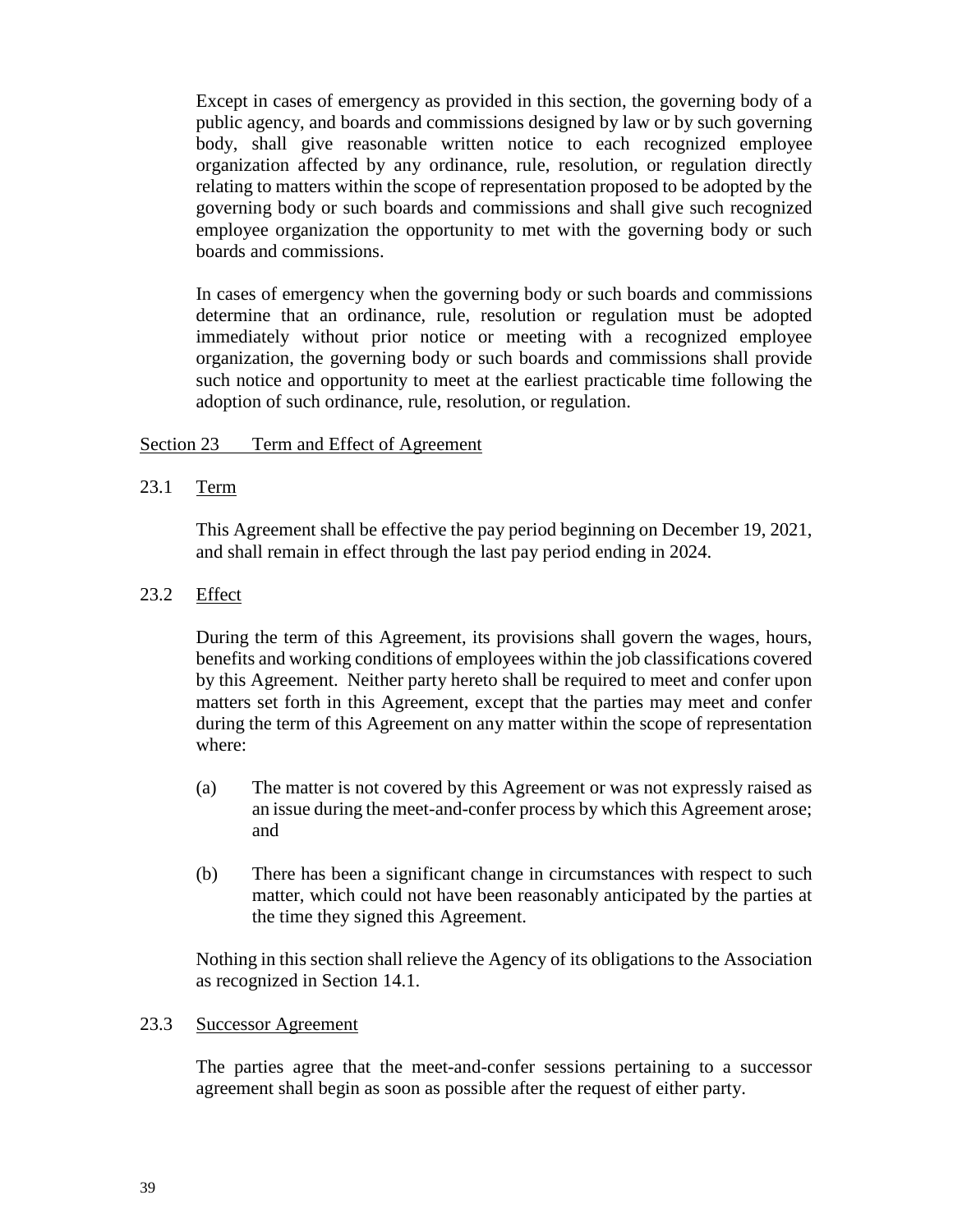## <span id="page-41-0"></span>Section 24 Safety Committee Representation

24.1 The HEA shall be entitled to assign one member and an alternate from the hydroelectric organization to the Agency's Safety Committee. Only the one member will attend Safety Committee meetings and be paid by the Agency unless prior approval of management is agreed upon.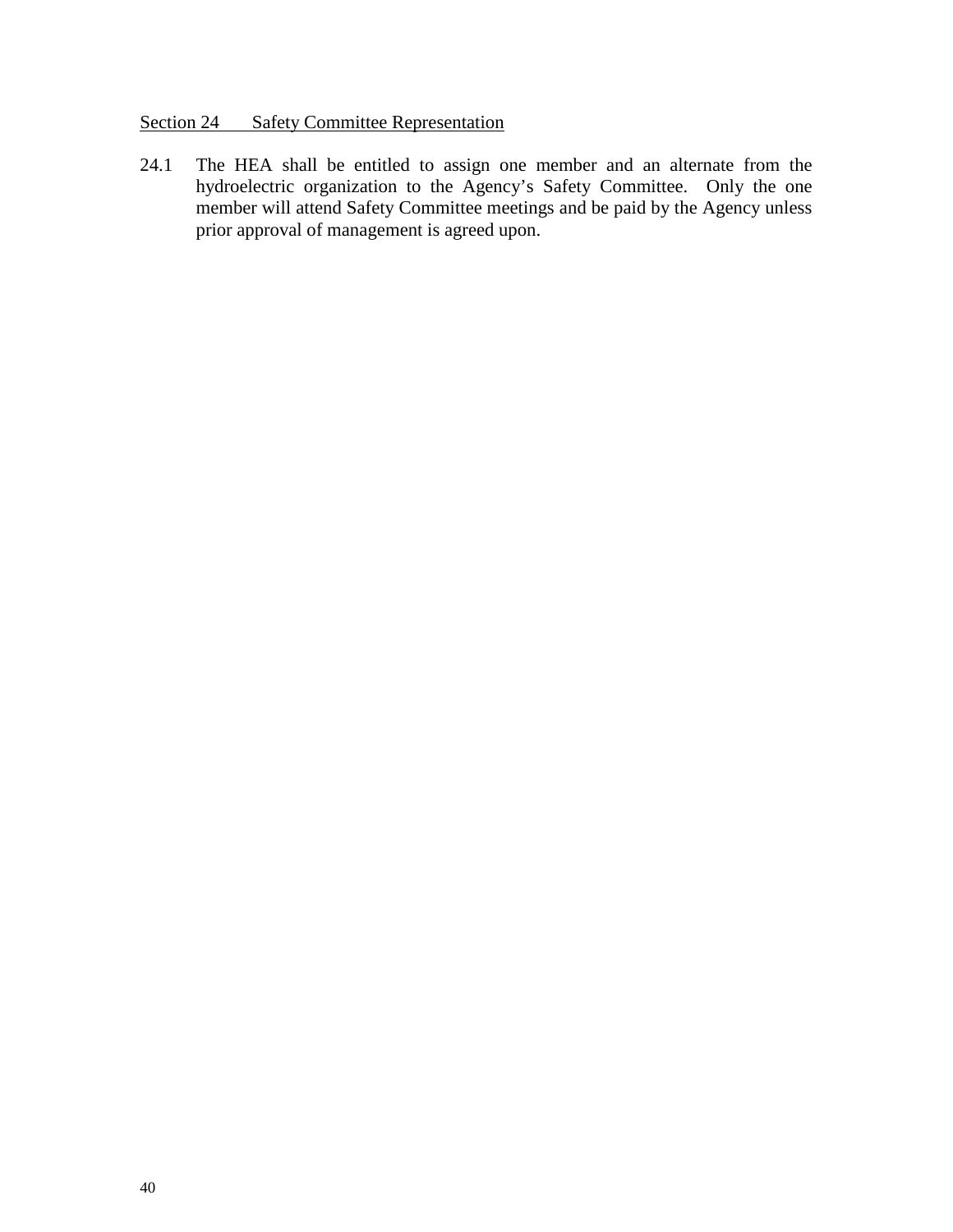## NORTHERN CALIFORNIA POWER AGENCY

By: Gerald Aanton Dated: 10 5 2021

Dated: 10/05/21 By:

 $\frac{11}{12}$ <br>HOWARD, General Manager, Northern California Power Agency By

Exhibit A- Wage Schedule/Broadbanding

Exhibit B- Options Added by NCPA to PERS Retirement Contract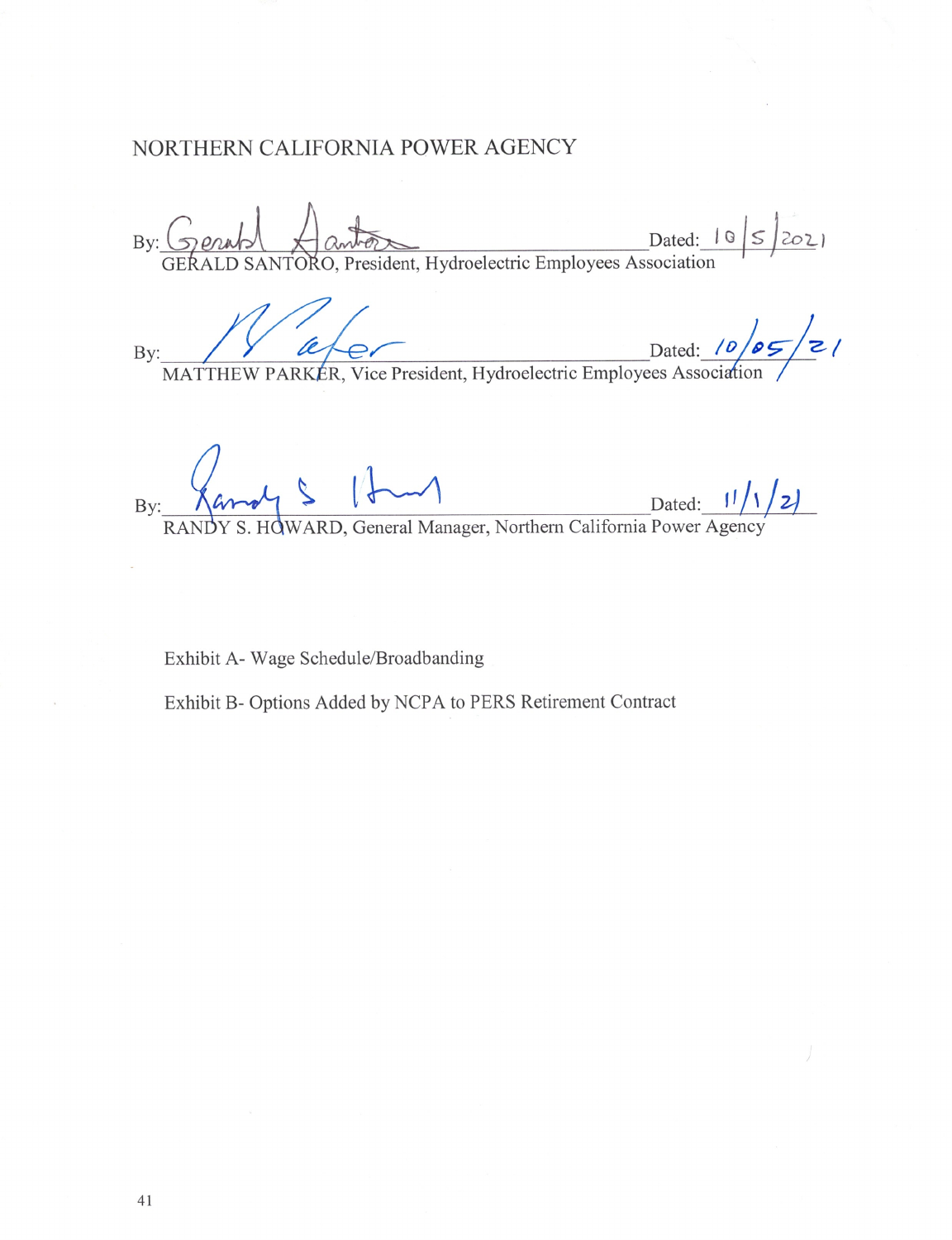#### **NORTHERN CALIFORNIA POWER AGENCY HOURLY RATE BASIS HYDROELECTRIC EMPLOYEES WAGE SCHEDULE**

| <b>Wage Increase Percent (A)</b>   |                                                          |         | 3.00%              | 3.25%   | 3.50%   |  |
|------------------------------------|----------------------------------------------------------|---------|--------------------|---------|---------|--|
|                                    |                                                          |         | <b>Hourly Rate</b> |         |         |  |
| <b>CLASSIFICATION</b>              | <b>PROGRESSION</b>                                       | 2021    | 2022               | 2023    | 2024    |  |
| <b>Hydro Tech Apprentice</b>       | <b>Start</b>                                             | \$35.11 | \$36.16            | \$37.34 | \$38.65 |  |
|                                    | End 6 months                                             | \$39.32 | \$40.50            | \$41.82 | \$43.28 |  |
|                                    | End 12 months                                            | \$44.01 | \$45.33            | \$46.80 | \$48.44 |  |
|                                    | End 18 months                                            | \$47.99 | \$49.43            | \$51.04 | \$52.82 |  |
| <b>Hydro Tech</b>                  | End 24 months                                            | \$51.83 | \$53.38            | \$55.12 | \$57.05 |  |
|                                    | End 30 months                                            | \$55.42 | \$57.08            | \$58.94 | \$61.00 |  |
|                                    | End 36 months                                            | \$58.76 | \$60.52            | \$62.49 | \$64.68 |  |
|                                    | End 42 months                                            | \$61.72 | \$63.57            | \$65.64 | \$67.93 |  |
|                                    | End 48 months                                            | \$64.49 | \$66.42            | \$68.58 | \$70.98 |  |
|                                    | End 54 months                                            | \$67.06 | \$69.07            | \$71.32 | \$73.81 |  |
|                                    | Hydro Tech - Designated Skills <sup>(C)</sup>            | 71.89   | \$74.05            | \$76.45 | \$79.13 |  |
| Hydro Tech Operator <sup>(B)</sup> | <b>Start</b>                                             | \$70.43 | \$72.54            | \$74.90 | \$77.52 |  |
|                                    | Hydro Tech Operator -Designated<br>Skills <sup>(D)</sup> | 75.48   | \$77.74            | \$80.27 | \$83.08 |  |

Notes:  $^{(A)}$  Effective 12/19/21 for 2022 and with the first payroll period ending on or after January 1 for 2023 and 2024.

For casual positions, see Administrative & General Wage Structure.

A new employee can be brought into the Hydro Tech Program at any pay level depending on his/her experience level.

If an employee on his/her annual review receives an overall rating of "Less Than Satisfactory" they will not advance to the next pay step until they increase their overall rating to as least "Meets Most Requirements" on a subsequent annual appraisal.

 $<sup>(B)</sup>$  Requires minimum of 6 months as a Hydro Tech (54 months) and must successfully complete the</sup> Competency Test.

<sup>(C)</sup> Qualified emplovees with Instrumentation & Control / Communication / Electrical Technician skills and abilities as demonstrated by successfully completing the Technical Skills Assessment.

<sup>(D)</sup> Requires minimum of 6 months as a Hydro -Tech - Designated Skills and succussfully completing the Competency Test, or 6 months as a Hydro Tech Operator and successfully completing the Technical Skills Assessment.

On a temporary basis at its sole discretion NCPA has the right to appoint an employee as a lead during outages or for a specific project. When any employee is upgraded to lead, the minimum pay shall be at the Hydro Tech Operator pay rate. It is understood that the lead pay is built into the Hydro Tech Operator pay rate. If the appointment to lead is going to last longer than 8 weeks, the employee at his/her option may elect to be replaced after 8 weeks only if another employee determined to be qualified by management for the assignment lead is available.